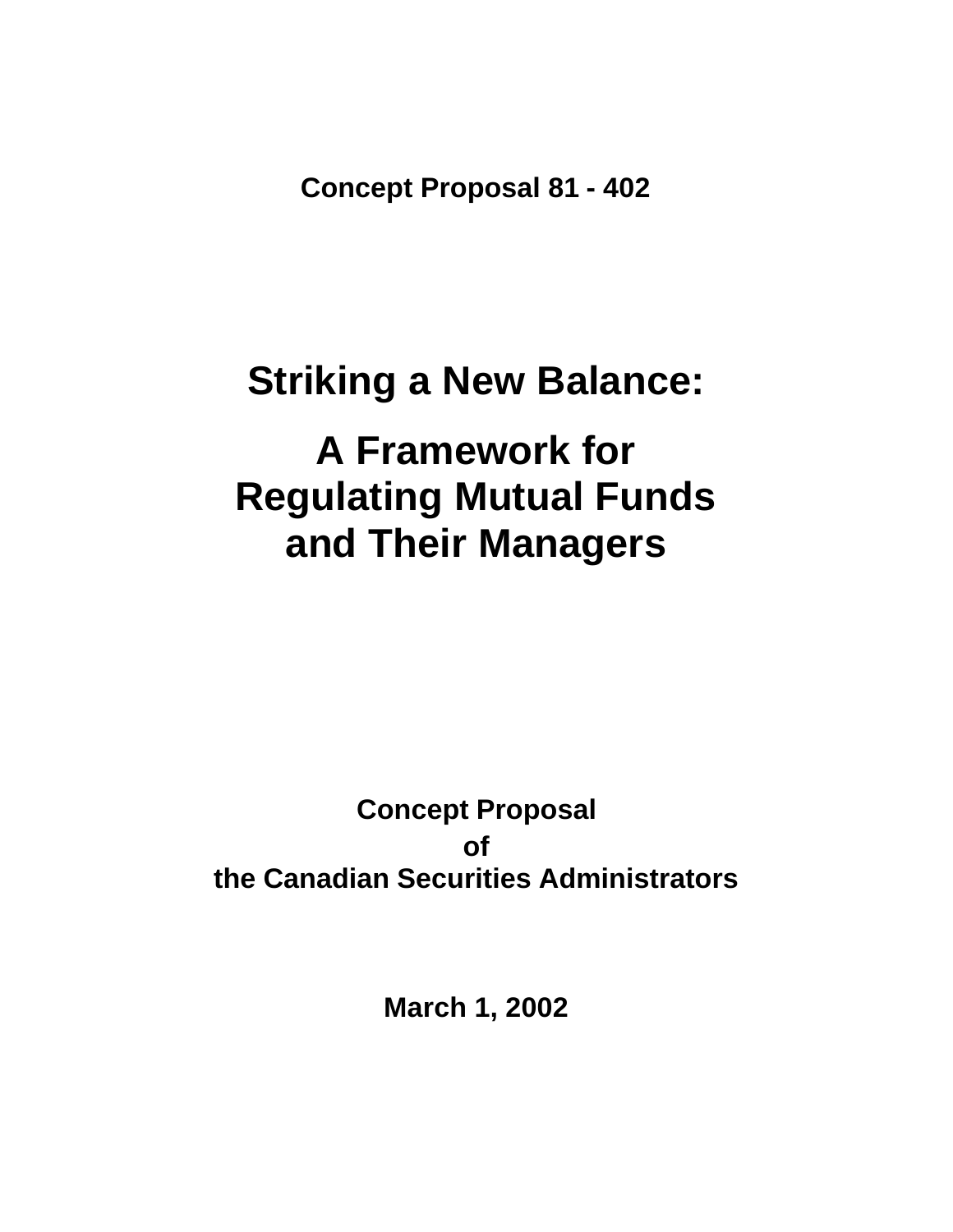## **An overview**

#### **What is this concept proposal about?**

In this paper the Canadian Securities Administrators (the CSA or we):

- q outline the CSA's renewed vision for mutual fund regulation in Canada; and
- $\Box$  detail proposals to reform the current regulatory framework—including our proposals to improve mutual fund governance.

#### **A truism: the importance of the mutual fund industry to Canadian consumers**

We know we state the obvious when we remark that the mutual fund industry in Canada has experienced tremendous growth in the last two decades. Its equally obvious that Canadian investors continue to place unprecedented amounts of money into mutual funds and other similar investment vehicles. The assets under management by mutual fund managers have grown more than threefold since Glorianne Stromberg published her seminal report recommending changes to our mutual fund regulation in 1995.<sup>1</sup> As of January 31, 2002, Canadians had invested \$427 billion in over 2,500 mutual funds managed by some 75 mutual fund managers. Based on demographics we know this trend will continue and will likely accelerate.<sup>2</sup> Certainly a sizeable amount of public money and, by extension, public trust is invested—and will continue to be invested —in this key segment of the financial services marketplace.

#### **Our mandate**

We are charged with regulating this maturing industry and it is incumbent upon us to ensure that our regulation keeps pace not only with the complexity and creativity of the industry, but also with global standards. We must strike the correct balance between protecting investors and fostering fair and efficient capital markets where healthy competition and innovation can operate to multiply investment choices and services. All the while, we must be cognizant of the fact that the Canadian mutual fund industry operates in an increasingly global marketplace where adherence to world standards will be central to its continued success.

#### **Our thesis**

In recent years, a number of voices have called for improved mutual fund governance and other changes to the way we regulate mutual funds in Canada. This concept proposal underscores our agreement with earlier commentators that a well-defined fund governance system—one that

<sup>1</sup> *Regulatory Strategies for the Mid-'90s: Recommendations for Regulating Investment Funds in Canada, prepared by Glorianne Stromberg for* the Canadian Securities Administrators, January 1995.

<sup>2</sup> During a luncheon address at the 2001 Dialogue with the OSC, Randall Powley, Chief Economist of the Ontario Securities Commission, explained that "while the percentage of Canadians entering the publicly traded markets may be close to a peak, the funds committed to those markets should triple or quadruple in the next 10-15 years…. As the urgency to ensure the integrity of retirement savings increases with the looming of boomer retirement, the quality of advice will come under increasing pressure".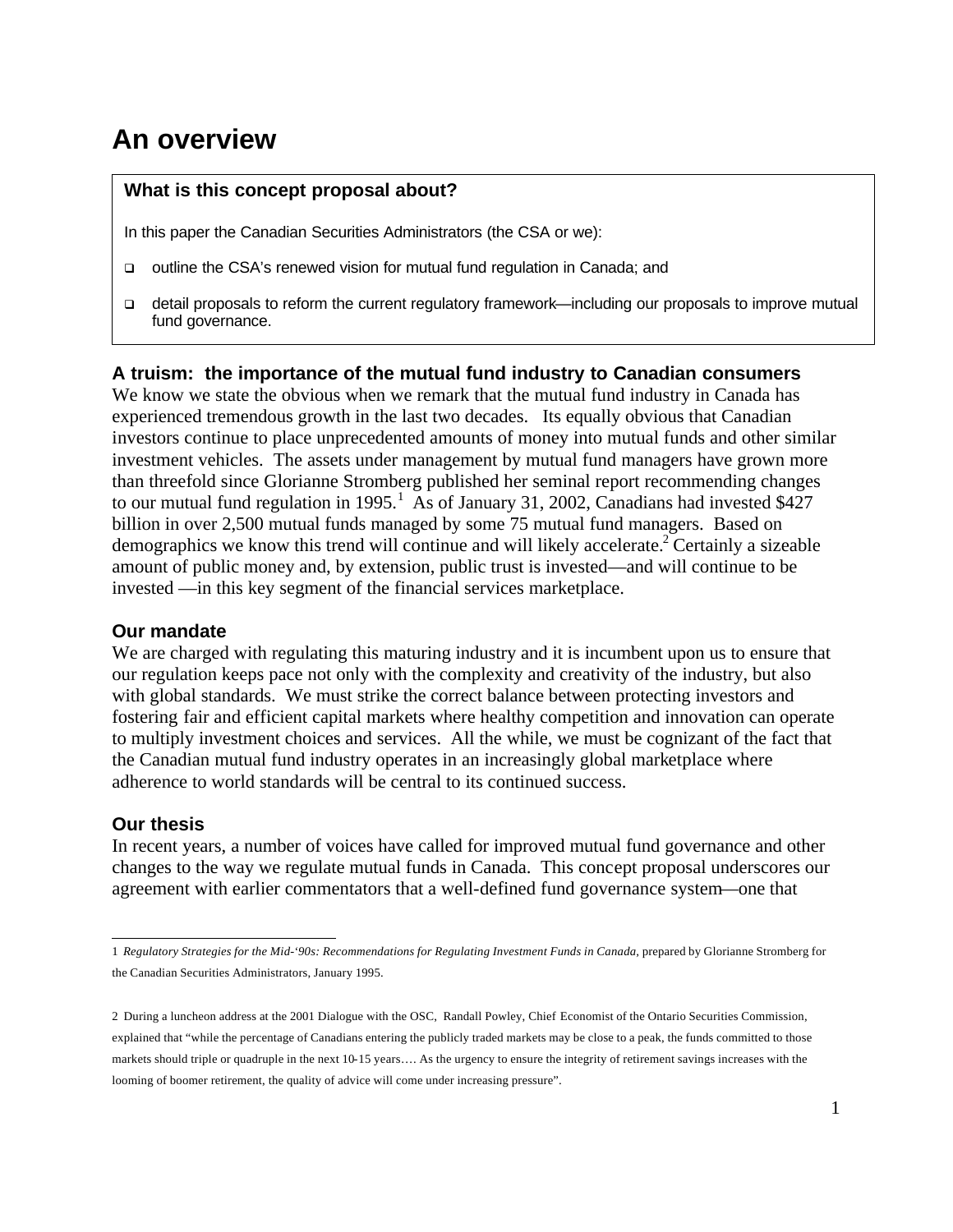relies on increased scrutiny of fund managers by independent groups charged with looking after investors' best interests—is a desirable thing.

But while we accept the need for improved fund governance, we are not interested in simply layering new regulation on top of old. We think it is important to understand the goals of fund governance and where they fit within the broader context of mutual fund regulation. The result is a proposal than goes beyond simply recommending fund boards. This concept proposal describes a renewed framework for regulating mutual funds and their managers that is congruous and comprehensive yet flexible and tailored to suit the Canadian mutual fund industry.

#### **Our desire for an informed dialogue**

We launched the current foray into regulatory reform by asking Stephen Erlichman, a senior partner of Fasken Martineau DuMoulin LLP in Toronto, to provide us with a summary of the fund governance discussion in Canada and abroad and to make specific recommendations to improve fund governance. We released his report entitled *Making it Mutual: Aligning the Interests of Investors and Managers: Recommendations for a Mutual Fund Governance Regime for Canada* during the summer of 2000 to generally further the discussion on this subject and to elicit further comment. <sup>3</sup>

Since we released Mr. Erlichman's report, we have consulted widely on the topic of fund governance with industry participants, their legal and accounting advisers, legal scholars, and international mutual fund regulators. At the same time, we took this opportunity to learn more about the industry and its practices.

#### **The background reports: our empirical and legal research**

We began our empirical research by reviewing what mutual funds say about their governance practices in their annual information forms (a required disclosure item since February 1, 2000). We then held face-to-face interviews with more than a third of the mutual fund managers across Canada, travelling from Québec to British Columbia. Finally, we sent an electronic survey to each fund manager with fund governance experience and worked to obtain a 100 percent response rate. We are satisfied that our research has given us additional insight on the business realities of the Canadian mutual fund industry. Staff of the Ontario Securities Commission (the OSC) have summarized this research in a background paper to this concept proposal entitled *The Canadian Mutual Fund Industry: Its Experience With and Attitudes Toward Mutual Fund Regulation: A Background Research Report to Concept Proposal 81-402 of the Canadian Securities Administrators*. We refer to this background paper as the staff research paper.

Our understanding of the mutual fund business is complemented by our research into the legal environment mutual fund managers operate in. We know that most mutual funds in Canada are structured as trusts, therefore we retained David Stevens, a trust law expert with Goodman and Carr LLP in Toronto. Mr. Stevens has prepared a second background paper to this concept proposal entitled *Trust Law Implications of Proposed Regulatory Reform of Mutual Fund Governance Structures*. In this paper, Mr. Stevens analyses the private law context in which mutual funds currently operate and suggests ways in which a fund governance regime can be

 3 *Making it Mutual: Aligning the Interests of Investors and Managers – Recommendations for a Mutual Fund Governance Regime for Canada*  Prepared for the Canadian Securities Administrators by Stephen I. Erlichman, Senior Partner, Fasken Martineau DuMoulin LLP, June 2000.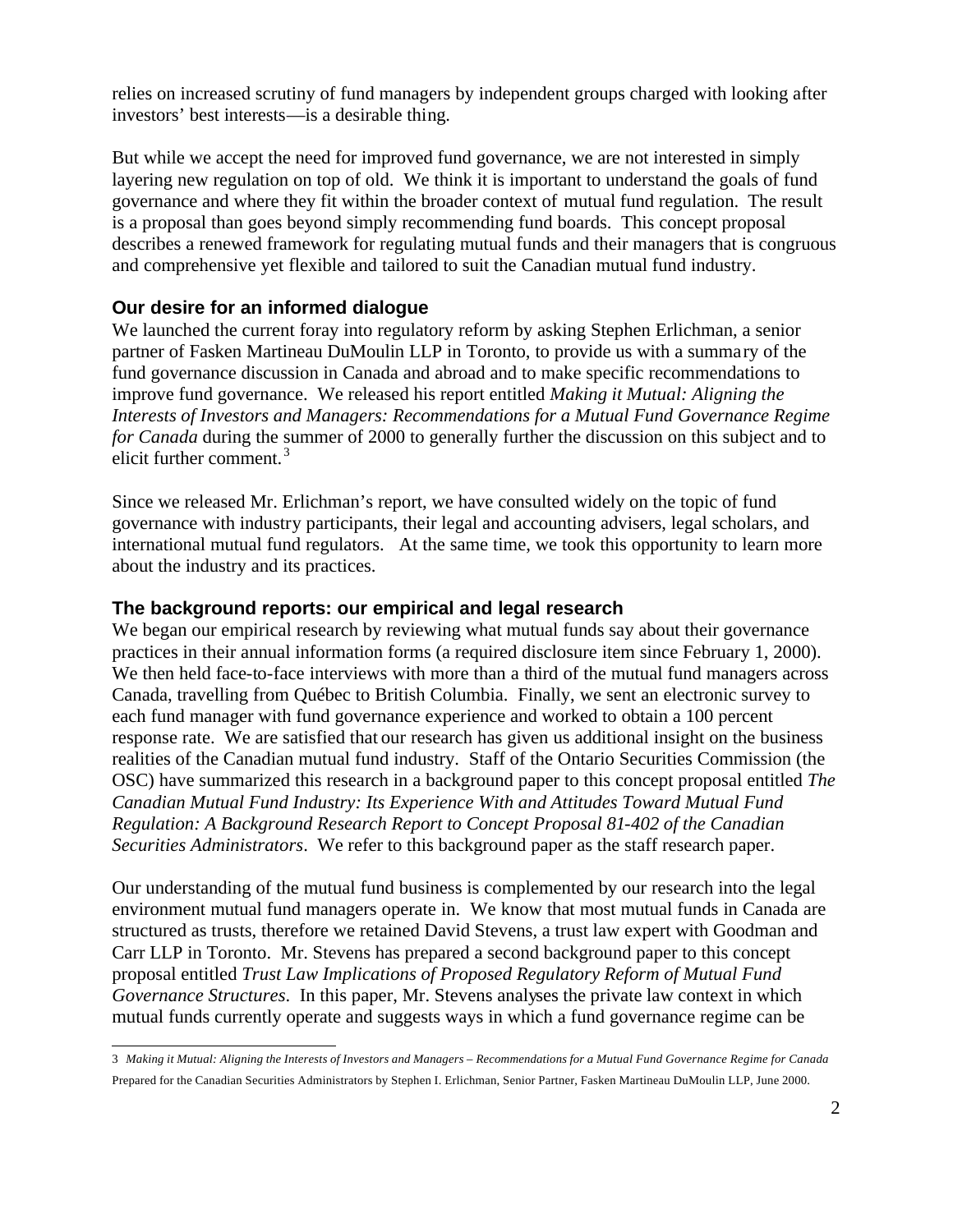created using that body of law. We refer to this background paper as the Stevens legal research paper.

#### **Thank you**

We appreciate the many industry participants—including the members of the Fund Governance Committee of the Investment Funds Institute of Canada—who have generously shared their time and thoughts with us.

#### **The background to this concept proposal**

These are the main sources we consulted when developing our proposals:

On mutual funds and mutual fund governance:

- ß *Making it Mutual: Aligning the Interests of Investors and Managers Recommendations for a Mutual Fund Governance Regime for Canada,* prepared for the Canadian Securities Administrators by Stephen I. Erlichman, June 2000
- **Regulatory Strategies for the Mid-'90s Recommendations for Regulating Investment Funds in** *Canada,* prepared by Glorianne Stromberg for the Canadian Securities Administrators, January 1995
- *Investment Funds in Canada and Consumer Protection: Strategies for the Millennium by Glorianne* Stromberg, October 1998
- **Frame Stromberg Report: An Industry Perspective, prepared by the Investment Funds Steering Group for** the Canadian Securities Administrators, November 1996
- **The Modernization of the Normative Framework in the Québec Context, prepared by the Consultative** Committee on the Regulation of Mutual Funds, January 1997
- ß *Report of the Canadian Committee on Mutual Funds and Investment Contracts Provincial and Federal Study, 1969,* Queen's Printer, 1969
- **The Governance Practices of Institutional Investors, by the Standing Senate Committee on Banking,** Trade and Commerce, November 1998
- **Regulating Conflicts of Interest in the Management of Mutual Funds: the Current Regime, Report by** staff of the Ontario Securities Commission, March 1995
- ß *Assessing Risks & Controls of Investment Funds, Guidance for Directors, Auditors and Regulators,* A Research Report by The Canadian Institute of Chartered Accountants, October 1999

On corporate governance:

- Where were the Directors? Guidelines for Improved Corporate Governance in Canada, Report of the Toronto Stock Exchange Committee on Corporate Governance in Canada, December 1994 (the Dey Report)
- Report on Corporate Governance, 1999 Five Years to the Dey, Toronto Stock Exchange, 1999
- **Beyond Compliance: Building a Governance Culture, Final Report of the Joint Committee on Corporate** Governance, November 2001 (the Saucier Report)

On international perspectives:

The following reports by the Technical Committee of the Organization of International Securities Commissions (IOSCO) on collective investment scheme (mutual fund) regulation are available on the IOSCO website at www.iosco.org.

- **Report on Investment Management Principles for the Regulation of Collective Investment Schemes** *and Explanatory Memorandum* July 1995
- ß *Objectives and Principles of Securities Regulation* September 1998
- **Summary of Responses to Questionnaire on Principles and Best Practices Standards on Infrastructure** *for Decision Making for CIS Operators* May 2000
- ß *Conflicts of Interest of CIS Operators* May 2000
- ß *Delegation of Functions* December 2000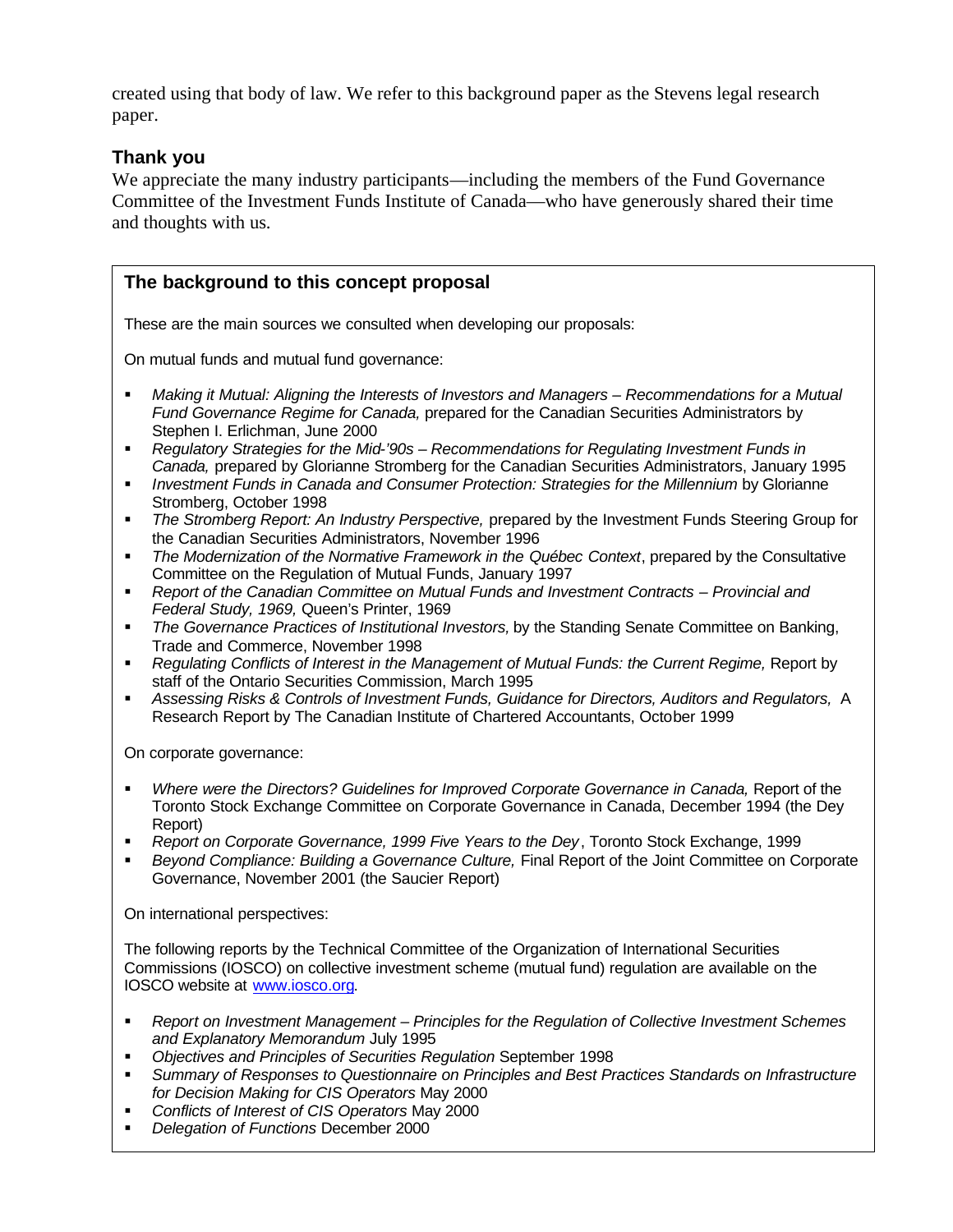#### **Your comments**

We are keen to have your input. We believe an open dialogue with the industry and consumers is necessary if we are to fashion an effective regulatory regime for mutual funds and their managers. We have raised specific issues for you to comment on in shadowboxes (such as this one) throughout this paper. We also welcome your comments on other aspects of the concept proposal, including our general approach and anything that might be missing from it.

Comments are due by June 7, 2002 and should be sent to the CSA care of:

John Stevenson, Secretary Ontario Securities Commission 20 Queen Street West 19<sup>th</sup> floor, Box 55 Toronto, ON, M5H 3S8 Telephone: 416-593-8145 Fax: 416-593-2318 e-mail: jstevenson@osc.gov.on.ca

and

Denise Brousseau, Secretary Commission des valeurs mobiliéres du Québec 800 Victoria Square, Stock Exchange Tower P.O. Box 246,  $22<sup>nd</sup>$  Floor Montreal, Québec H4Z 1G3 Telephone: 514-940-2150 Fax: 514-864-6381 e-mail: consultation-en-cours@cvmq.com

If you are not sending your comments by e-mail, please send us two copies of your letter, together with a diskette containing your comments (in either Word or WordPerfect format). We cannot keep submissions confidential because securities legislation in certain provinces requires us to publish a summary of written comments received during the comment period.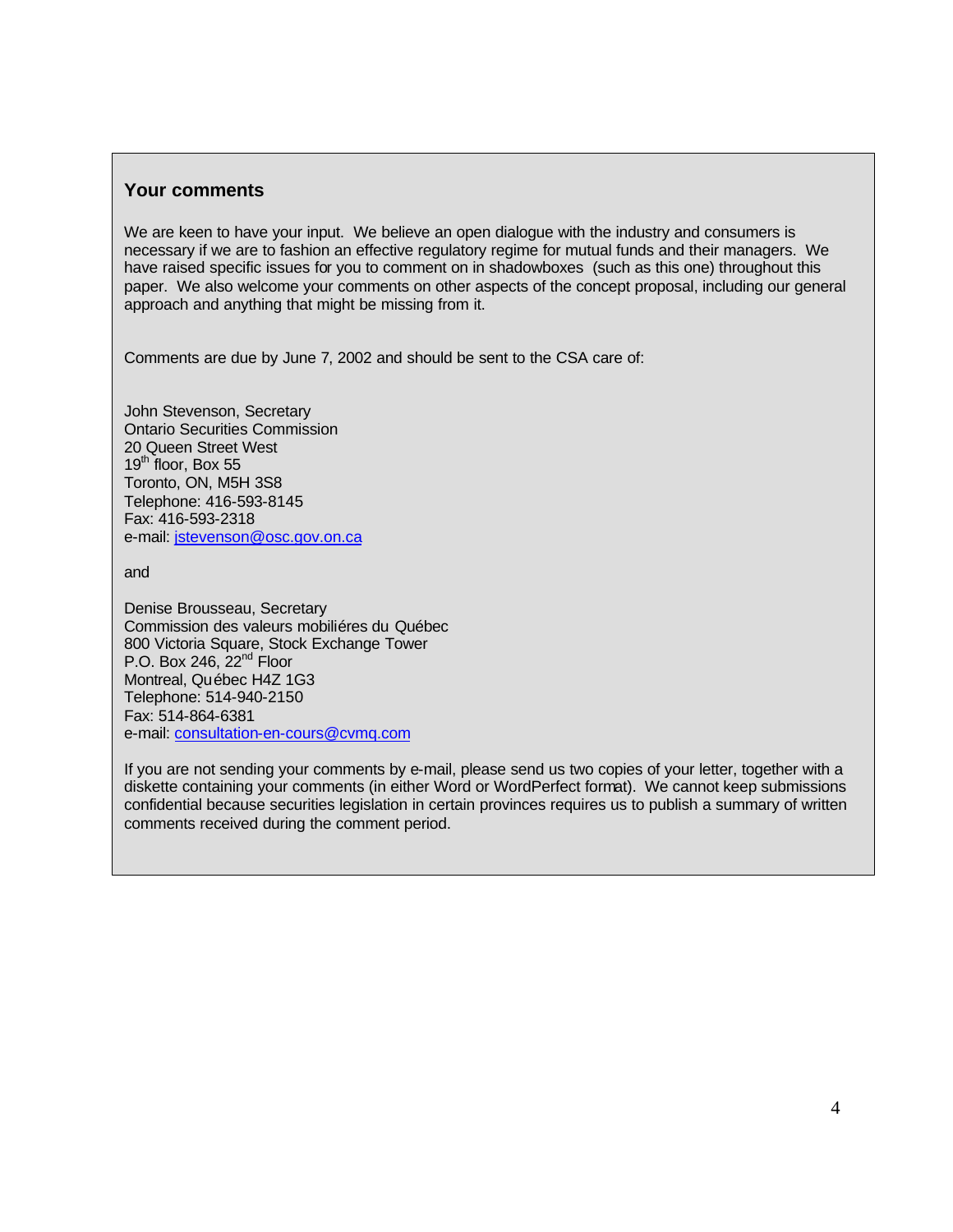#### **How to read this paper**

#### **Plain language**

We wrote this concept proposal in plain language to make it understandable by a broad audience. To ease your review of our proposals, we have not quoted from background sources, although we cite them where relevant. We have assumed that most readers are already familiar with much of the background discussion on mutual fund governance.

#### **Numbering**

Our recommendations are presented in numbered paragraphs for ease of reference.

#### **Text boxes**

The text boxes (such as this one) throughout the paper include information that may be of interest to readers, such as:

- **B** background or explanatory information; and
- **EXEC** alternatives to the proposals we are forwarding.

#### **Background reports**

We are publishing this concept proposal together with two background papers:

- ß *The Canadian Mutual Fund Industry: Its Experience With and Attitudes Toward Mutual Fund Regulation: A Background Research Paper to Concept Proposal 81-402 of the Canadian Securities Administrators*, prepared by staff of the Ontario Securities Commission; and
- **F** Trust Law Implications of Proposed Regulatory Reform of Mutual Fund Governance Structures, prepared by David Stevens of Goodman and Carr LLP, Toronto.

Readers seeking more information on the legal backdrop and analysis or the empirical research supporting this concept proposal are referred to these background papers. They are available on the Ontario Securities Commission website at www.osc.gov.on.ca and also on the websites of other provincial regulators, the British Columbia Securities Commission at www.bcsc.bc.ca, the Alberta Securities Commission at www.albertasecurities.com. French translations of the concept proposal and the staff research paper are available on the website of the Commission des valeurs mobiliΠres du Québec at www.cvmq.com.

You can also call 1-877-785-1555 toll-free to ask a member of the OSC's Contact Centre to mail these background reports to you. The OSC's Contact Centre can also tell you how you can get copies of many of the background reports we list in the text box above.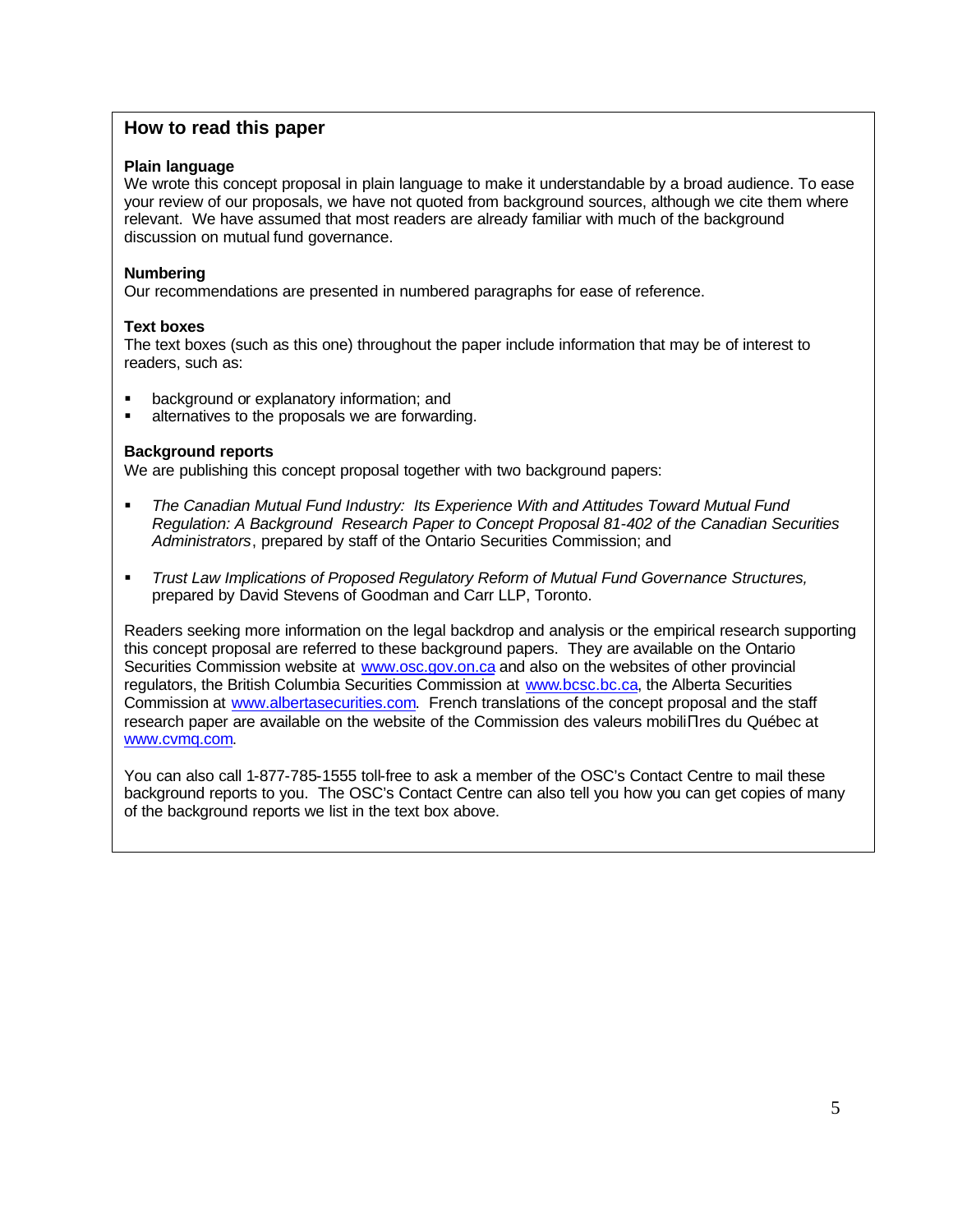## **A. Our vision for mutual fund regulation**

As the mutual fund industry in Canada has grown and matured, there has been a corresponding evolution in our understanding of mutual fund regulation. Mutual fund regulation can no longer be seen as an addendum to, or a variation on, the larger body of securities legislation; instead, it must be understood on its own terms. Rather than simply adding to existing regulation, we believe it is important to consider a renewed framework for regulating mutual funds and their managers. Such a comprehensive framework will ensure that this and future proposals for regulatory reform work towards a coherent end.

## **Our proposed framework compared to the current regime**

We propose a renewed framework for regulating mutual funds and their managers that will rest on five pillars.

- I. Registration for mutual fund managers
- II. Mutual fund governance
- III. Product regulation
- IV. Disclosure and investor rights
- V. Regulatory presence

Some of these pillars are already firmly ensconced within our existing regulation while others are only partially built, or not present at all. The following table compares and contrasts the current regime with our proposed framework.

| <b>Current Regime</b>                                                                                                                                                                                                                                                                                                                                                                                                                                                       | <b>Proposed Framework</b>                                                                                                                                                                                                                                                                                                                          |
|-----------------------------------------------------------------------------------------------------------------------------------------------------------------------------------------------------------------------------------------------------------------------------------------------------------------------------------------------------------------------------------------------------------------------------------------------------------------------------|----------------------------------------------------------------------------------------------------------------------------------------------------------------------------------------------------------------------------------------------------------------------------------------------------------------------------------------------------|
| Mutual fund managers are not registered as<br>such                                                                                                                                                                                                                                                                                                                                                                                                                          | A new registration category for mutual fund<br>managers                                                                                                                                                                                                                                                                                            |
| Mutual fund managers are only registered with<br>securities commissions if they trade in fund<br>securities (acting as dealers) or manage the assets<br>of individual funds (acting as advisers/portfolio<br>managers). Some mutual fund managers are not<br>registered at all because they do not themselves<br>carry on the activities that we currently regulate.<br>The registration requirements for dealers and<br>advisers are not tailored to mutual fund managers. | We will regulate who can act as a mutual fund<br>manager by creating a new registration category,<br>with tailored conditions of registration, for mutual<br>fund managers. New minimum standards will be<br>imposed on mutual fund managers through<br>conditions of registration that are designed for the<br>business of managing mutual funds. |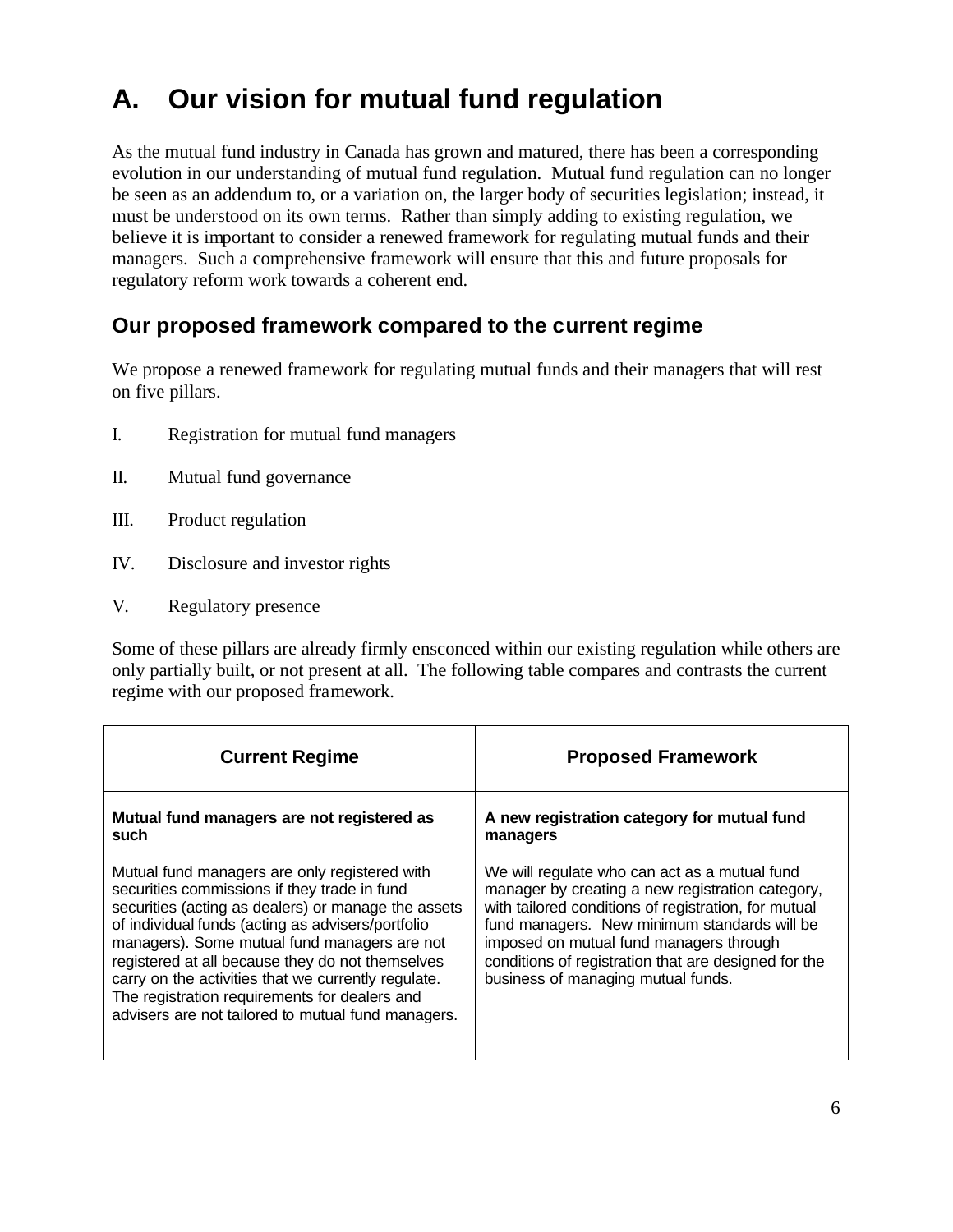| <b>Current Regime</b>                                                                                                                                                                                                                                                                                                                                             | <b>Proposed Framework</b>                                                                                                                                                                                                                                                                                        |
|-------------------------------------------------------------------------------------------------------------------------------------------------------------------------------------------------------------------------------------------------------------------------------------------------------------------------------------------------------------------|------------------------------------------------------------------------------------------------------------------------------------------------------------------------------------------------------------------------------------------------------------------------------------------------------------------|
|                                                                                                                                                                                                                                                                                                                                                                   |                                                                                                                                                                                                                                                                                                                  |
| No independent oversight of the mutual fund<br>manager and a conflicts regime based on<br>prohibitions                                                                                                                                                                                                                                                            | A new fund governance regime to ensure<br>independent oversight of mutual fund<br>managers and to minimize conflicts of interest                                                                                                                                                                                 |
| The current regulation does not mandate<br>independent oversight of the mutual fund manager.<br>However, mutual fund managers are bound by a<br>standard of care set out in certain provincial<br>securities legislation. In Ontario, for example,<br>mutual fund managers must exercise their                                                                    | A group that is independent of the mutual fund<br>manager, called a governance agency, will oversee<br>that manager's management of its mutual funds.<br>This governance agency will owe its allegiance to<br>investors and will ensure that the mutual fund<br>manager acts in the best interests of investors. |
| responsibilities honestly, in good faith and in the<br>best interests of the mutual fund and must exercise<br>the degree of care, diligence and skill that a<br>reasonably prudent person would exercise in the<br>circumstances. <sup>4</sup> Mutual fund managers are also<br>accountable under our rules for the actions of<br>service providers to the funds. | Mutual fund managers will continue to be bound by<br>a standard of care that requires them to act in the<br>best interests of the mutual fund. They will also<br>continue to be responsible for the actions of service<br>providers.                                                                             |
| Securities legislation of some provinces, for<br>example Part XXI of the Securities Act (Ontario),<br>regulates conflicts of interest by prohibiting certain<br>transactions between related parties associated<br>with mutual funds. <sup>5</sup>                                                                                                                | Mandated fund governance will allow us to move<br>from a transactional, prohibition based approach to<br>regulating conflicts of interest to one that relies on<br>oversight by independent governance agencies.                                                                                                 |
| Detailed product regulation for mutual funds                                                                                                                                                                                                                                                                                                                      | Streamlined product regulation for mutual<br>funds                                                                                                                                                                                                                                                               |
| We regulate the structure and operation of mutual<br>funds through National Instrument 81-102 Mutual<br>Funds which sets out detailed rules on areas such<br>as:                                                                                                                                                                                                  | We will continue to regulate the structure and<br>operation of mutual funds in much the same way<br>we do today; however, we will be re-evaluating<br>each of the detailed rules currently contained in<br>National Instrument 81-102 Mutual Funds, as well                                                      |
| investment restrictions and practices,<br>٠<br>٠<br>seed capital for new mutual funds,<br>custodianship of fund assets,<br>٠<br>sales and redemption procedures,<br>٠<br>calculations of net asset value.<br>٠                                                                                                                                                    | as other applicable securities regulation. Where it<br>is warranted, these rules will be eliminated or will<br>be replaced by broader regulatory principles or<br>guidelines and a requirement that each<br>independent governance agency monitor how<br>these are met by each fund manager.                     |
| Other securities regulation also applies to mutual<br>funds.                                                                                                                                                                                                                                                                                                      |                                                                                                                                                                                                                                                                                                                  |

 4 Section 116 of the *Securities Act* (Ontario). Also see section 157 of the *Securities Act* (Alberta), section 125 of the *Securities Act* (British Columbia), section 124 of the *Securities Act* (Nova Scotia) and section 25 of the *Securities Act* (Saskatchewan). Section 235 of the Regulation made under the *Securities Act* (Québec) imposes a similar standard of care on "registered persons", including dealers and portfolio managers.

<sup>5</sup> The following provinces also have conflict provisions in their legislation: Alberta, British Columbia, Nova Scotia, Saskatchewan and Québec.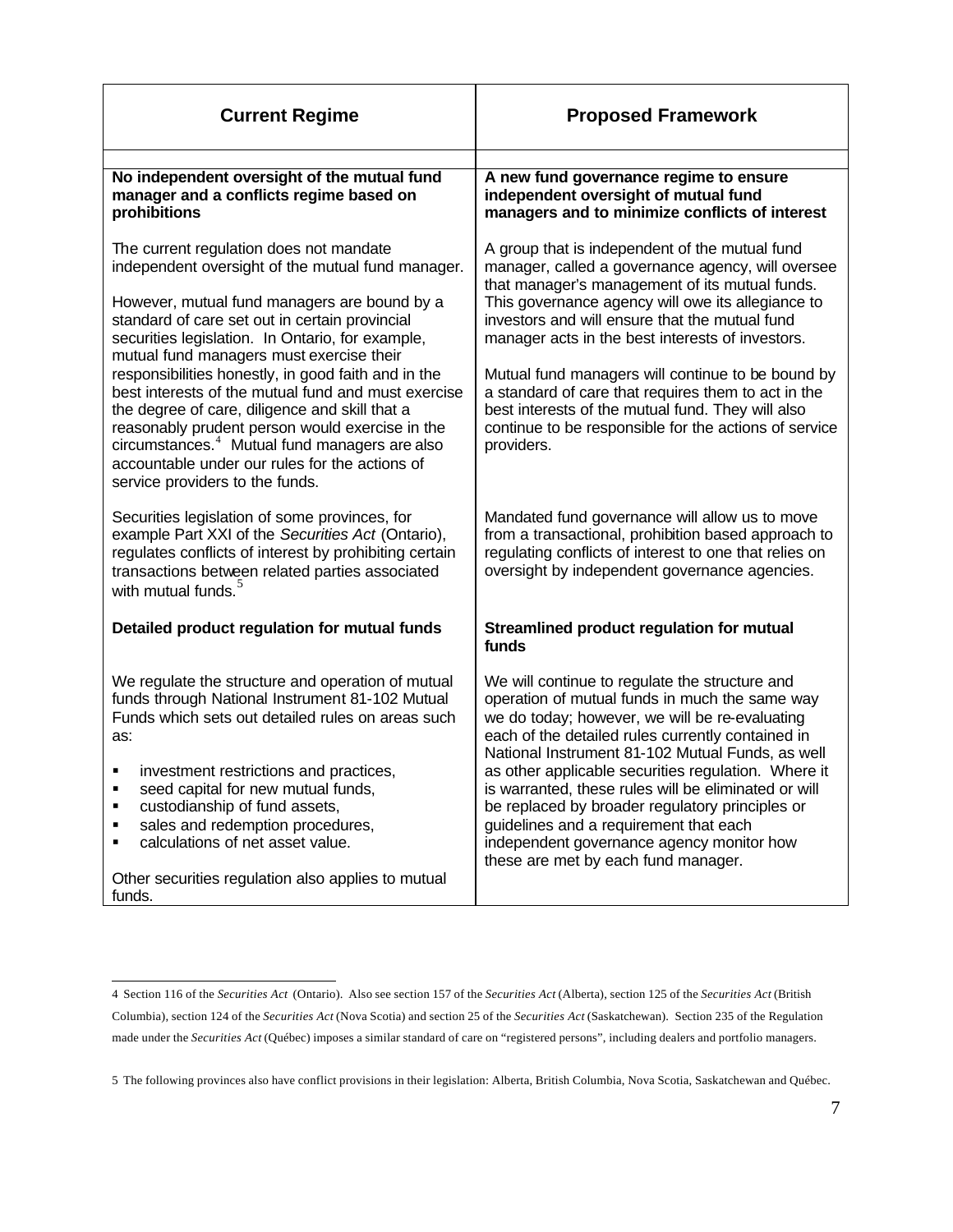| <b>Current Regime</b>                                                                                                                                                                                                                                                                                                                                                                                                                                                                                                                            | <b>Proposed Framework</b>                                                                                                                                                                                                                                                                                                                        |
|--------------------------------------------------------------------------------------------------------------------------------------------------------------------------------------------------------------------------------------------------------------------------------------------------------------------------------------------------------------------------------------------------------------------------------------------------------------------------------------------------------------------------------------------------|--------------------------------------------------------------------------------------------------------------------------------------------------------------------------------------------------------------------------------------------------------------------------------------------------------------------------------------------------|
| <b>Disclosure and investor rights</b>                                                                                                                                                                                                                                                                                                                                                                                                                                                                                                            | <b>Continued disclosure and investor rights</b>                                                                                                                                                                                                                                                                                                  |
| Mutual funds must give investors certain<br>information in a prospectus at the time they invest<br>and continuous disclosure documents for so long<br>as they remain invested. National Instrument 81-<br>101 Mutual Fund Prospectus Disclosure sets a<br>national standard for mutual fund prospectuses.<br>Provincial securities legislation regulates<br>continuous disclosure requirements. Mutual fund<br>managers are accountable under securities<br>legislation to investors for the information in their<br>mutual funds' prospectuses. | Investors will continue to receive a prospectus at<br>the time they invest and continuous disclosure<br>documents for so long as they remain invested in a<br>mutual fund. It is important to remember that if we<br>simplify product regulation, disclosure to investors<br>on the specifics of their investments becomes even<br>more crucial. |
| Investors have rights to vote on any fundamental<br>changes proposed to their mutual fund as set out in<br>National Instrument 81-102 Mutual Funds.                                                                                                                                                                                                                                                                                                                                                                                              | Investors will continue to have rights in the face of<br>fundamental changes, but we will re-examine how<br>investor rights fit in with fund governance.                                                                                                                                                                                         |
| Sales communications are regulated by National<br>Instrument 81-102 Mutual Funds.                                                                                                                                                                                                                                                                                                                                                                                                                                                                | We will continue to regulate sales communications.                                                                                                                                                                                                                                                                                               |
| <b>Regulatory presence</b>                                                                                                                                                                                                                                                                                                                                                                                                                                                                                                                       | <b>Enhanced regulatory presence</b>                                                                                                                                                                                                                                                                                                              |
| Members of the CSA that are mutual fund<br>jurisdictions (principal regulators for mutual fund<br>filings) look for compliance with their legislation<br>primarily by reviewing prospectuses.                                                                                                                                                                                                                                                                                                                                                    | Principal regulators of mutual funds will enforce<br>compliance with regulation through desk reviews of<br>prospectus, continuous disclosure, and sales<br>communication documents.                                                                                                                                                              |
| Some CSA members, notably the Ontario<br>Securities Commission, are increasingly conducting<br>on-site compliance examinations. <sup>6</sup>                                                                                                                                                                                                                                                                                                                                                                                                     | On-site compliance examinations of mutual fund<br>managers will increase.                                                                                                                                                                                                                                                                        |
| Enforcement actions are taken where warranted.                                                                                                                                                                                                                                                                                                                                                                                                                                                                                                   | Enforcement actions will be taken if warranted.                                                                                                                                                                                                                                                                                                  |

## **The underlying shift in our approach to mutual fund regulation**

#### **A shift in emphasis from the mutual fund to the mutual fund manager**

We currently take a hybrid approach to regulating mutual funds and their managers. On the one hand, we regulate mutual funds via the general body of securities legislation, which has been modified to suit the mutual fund context. On the other hand, we have developed a body of specialized rules reflecting the unique nature of mutual funds, their management, and their distribution structures.

 6 The following provincial regulators also conduct on-site compliance examinations of mutual fund managers that are registered as investment counsel/portfolio manager and mutual fund dealers: Alberta, British Columbia, Québec and New Brunswick. Manitoba intends to commence these in 2002. Ontario conducts examinations of non-registered mutual fund managers.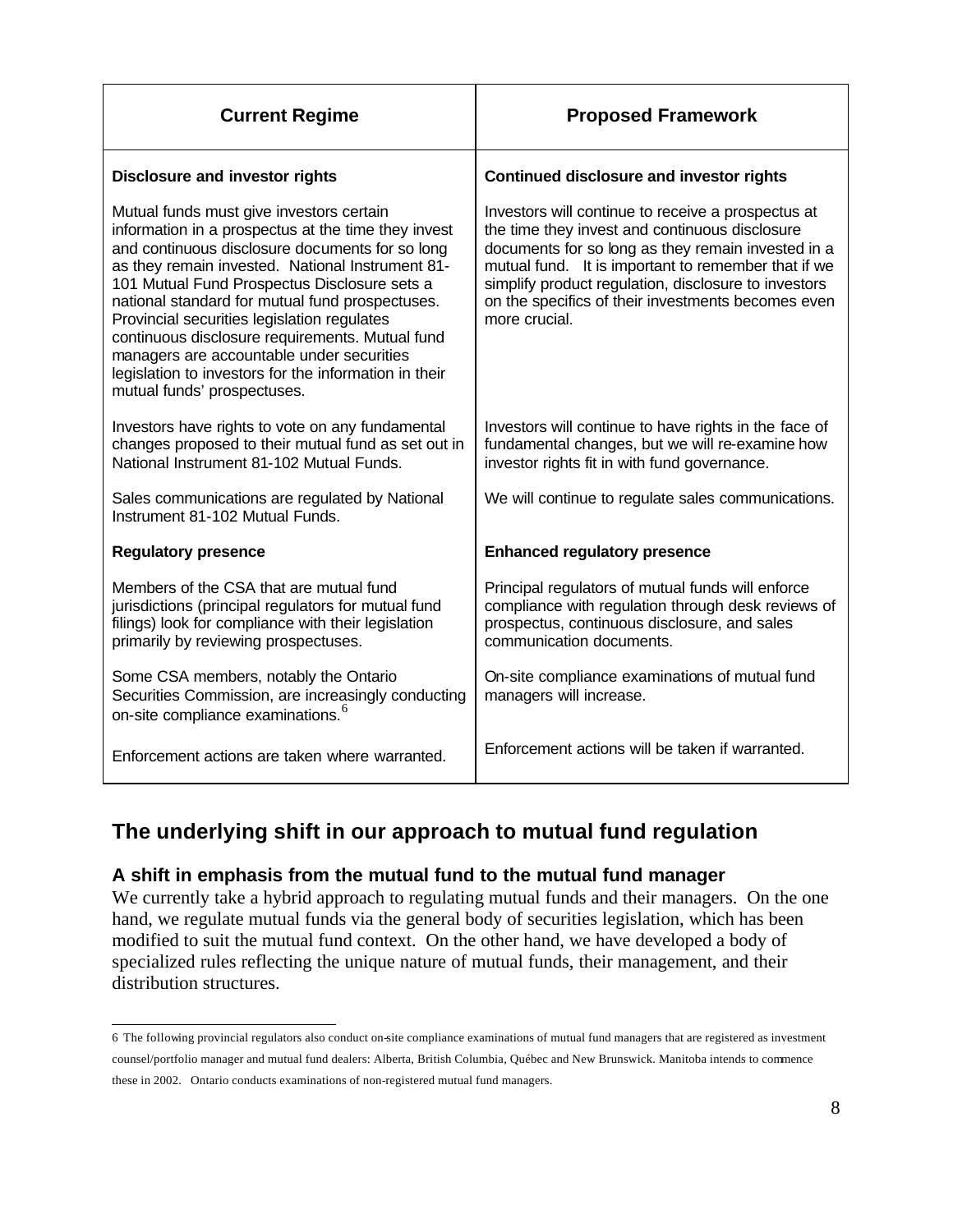The portion of our regulation that is derived from general securities legislation rests on the underlying assumption that mutual funds are simple issuers of securities and that investors buy mutual fund securities in much the same way as they buy corporate securities. These assumptions led securities regulators to treat mutual funds as "reporting issuers" of securities and as though they were public corporations.

In contrast, our specialized product regulation grew up to ensure retail investors are offered a safe and reliable investment vehicle. The central feature of mutual funds is that they are redeemable on demand and much of the regulation operates to ensure that this feature can be met. Also, since mutual funds are investment vehicles essentially designed for mass distribution to retail investors, product regulation is designed to ensure consistency in the product.

The emphasis in our current regulation is placed squarely on the mutual fund itself as an issuer of securities. The mutual fund manager and its management of its mutual funds is less important. Without an emphasis on regulating fund managers or the overall management relationships, regulation of the structure of a mutual fund as a reporting issuer is critical.

We believe our current regulation, with its relative lack of emphasis on mutual fund managers, does not reflect the commercial realities of mutual fund management or investing. When mutual fund investors put their money in a mutual fund, they are purchasing the skill of that fund's manager as much as they are purchasing a security. Mutual funds are much more than freestanding issuers or products that exist independently of the mutual fund manager that creates and operates them. If mutual fund regulation is to more accurately reflect this commercial reality, we believe it must place greater emphasis on mutual fund managers and their activities.

### **Why our proposed framework will strike a better balance than the current regime**

#### **The current regulatory approach to conflicts of interest**

As the Stevens legal research paper and other background reports explain, conflicts of interest are inherent in most mutual fund structures.<sup>7</sup> The investor's "ownership" of a mutual fund is separate from the fund manager's management and control of that mutual fund. Hence, the potential exists for the interests of investors to diverge from the interests of the fund manager. The potential that the self-interest of mutual fund managers will conflict with the interests of investors is further exacerbated by the power imbalance between mutual fund managers and investors. The reality is that Canadian investors have neither the resources nor the inclination to effectively oversee the managers of their mutual funds.

 7 See the Stevens legal research paper; *Regulatory Strategies for the Mid-'90s – Recommendations for Regulating Investment Funds in Canada,* prepared by Glorianne Stromberg for the Canadian Securities Administrators, January 1995; *Regulating Conflicts of Interest in the Management of Mutual Funds: the Current Regime,* report of staff of the Ontario Securities Commission, March 1995; and the paper by the Technical Committee of IOSCO, *Conflicts of Interest of CIS Operators* May 2000 for a detailed description of the different types of conflict that may arise in the mutual fund context. These publications also discuss the reasons for regulating conflicts.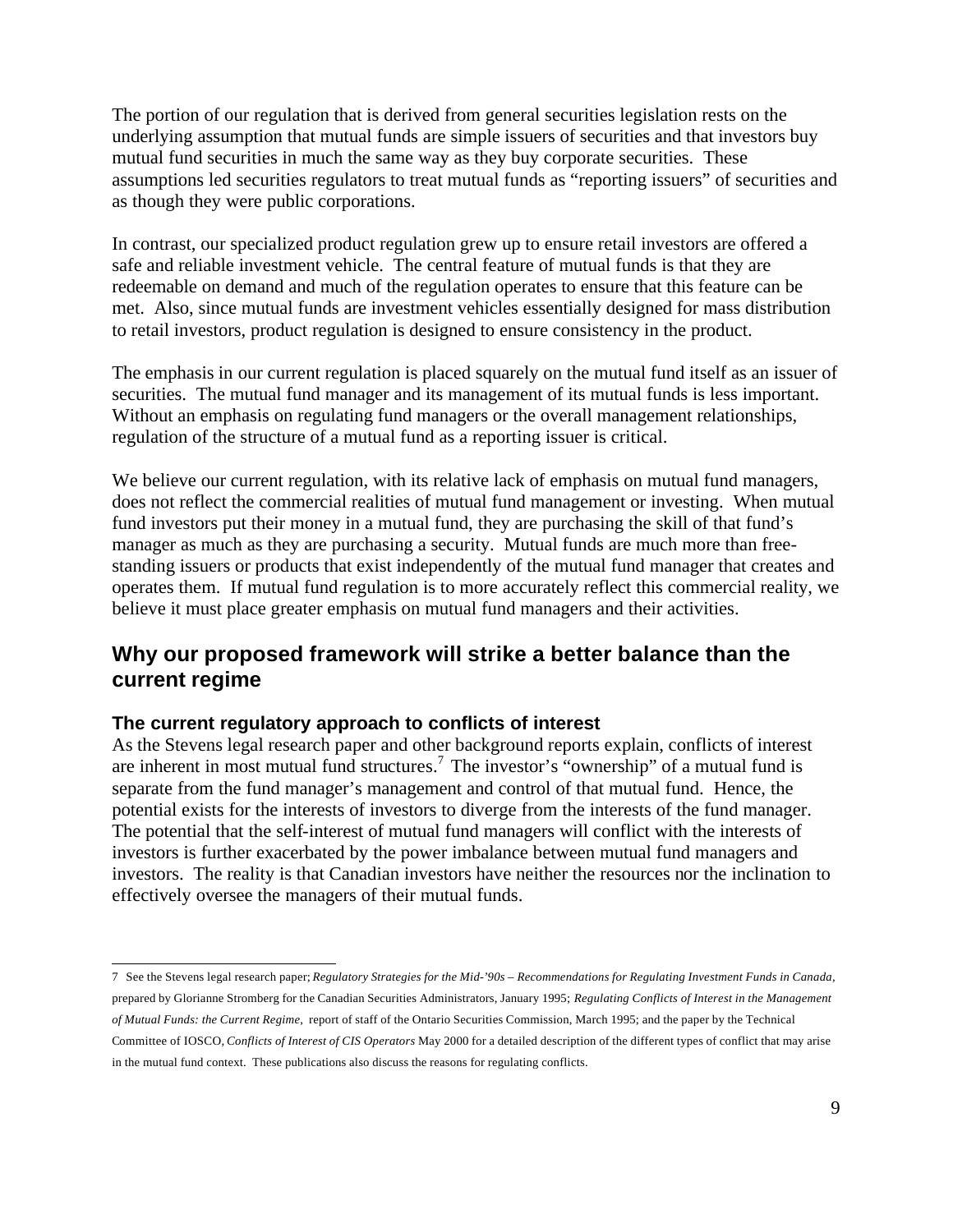Regulators seek to alleviate the potential for abuse that arises from the realities we describe. Regulating these conflicts of interest is a priority for mutual fund regulators, both in Canada and internationally. As a recent paper by the Organization for Economic Co-operation and Development (OECD) explains, there are at least two approaches to regulating conflicts in the mutual fund context: <sup>8</sup>

One approach to possible conflicts of interest would be for CIS [collective investment scheme or mutual fund] regulators to impose highly restrictive rules and wide-ranging prohibitions…. Most analysts believe that this approach would be excessively rigid. Instead most countries have created well-defined but flexible governance frameworks consisting of two parts: 1) accepted standards of conduct that combine official rules and industry best practice; and 2) well-defined legal and regulatory environments for CIS in which certain designated parties are charged with scrutinizing the activity of the CIS for conformity with those standards.

While most jurisdictions have opted for an approach based on independent oversight of the mutual fund manager, Canadian regulators have to date responded to potential conflicts of interest by simply prohibiting certain relationships or transactions by mutual fund managers.<sup>9</sup>

#### **Criticisms of our current regulatory approach**

Although our prohibition-based approach to regulating conflicts of interest may be a straightforward way to avoid abuses, we recognize its shortcomings. We know that the current approach is too restrictive on the one hand—because it prohibits transactions that are innocuous or even beneficial to investors—and not inclusive enough on the other—because it only deals with certain specific transactions. We recognize that we cannot say that we have achieved a complete prohibition against all potential conflicts of interest. For example, our regulation does not address:

- ß cost allocations between fund managers and the mutual funds they manage,
- the expenses a fund manager can charge to its mutual funds,
- **proxy voting, or**
- $\blacksquare$  the allocation of assets amongst funds and the fund manager.

We also must acknowledge that, as regulators, we often do not have the necessary insight into a fund manager's business to know when to give discretionary relief from our prohibitions.

#### **Benefits of our proposed framework**

As we explained above, we are shifting our regulatory focus from the mutual fund itself to the mutual fund manager, its relationships, and activities. Conflicts of interest under our proposed framework would be regulated through a governance regime rather than restrictive rules and wide-ranging prohibitions. Improved mutual fund governance represents a structural solution to

 8 *Governance Systems for Collective Investment Schemes in OECD Countries* by John K. Thompson and Sang-Mok Choi of the Directorate for the Financial, Fiscal and Enterprise Affairs, Financial Affairs Division Occasional Paper, No.1, April 2001 at 10.

<sup>9</sup> Although regulators have been given broad discretion to grant relief from those prohibitions, this discretion generally is exercised in narrow circumstances.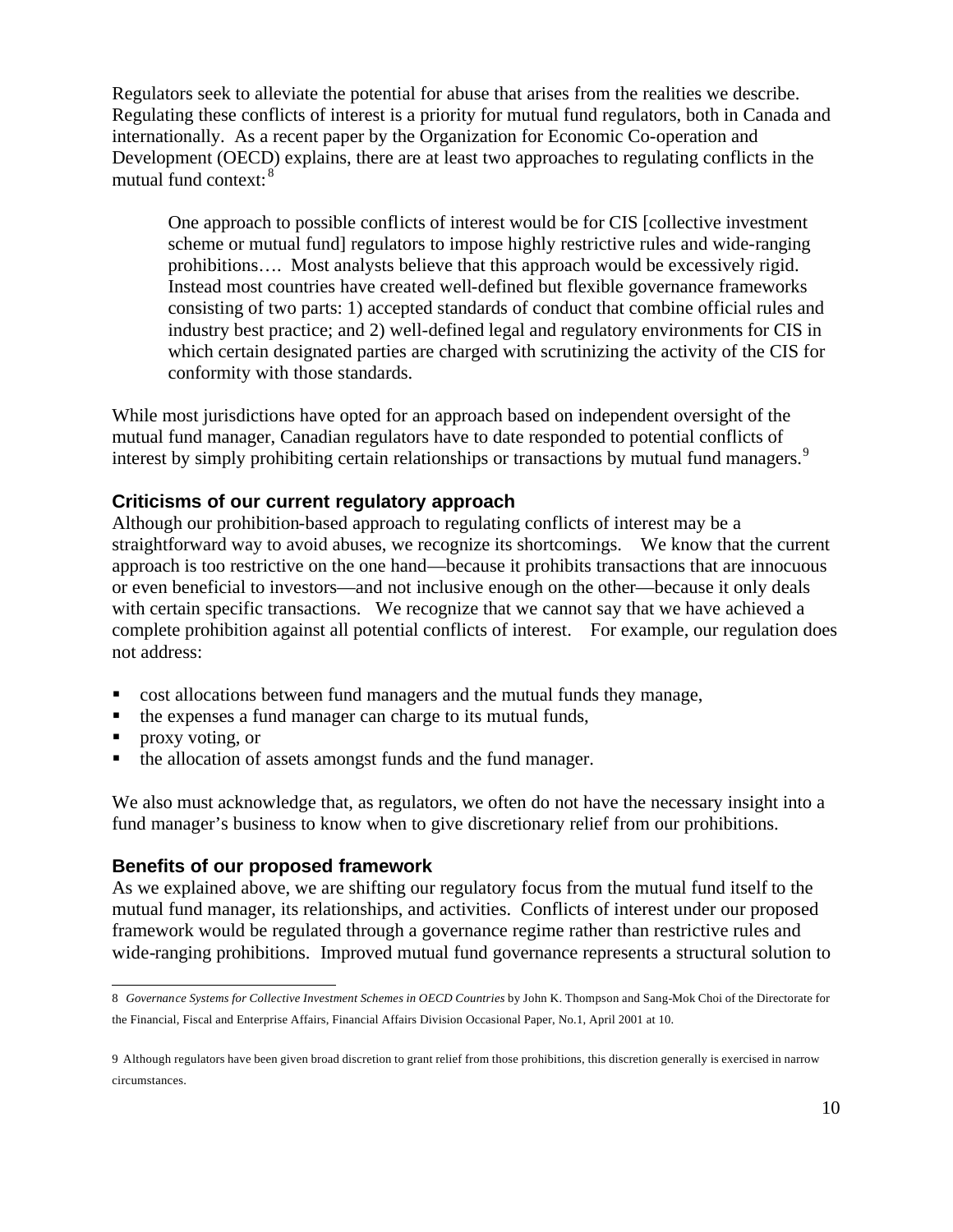the inherent conflicts, it avoids the criticisms of our current regime, and it offers the following benefits:

*Simplicity and flexibility.* Our proposed approach to mutual fund regulation will streamline mutual fund regulation by replacing detailed rules with broader principles. It will also be flexible enough to keep pace with continuing changes to our maturing mutual fund industry. We believe the proposed approach may prevent problems from occurring and will enhance investor protection through bolstering fund manager responsibility and accountability.

*Consistency with global standards.* As the OECD paper highlights, Canada is one of the few remaining countries in the world that does not mandate some form of independent mutual fund governance. For this reason, Canadian mutual fund regulation is considered to be incomplete by some international regulators and industry participants. Reforming our mutual fund regulation to make it consistent with global regulatory standards will improve the Canadian industry's reputation as a well regulated and governed industry and may afford Canadian mutual funds easier access to international markets where foreign mutual funds are allowed entry, such as Hong Kong.

*Consistency within the industry.* In the absence of a fund governance regime, various industry practices have grown up to ensure that mutual fund managers remain accountable to investors. Some managers have independent governance and written policies and procedures while others ask individuals associated with the manager to oversee their activities and many managers have no governance procedures at all. The proposed approach will bring consistency to the industry by requiring all managers to formally account for their actions and will impose a single standard across the country.

Through our renewed framework we expect to achieve a more balanced approach to regulation one that will seek to alleviate potential abuses that might arise from conflicts of interest and that will address the asymmetry inherent in mutual fund investing. Our new regulation will be designed to be proactive and will emphasize the responsibilities of industry participants.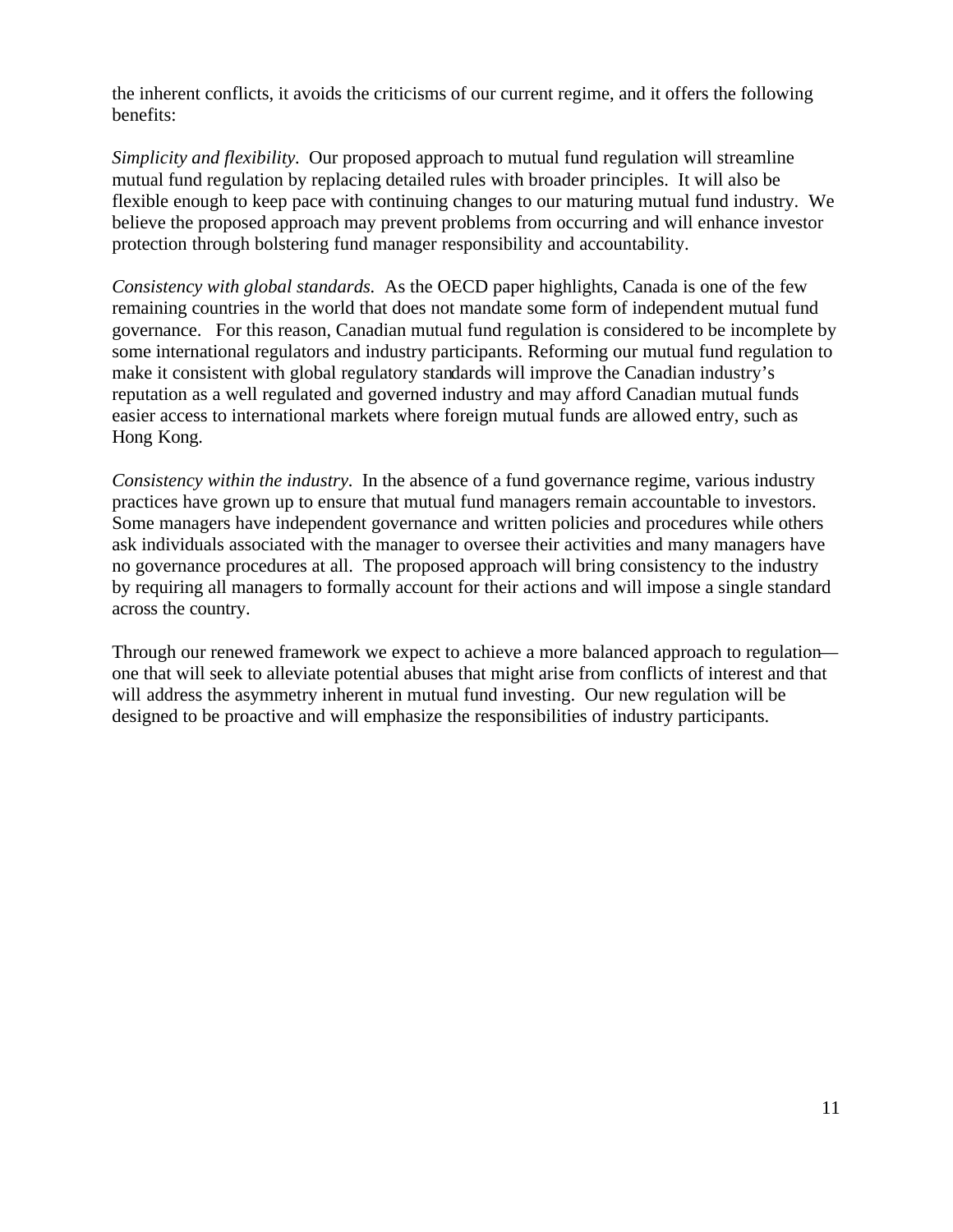#### **Are there alternatives?**

Although this concept proposal sets out specific regulatory proposals, we considered other alternatives, including alternatives suggested to us by the industry (these are outlined in the staff research paper). The primary alternatives we considered are described here. We invite your comments on these, and any other alternatives.

#### **Alternative 1 – A non-regulatory approach**

We considered whether it would be possible to improve fund governance across Canada without imposing a comprehensive body of new rules. Under a non-regulatory approach, we would encourage the Investment Funds Institute of Canada (IFIC), the trade association for the investment funds industry in Canada, to produce a set of best practice guidelines for fund governance that its members would adopt voluntarily. We would amend our disclosure rules to require mutual funds to compare their governance practices against these industry best practices. A mutual fund would undertake this comparison annually in conjunction with its annual prospectus renewal.

This approach has parallels in recent Canadian corporate governance developments—the Dey Report and now the Saucier Report advocate in favour of voluntary guidelines coupled with disclosure.

This approach would put investors in a position to consider a mutual fund's governance practices in their assessment of the fund. If investors come to believe that mutual fund governance is an important part of their investment decision, they will demand that mutual funds explain any material variations between their actual practice and the guidelines. Their ensuing investment decisions would bring competitive pressure to bear on the industry to adopt good governance practices. This approach is based on the theory that market dynamics would determine whether the benefits of independent governance would exceed the costs.

Under this approach we would re-examine our existing product regulation in a manner consistent with Part III and IV of this concept proposal.

Under this non-regulatory approach, we would not develop a specialized registration regime for mutual fund managers. We would consider, on a case by case basis, how we would deal with any fund managers who are not already registered with us as dealers or advisers.

We ask you to consider this alternative in light of the following:

- ß While the Dey Report guidelines for good corporate governance build on a well-established body of corporate law and practice (one that includes a basic requirement for a board of directors with defined duties and responsibilities), voluntary guidelines for mutual fund governance would have no such legal underpinning to support it. The core fund governance concepts—particularly the requirement that there be an independent fund governance agency, with a majority of independent members subject to a standard of care—would not have the force of law. Members of a governance agency would have no clarity on their legal responsibilities and duties.
- This alternative assumes that mutual fund investors will read and understand fund governance disclosure and vote with their feet if they disagree with the approach taken. The Dey Report approach to corporate governance is consistent with the overall regulatory approach to public corporations. Investors in public corporations can rely on institutional investors and analysts to read and analyse the material. Information about the governance of public companies is, in this fashion "public" in a way that has no parallel in the mutual fund context.
- ß Mutual funds are complex products offered by a complex industry. Much of our current mutual fund regulation is designed to bring consistency and clarity to investors and industry participants. Industry governance guidelines that need not be adopted or that may be adapted to suit a fund complex would not necessarily result in consistency or uniform safeguards or improved fund governance.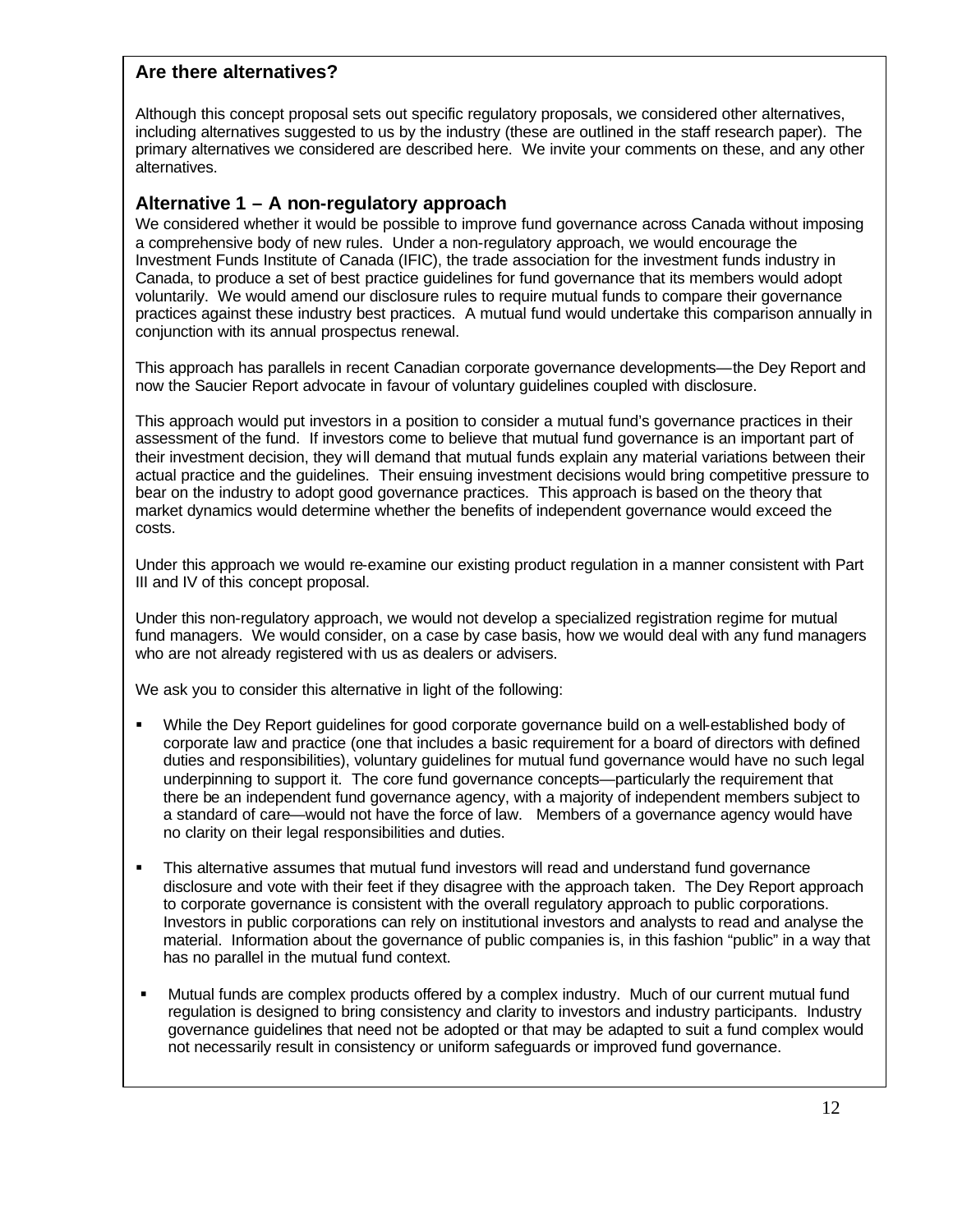#### **Alternative 2 – Reliance on enhanced duties for auditors or an enhanced role for the regulator**

We considered whether the auditors of mutual funds or the regulators could play a greater role in overseeing management of mutual funds. Although we agree that auditors can provide opinions on aspects of good governance, broadly defined, we do not believe the audit function can be a substitute for good governance practices. The discretion necessary for decision-making in this area must rest with a body such as a governance agency and cannot be shifted to the auditors. As regulators we cannot effectively oversee the business of individual fund managers to the same extent as independent governance agencies, although we do propose to enhance our regulatory presence as part of our renewed framework.

#### **Alternative 3 – Require fund managers to create an independent governance agency, but allow them complete freedom to determine its structure, roles and responsibilities**

We also considered whether we should give each mutual fund manager the freedom to design its own governance agency as it sees fit. While this approach would provide some measure of independent oversight while providing the mutual fund industry with more flexibility, we are not convinced this approach would achieve our objectives in reforming our regulation. Too much flexibility would likely lead to a diversity of approaches and a lack of rigor in the oversight provided by these governance agencies. It is difficult to argue for changes in our product regulation and conflicts of interest provisions unless we articulate what we expect from each governance agency.

#### **Alternative 4 – Require fund managers to create an independent governance agency, but do not require fund managers to be registered nor define minimum standards for fund managers**

We discuss this alternative in the section of this concept proposal that deals with the registration of mutual fund managers. We outline why we have not accepted this alternative at that juncture.

#### **Issues for comment**

- 01. We see our renewed framework for regulating mutual funds as a step towards a more flexible regulatory approach, one that represents a movement away from detailed and prescriptive regulation. By streamlining our regulation, we want to create a regulatory regime that can accommodate changes within the industry and keep pace with changes in other segments of the market and global market places. What are your views on our renewed framework? Will it represent an improvement over our current model?
- 02. After reading the staff research paper and the text box above, what is your opinion about the alternatives to our proposed approach? If you believe we should not change the status quo, please explain why. If you favour one or more of the alternatives we set out, please explain why. Are there other alternatives that we should consider?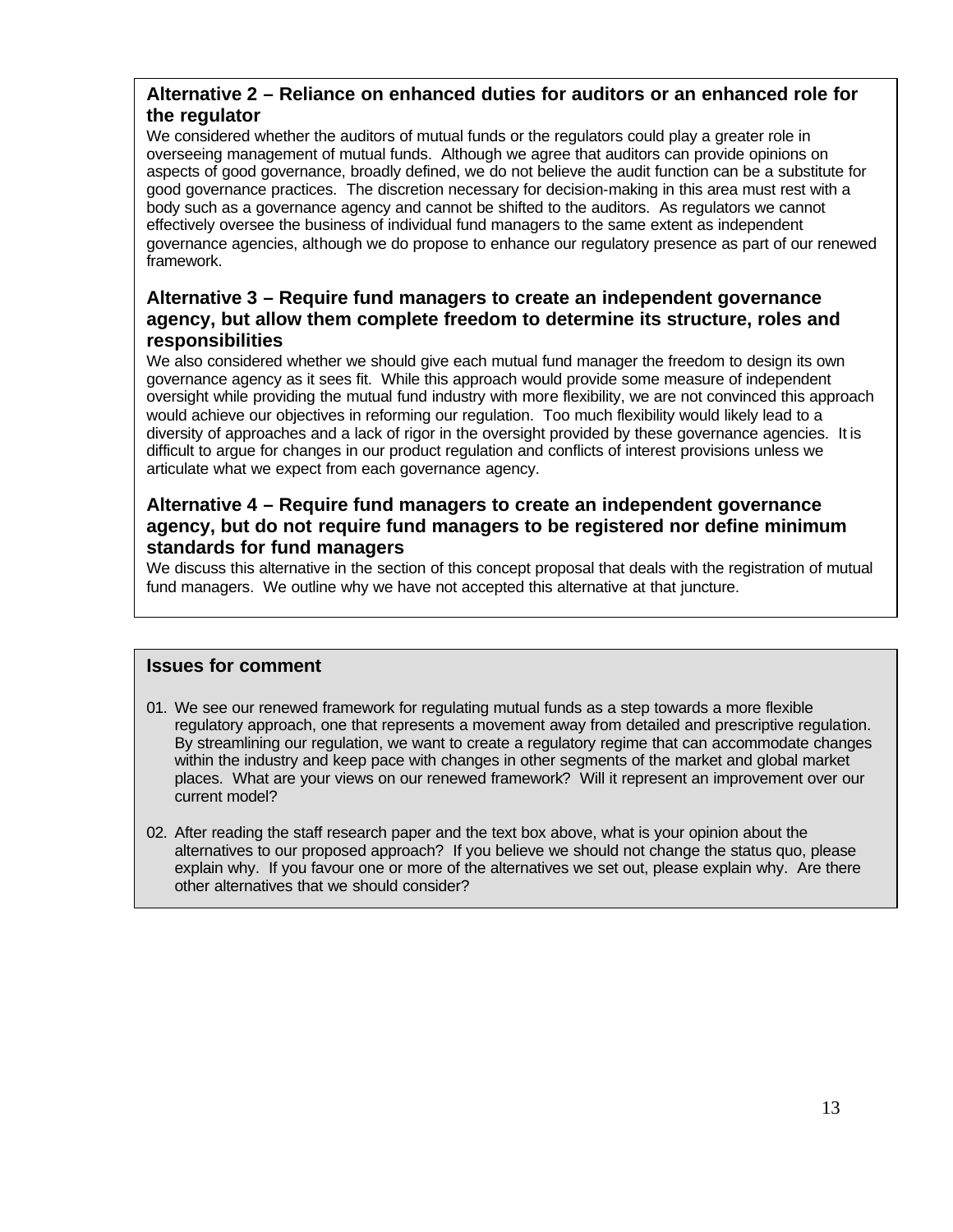### **How our proposed framework relates to the regulation of other investment products**

This concept proposal describes a renewed framework for regulating *mutual funds*. We use this term to cover the large sub-set of investment funds that are:

- ß sold continuously to the public by a prospectus
- redeemable on demand on a daily or weekly basis
- ß regulated through National Instrument 81-102 Mutual Funds
- commonly referred to as "mutual funds".

Commodity pools are specialized mutual funds. In some provinces, labour sponsored investment funds are regulated as mutual funds. $^{10}$ 

We know that as we move forward, we must keep in mind the broader continuum of investment vehicles that we do not regulate as mutual funds. This continuum includes:

- ß pooled funds, including hedge funds, that are sold to investors under an exemption from prospectus requirements
- ß segregated funds, offered by insurance companies, that are regulated under insurance legislation by insurance regulators
- ß exchange-traded funds listed on stock exchanges
- ß quasi closed end funds, redeemable only a periodic basis, usually quarterly or semi-annually
- ß closed end funds listed on stock exchanges.

We believe our proposals should not create different regulatory schemes for substantially similar investment vehicles. Like products should be regulated in a like manner. The challenge is to identify which products are substantially similar in ways that justify our regulating them using similar regulatory principles and tools.

Through our participation in the Joint Forum of Financial Market Regulators,<sup>11</sup> we are working to harmonize the regulation of mutual funds and segregated funds. We and our insurance regulator colleagues recognize the similarities between these two investment vehicles. In December 1999, the Joint Forum published a description of the fifteen areas where work is needed to achieve harmonization.<sup>12</sup> Governance and the regulation of fund managers (or insurance companies, in a segregated fund context) are two areas where the Joint Forum thinks harmonization is necessary.

 10 For example, Ontario, Saskatchewan and Manitoba regulate labour sponsored investment funds as mutual funds.

<sup>11</sup> The Joint Forum of Financial Market Regulators is a group made up of representatives of the CSA, the Canadian Council of Insurance Regulators and the Canadian Association of Pension Supervisory Authorities.

<sup>12</sup> *Recommendations for Changes in the Regulation of Mutual Funds and Individual Variable Insurance Contracts* Joint Forum of Financial Market Regulators December 15, 1999 published in the Bulletin of the Ontario Securities Commission at (1999) 28 OSCB 50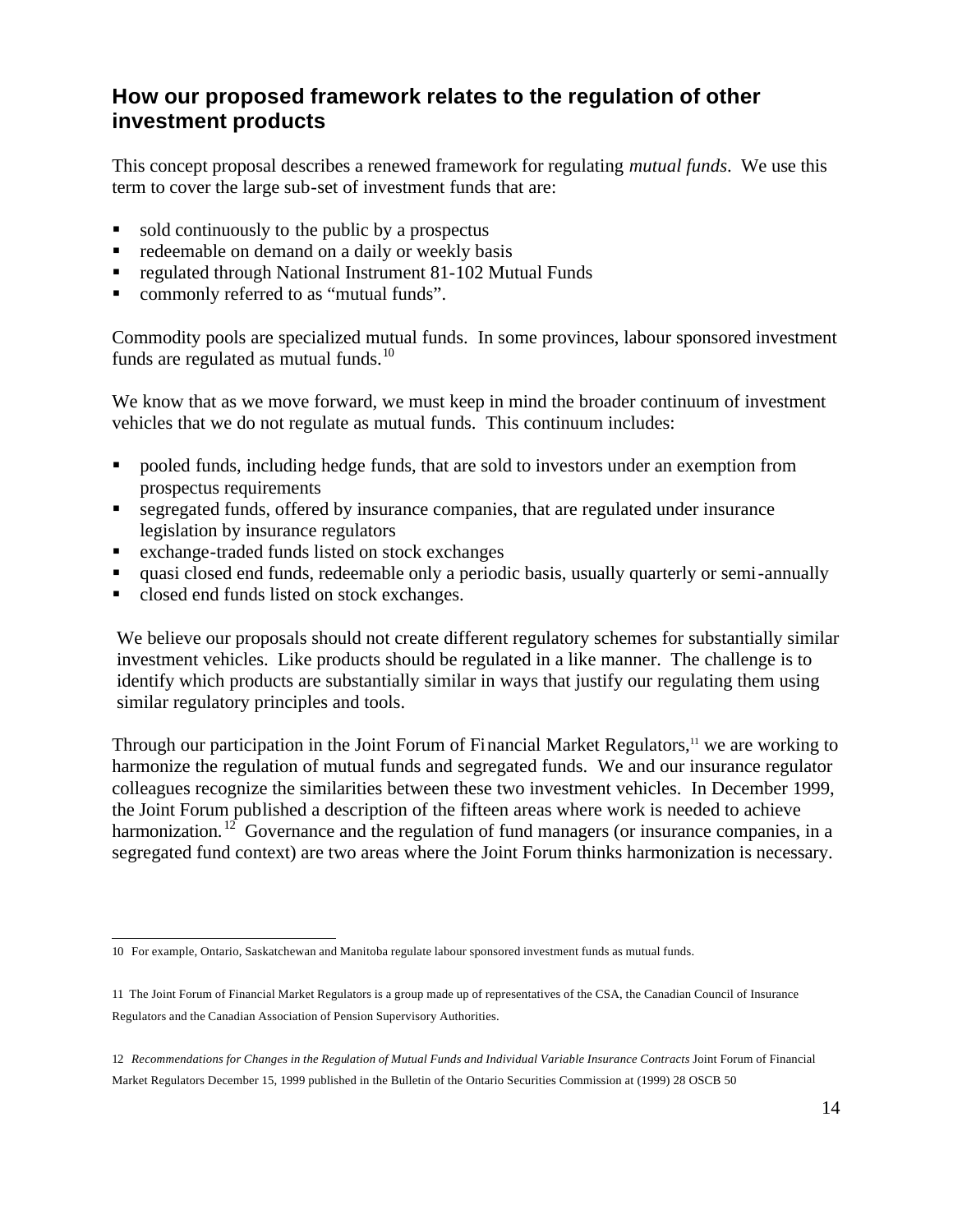As we move forward with our renewed framework for the regulation of mutual funds, we will be working towards meeting the challenge of determining which aspects of mutual fund regulation, if any, should also be applied to other investment vehicles.

#### **Issues for comment**

- 03. Do you agree that labour sponsored investment funds (where applicable) and commodity pools should be subject to the same regulatory scheme as other mutual funds (considering the specialized rules that we already have for these specialized mutual funds)? If not, why?
- 04. Which parts of our renewed regulatory framework should be extended or not extended to other investment vehicles—and which investment vehicles? Why do you believe the particular regulation should or should not be extended? What is the essential difference—or similarity—between the particular investment vehicles that mean they should be regulated differently or the same?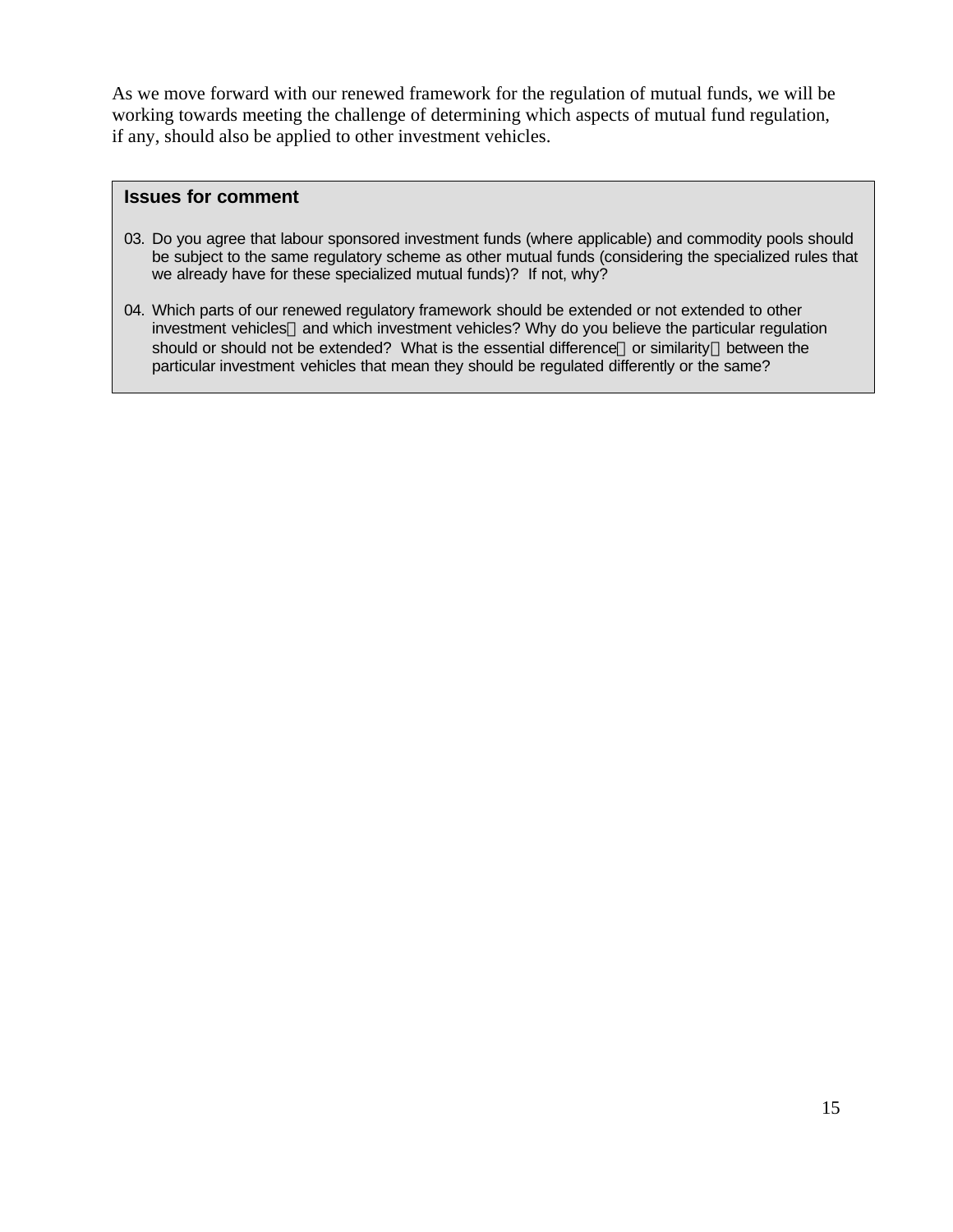## **B. The proposals**

We recognize that a move from our current regime to the five pillared framework for regulating mutual funds and their managers will require far-reaching reform. This concept proposal maps out what we need to do to bring our new framework into being.

We set out two new regimes for regulating mutual fund managers and their activities in the form of the following pillars:

- I. registration of mutual fund managers
- II. mutual fund governance

Although registration is the first pillar in our framework, we have chosen to treat mutual fund governance before registration due to the far-reaching implications of our proposals in this area.

Once we outline the two new regimes for regulating mutual fund managers, we then outline our plans to re-evaluate and refine the following parts of our existing regulation to eliminate any redundancies that may result from the addition of new regulation:

- III. the existing product regulation contained in National Instrument 81-102 Mutual Funds and conflicts of interest regulation contained in securities legislation
- IV. the investor rights regime.

The fifth pillar—an enhanced regulatory presence—is not addressed in this paper.

#### **Issues for comment**

05. Although we do not address the fifth pillar of our proposed framework, we invite you to give us your ideas on how we could better carry out our role as regulator.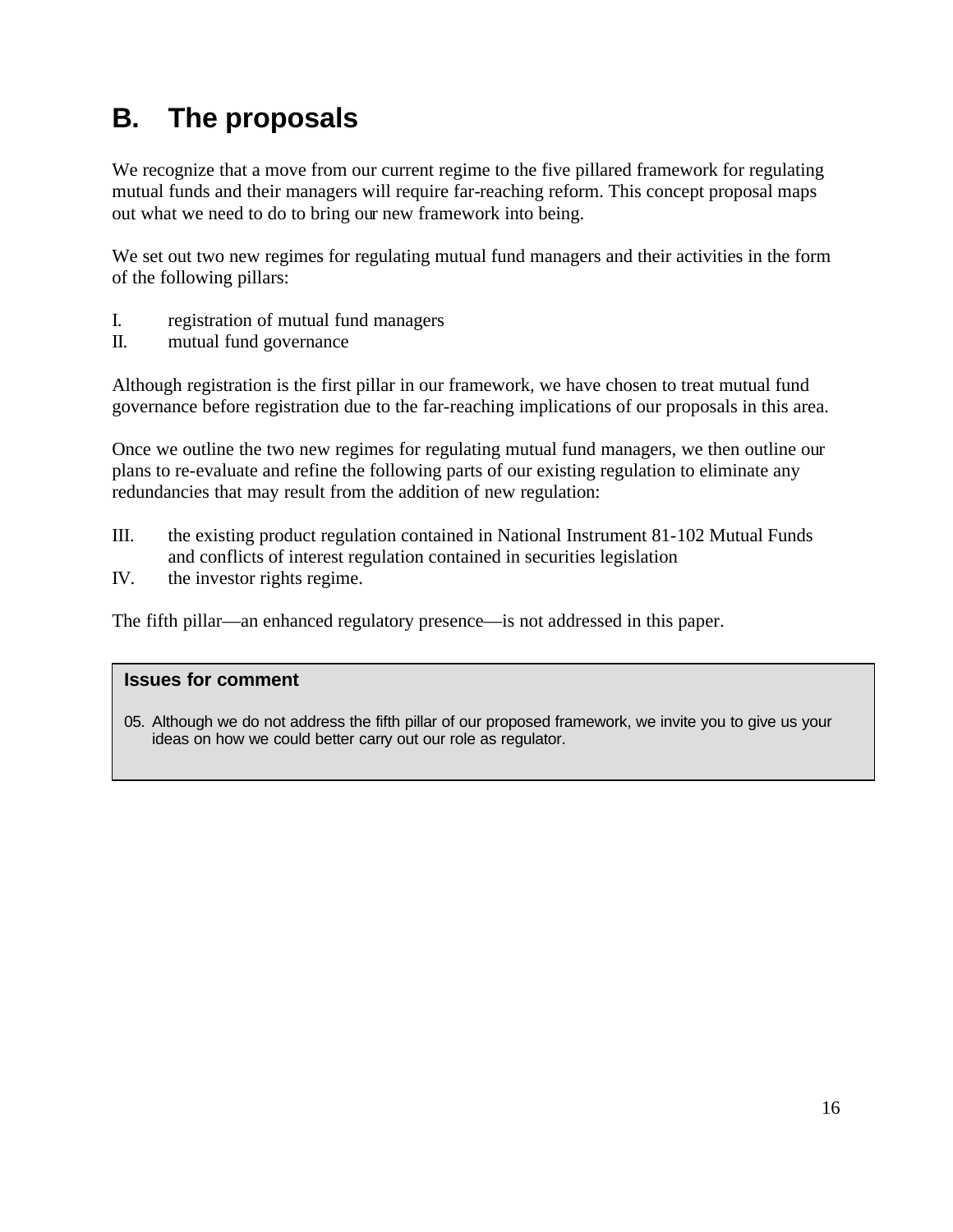## **I. Mutual fund governance**

This part of the concept proposal explains how we propose to improve fund governance in Canada by requiring independent monitors to oversee the activities of mutual fund managers. This oversight is intended to ensure that mutual fund managers comply with the required standard of care and act in the best interests of investors.

#### **What is mutual fund governance?**

It is incorrect to say that we propose to introduce mutual fund governance to the industry—as our previous discussion alluded, mutual funds in Canada are already subject to many forms of governance. Instead, we believe we will *improve* mutual fund governance by ensuring that all aspects of accepted good governance are covered.

Good governance for mutual funds requires:

- **EXEC** accepted standards of conduct for industry participants
- ß accountability of industry participants to investors
- ß relevant and timely information to investors and market places
- **EXECUTE:** fundamental rights for investors
- independent monitoring and oversight by a group acting as a proxy for investors.

Our current regulation prescribes all of the above requirements, except for the last—independent monitoring and oversight.

#### **Issues for comment**

- 06. As you read this section of the concept proposal, please consider whether you believe our approach will result in mutual funds being monitored by a governance agency that:
	- a. effectively oversees the management of the mutual funds
	- b. has real powers and real teeth and
	- c. adds value for investors.

If you agree or disagree that our proposals will meet these goals, please tell us why. What do we need to change in order to achieve them?

07 We kept Canadian corporate governance practices in mind as we developed our proposals. Have we omitted an important principle of corporate governance that you think should apply to mutual fund governance?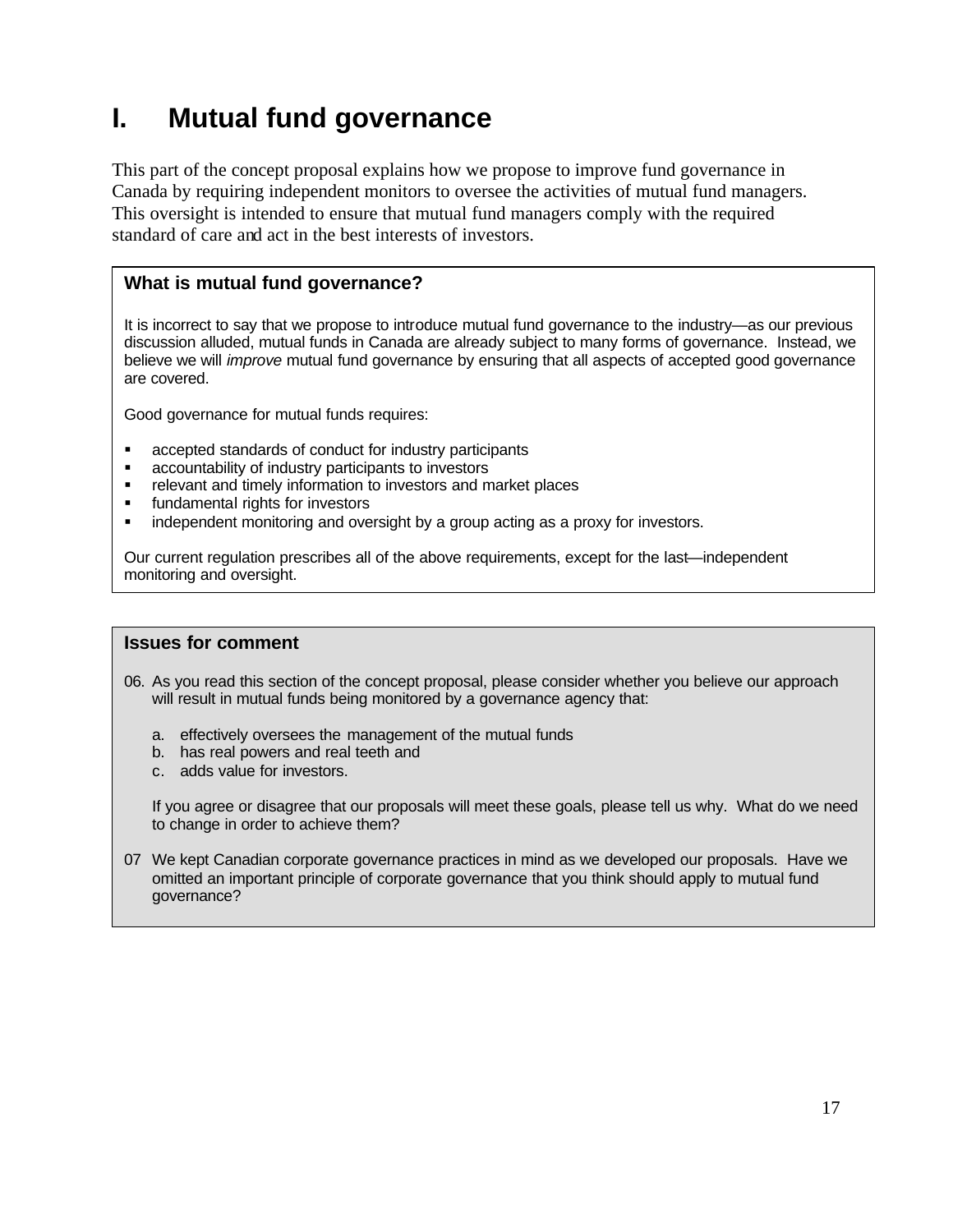### **1.1 The governance agency concept**

- 1. A governing body that is independent of the mutual fund manager will supervise that manager's management of its funds and will act to ensure those mutual funds are managed in the best interests of investors. This governing body will act solely in the best interests of investors and will be largely free from conflicts of interest. We refer to this independent governing body throughout this concept proposal as a "governance agency."
- 2. Each governance agency will be established, and will act, according to the 10 broad governance principles outlined below. The key principles governing its design are that it be sufficiently independent of the fund manager so that conflicts of interest are minimized and that it have sufficient powers and duties to be an effective monitor.
- 3. Mutual fund managers will be allowed to structure mutual funds much as they do now. Each mutual fund manager will decide how to integrate the governance agency into its own fund structure.

Thus, for a mutual fund structured as a corporation, its board of directors will be that fund's governance agency. For mutual funds structured as trusts, any of the following would qualify as the governance agency:

- a board of individual trustees
- a registered trust company (however if it is related to the fund manager, its board of directors must have a majority of members who are independent of the fund manager, the trust company and their respective shareholders) or
- ß a board of governors interposed between the trustee of the mutual fund and the fund manager (for example, this approach could be used where the fund manager acts as trustee).

However, the governance agency for a mutual fund trust could not be the board of directors or a committee of the board of directors of the mutual fund manager or the shareholder(s) of the mutual fund manager since those directors already owe an allegiance to their shareholders. We do not consider this form of governance agency to be independent from the mutual fund manager or its shareholders.

4. "Owner-operated" mutual funds do not raise the same conflict of interest concerns as other mutual funds. Owner-operated mutual funds are funds sold exclusively to defined groups of investors, such as members of a trade or professional association or co-operative organization, who, directly or indirectly, own the fund manager. We believe the interests of the fund manager and investors in the mutual fund are aligned in an owner-operated structure. Accordingly we will allow the board of directors of a fund manager of an owneroperated mutual fund or its shareholder(s) to act as the governance agency for these mutual funds.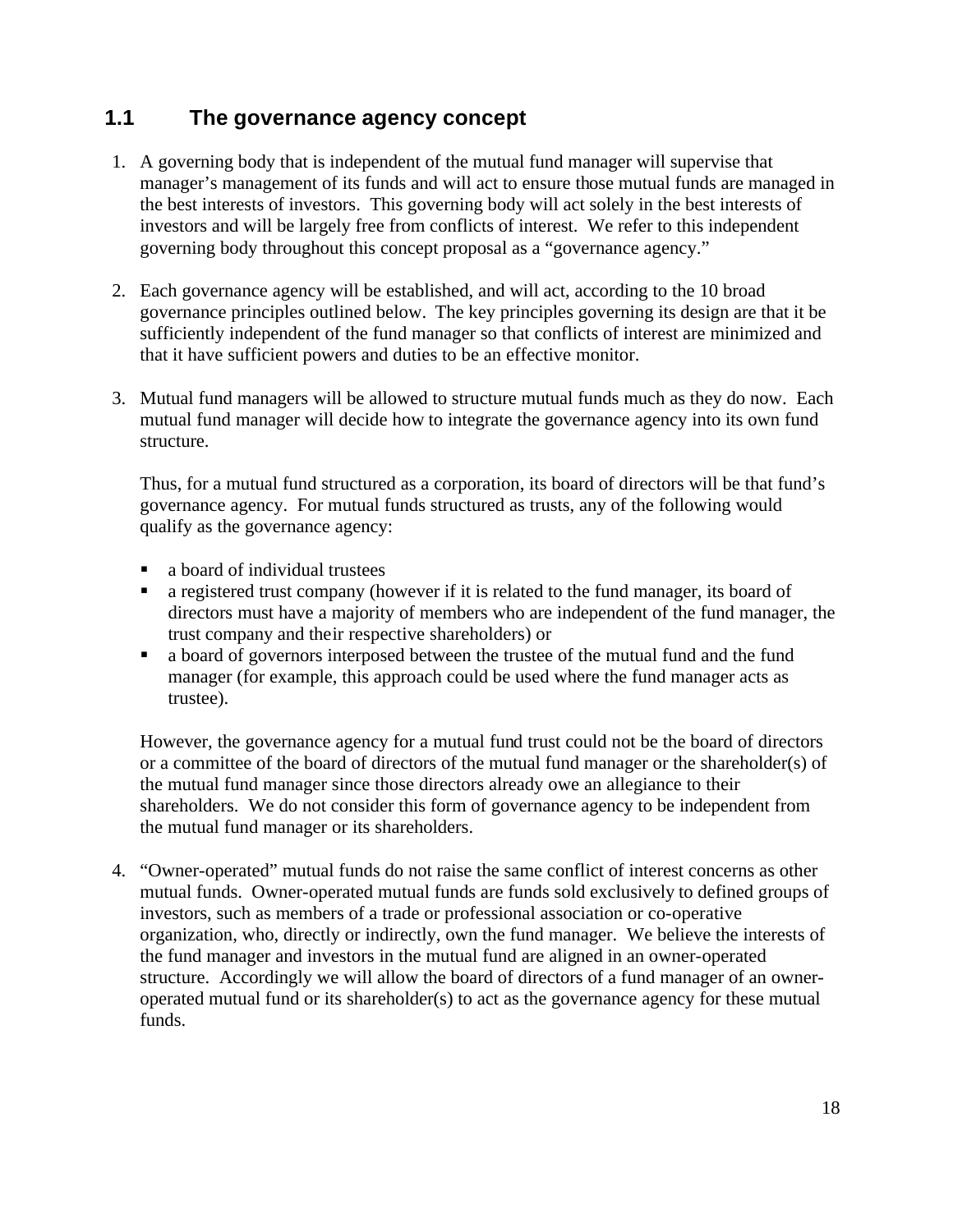#### **A flexible approach to fund governance**

Our background research, both empirical and legal, has led us to conclude that we do not need to mandate any one formal legal structure for a governance agency, so long as we establish the basic governance principles to be followed by it.

Our empirical research tells us that mutual funds in Canada are a diverse lot. They are structured and governed in a multitude of ways. Some mutual funds already have a governance agency in place. Our proposals take into account both the legal and practical realities of the Canadian mutual fund industry.

David Stevens has told us that a mutual fund is basically a contract, therefore freedom of contract prevails. He has also told us that the private law that applies to mutual funds is quite flexible. Based on Mr. Stevens' assessment, we have concluded that industry participants can legally create the governance agency we contemplate in different ways.

The Stevens legal research paper poses two central questions about the implementation of our proposals:

- 1. "...how as a matter of legal form or structure can a governance agency be imposed on the great variety of mutual fund structures that currently exist?
- 2. what precisely should the content of the governance powers and responsibilities be?"

The first question is answered in the Stevens legal research paper. We address the second question in the next part of this concept proposal.

#### **Will our flexible approach work in Québec?**

Trusts in Québec are governed by the Québec Civil Code. We understand that we must ensure that our proposals will work under the civil law of that province in ways that are comparable to the common law that applies in the rest of Canada. For this reason, we asked David Stevens to examine the implications of the Québec Civil Code for our proposals in his background paper. Mr. Stevens concludes that there is no legal reason, as a matter of civil law, why our proposed regulatory approach to fund governance cannot work for mutual funds subject to that law.

#### **Issues for comment**

- 08. Having read the Stevens legal research paper, do you believe a flexible approach to fund governance is preferable to a single legal model, such as a board of trustees for all mutual fund trusts? Why or why not? Do you see any practical difficulties with the legal options presented in that paper? Are there any other options we should consider? Do you agree with the analysis of Québec civil law?
- 09. David Stevens writes about structural and situational conflicts in a mutual fund context. Do you agree with David Stevens' description of the conflicts? We agree with him that serious conflicts arise when the boards of directors of a fund manager or its shareholder(s) propose to act as the governance agency for a mutual fund and we propose to prohibit this. Do you agree with this conclusion? Please explain your answer.
- 10. Do you agree with our proposals and our analysis of owner-operated mutual funds? If not, please explain.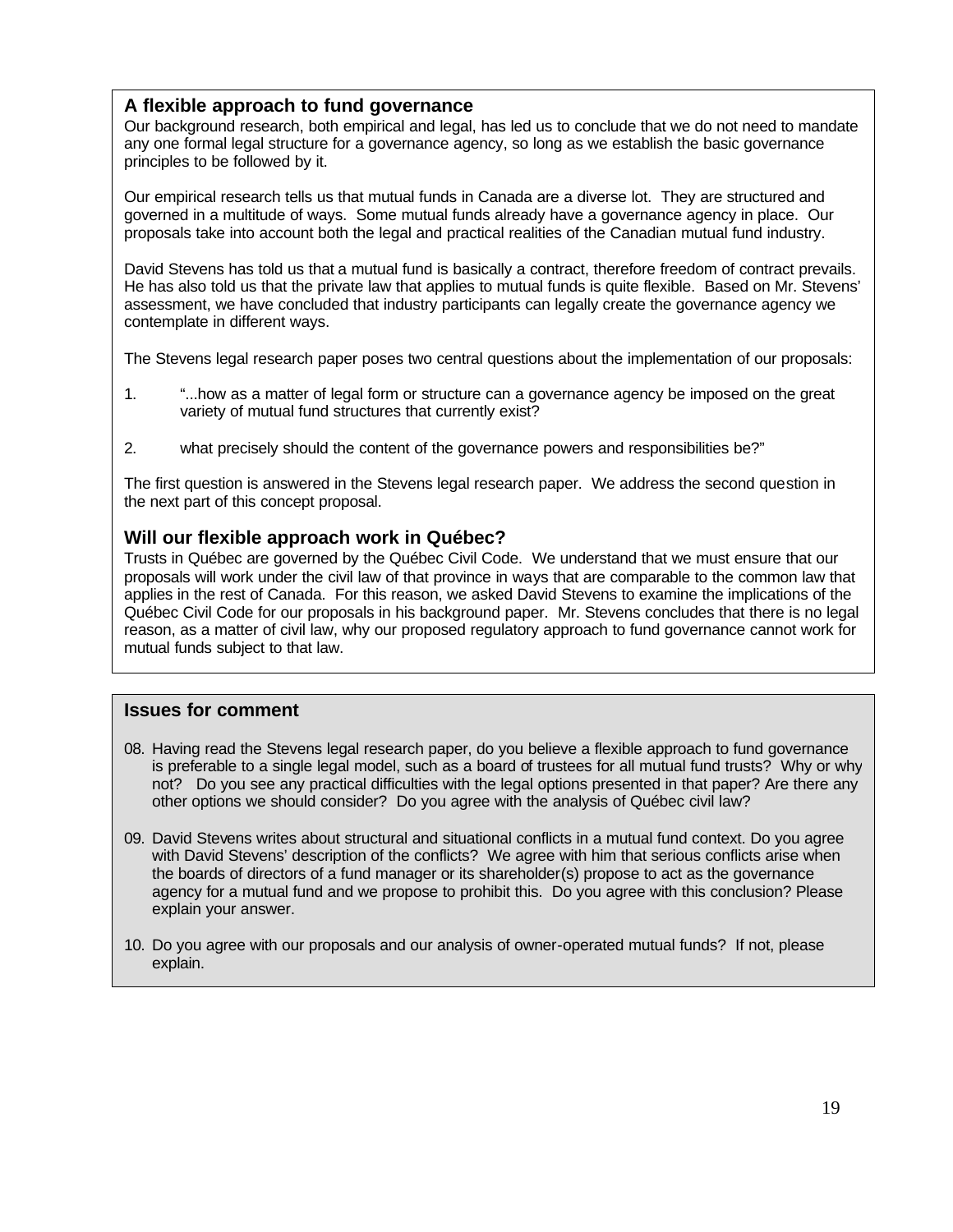## **1.2 The governance principles**

#### **1. Each manager will establish a governance agency**

Each mutual fund family will establish at least one governance agency to oversee the mutual fund manager's management of its funds. A mutual fund manager may decide to establish more than one governance agency to oversee its management of its mutual funds, that is, it may create a governance agency for each of its mutual funds or groups of related mutual funds as it sees fit.

#### **Issues for comment**

11. We do not currently propose to specify the maximum number of mutual funds that may be overseen by a governance agency. Is there a practical limit to the number of mutual funds that one governance agency can oversee effectively? Are mutual funds managed in ways that are sufficiently common to all mutual funds so that one governance agency can oversee all mutual funds in a related family? Should we provide guidance to the industry on the scope of oversight for a governance agency?

#### **2. The governance agency will be of a sufficient size**

The governance agency for a mutual fund family will have no fewer than three individual members. When the fund manager is setting up the first governance agency, the fund manager should consider the size of the governance agency to ensure that it has enough members to discharge its responsibilities. Thereafter, the governance agency will consider its size, based on its experience with performing its duties. If additional members are needed, the governance committee should appoint them.

#### **3. Governance agency members will be independent**

A majority of the governance agency members will be independent of the mutual fund manager. An independent member will act as the governance agency chair.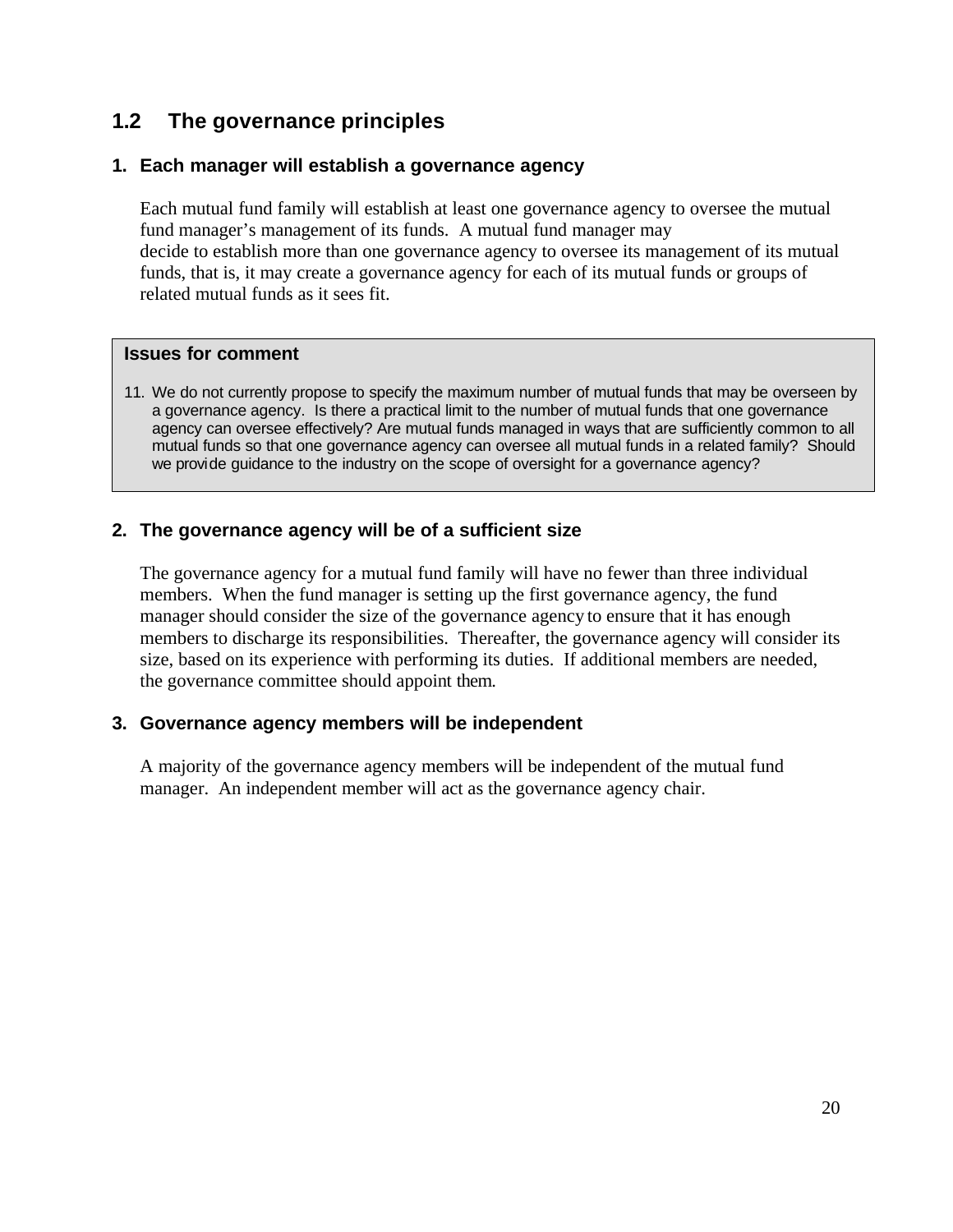#### **Two issues about independence of members:**

#### **A definition of independence**

Stephen Erlichman recommends that we base our definition of independence on the Dey Report's definition of "unrelated directors". We agree with this recommendation. Thus, a member of a governance agency of a mutual fund will be independent of the fund manager if he or she is free from any interest and any business or other relationship which could, or could reasonably be perceived to, materially influence the member's oversight of the mutual fund manager's management of the mutual fund. Governance agency members will be required to be independent of the fund manager, its management, and its major shareholders and any party that is in a position to exert influence upon management of the fund manager.

#### **A majority versus all members being independent**

Since the primary purpose of the governance agency is to ensure that conflicts of interest in the management of mutual funds are minimized, some people have suggested to us that all members of the governance agency should be independent. Why should some members be related to the fund manager? In a corporate context, we accept the need for some directors to have a connection to the management of the corporation. In a mutual fund context, what role do the non-independent members of the governance agency play? Notwithstanding the arguments in favour of requiring all members of a mutual fund governance agency to be independent, we believe that equally valid reasons exist for fund manager representatives to be members of a governance agency. These representatives will be expected to bring the perspective of the fund manager to the governance agency, including their insights into the business of the fund manager.

#### **Issues for comment**

- 12. Do you think fund families will find it difficult to recruit qualified members for a governance agency at a reasonable cost? Do you have any experience with trying to recruit members of a governance agency?
- 13. Does the definition of independent members make sense to you? Will it be easy to apply to potential governance agency members? If not, can you suggest an alternate definition or the clarifications you think are necessary? What do you think about whether or not we should require a majority or all members to be independent?

#### **4. The role of the governance agency will be to oversee**

The role of a governance agency will be to oversee actions of the mutual fund manager in managing its mutual funds to see that it acts in the best interests of investors. The governance agency's role will be to *supervise*it will not micro-manage the day-to-day management of the mutual funds. In certain circumstances, particularly when dealing with situations where conflicts of interest exist, the governance agency will make decisions.

#### **5. The governance agency will carry out specific responsibilities**

To fulfil its role, a governance agency will develop a mandate that is consistent with our governance principles and identify how it wishes to carry out that mandate. We expect each governance agency to define responsibilities that are appropriate to it and the mutual funds it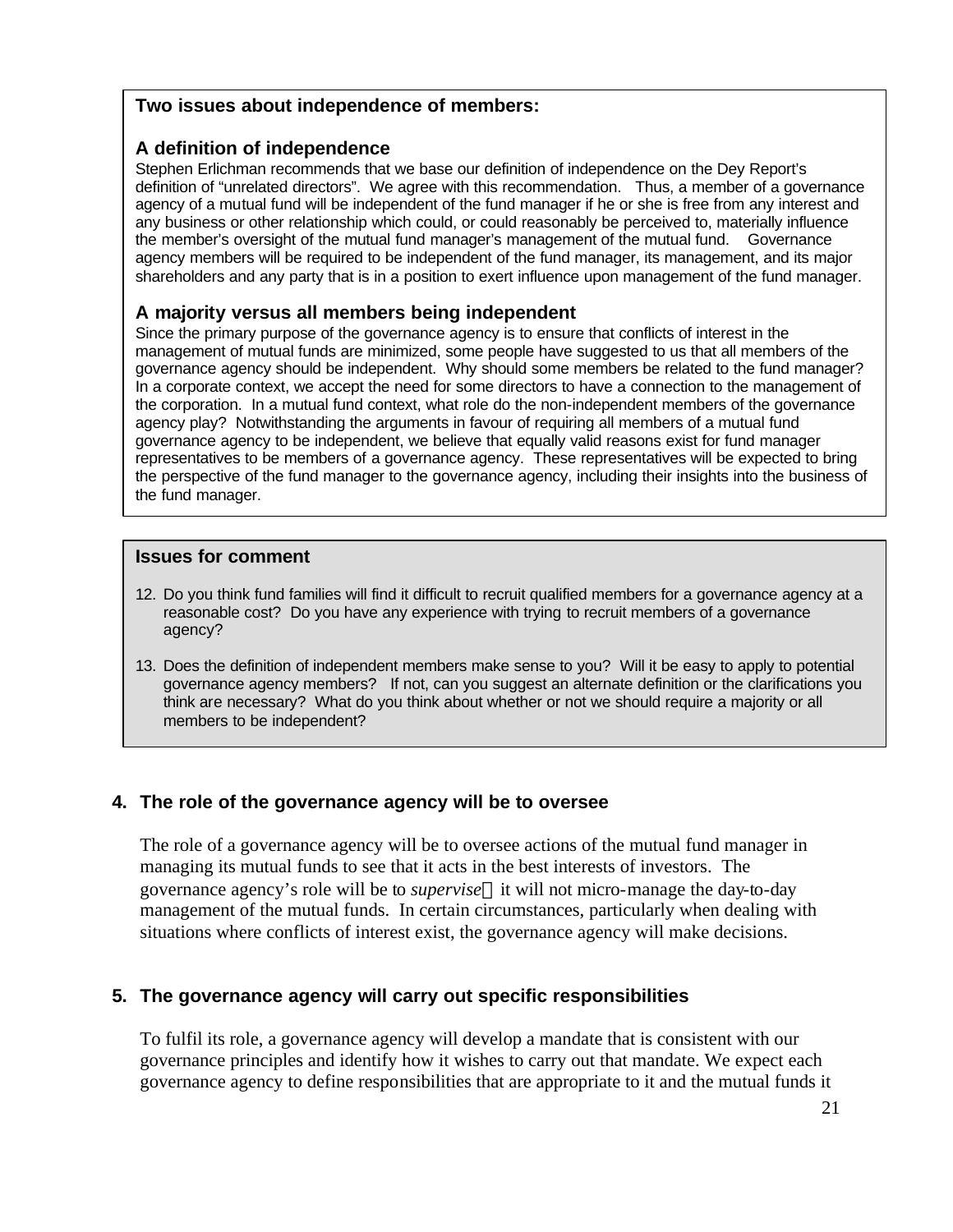oversees. Each governance agency will tell investors about its mandate. We encourage the industry to develop best practices on the responsibilities of governance agencies.

In the absence of industry best practices, we expect a governance agency to carry out the specific responsibilities we set out below, in addition to any other function the governance agency believes is important. The specific responsibilities we outline are minimum standards only; governance agencies will consider whether other more extensive duties are relevant. We expect fund managers to facilitate the execution of these duties, for example, by supplying information the governance agency requests or requires.

A governance agency will:

- a. ask senior officers of the mutual fund manager to meet regularly with it and provide it with whatever information about the specific mutual funds that the governance agency feels is necessary to carry out its role.
- b. identify the policies and procedures of the fund manager that are material to investors. If the fund manager does not have any specific written policies and procedures, the governance agency will ask that these policies and procedures be developed. At a minimum the governance agency will require that the fund manager develop policies and procedures addressing the following. The governance agency then will approve and monitor the fund manager's compliance with these policies and procedures.
	- i. internal controls
	- ii. controls to monitor external service providers and delegated functions
	- iii. compliance with applicable securities legislation and sound business practice
	- iv. expense and cost allocations between the fund manager and its mutual funds and amongst the mutual funds themselves
	- v. valuation of portfolio assets
	- vi. brokerage allocation and soft dollar transactions
	- vii. proxy voting.
- c. consider what action to take where there has been material non-compliance by the fund manager with its policies and procedures or our regulation. Governance agencies will consider whether the non-compliance has serious implications for investors and whether it should inform the regulators about the non-compliance.
- d. consider and approve the fund manager's choice of benchmarks against which fund performance will be measured and monitor fund performance against these benchmarks.
- e. monitor that the mutual funds are managed according to their stated investment objectives and strategies.
- f. establish a charter setting out its responsibilities and its operating procedures, including:
	- i. the role of any committees and sub-committees
	- ii. quorum requirements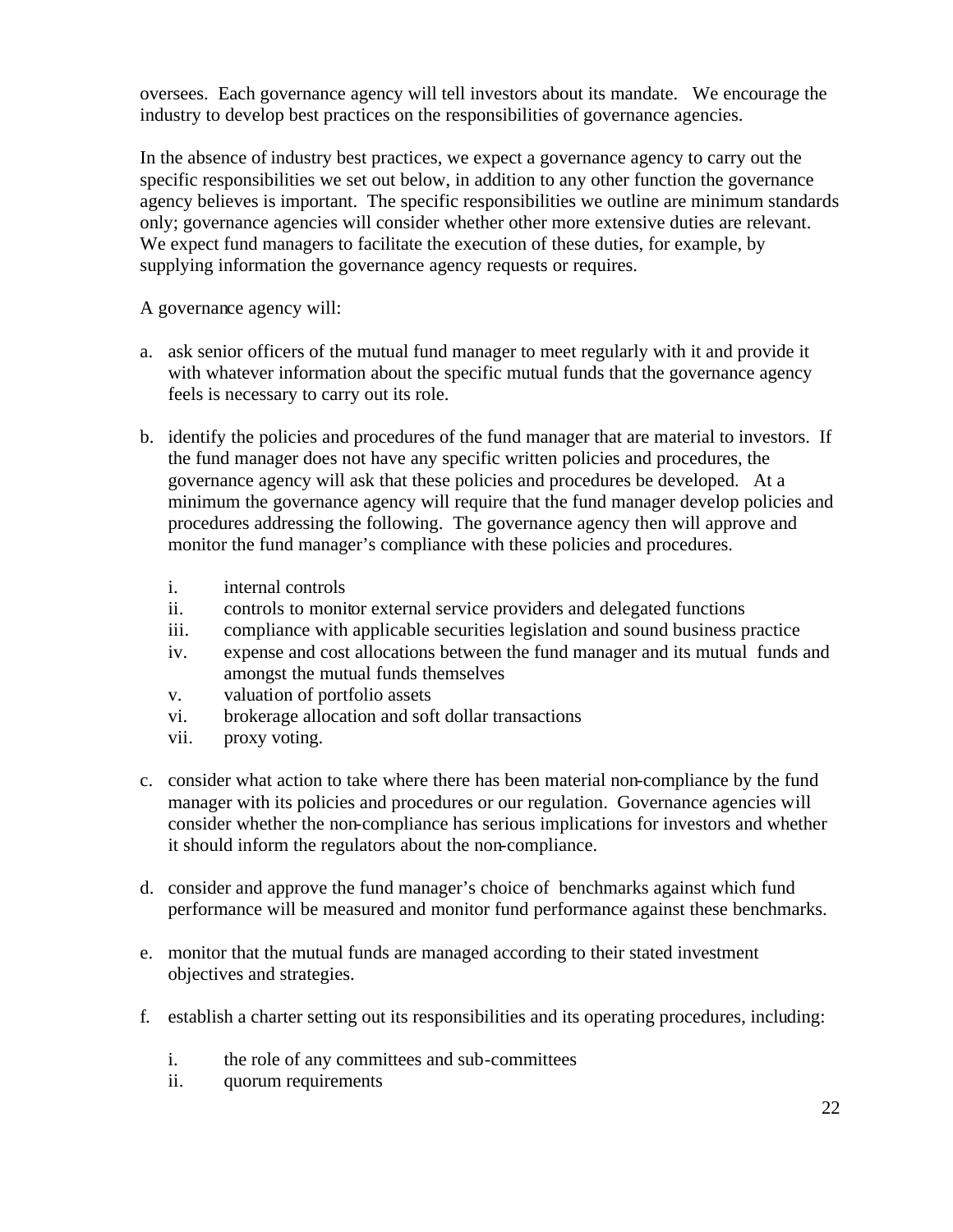- iii. compensation of members
- iv. term of membership
- v. succession planning
- vi. orientation program for new members
- vii. dispute resolution
- viii. annual assessments of its performance.
- g. act as the audit committee for the mutual funds and in that capacity:
	- i. review and approve the financial statements of the funds
	- ii. communicate directly with internal and external auditors of the funds
	- iii. approve any proposal to remove the auditors and/or to appoint new auditors.
- h. approve the policies of the fund manager about transactions with related parties that involve the mutual funds and determine which transactions can only be carried out with the prior approval of the governance agency.

#### **Issues for comment**

- 14. Are the responsibilities we describe appropriate for a governance agency? If not, please explain why. Have we neglected to mention any responsibilities that should be ascribed to the governance agency? For example, should the governance agency review or approve mutual fund disclosure documents?
- 15. Can you think of any other policies and procedures the governance agency should review and approve? For example, should the governance agency review policies on the use of derivatives?
- 16. Do you believe the independent members of the governance agency will be effective in their audit committee role?

#### **6. Members of the governance agency will be subject to a standard of care**

Governance agency members will need unambiguous duties and standards of care so they may understand how to exercise their duties and meet those standards. Although applicable private law may impose a duty and standard of care, we will articulate a clear regulatory statement: governance agency members will be required to exercise the powers and discharge the duties of their office honestly, in good faith and in the best interests of investors. In so doing, they will be required to exercise the degree of care, diligence and skill that a reasonably prudent person would exercise in the circumstances.

Both trustees of mutual funds and mutual fund managers will continue to be subject to applicable standards of care under private law (civil law in Québec and common law in the other provinces) and as set out in securities legislation in some provinces. Members of a governance agency will not necessarily be vicariously liable for the negligence or wrongdoing of a fund manager. They will only be liable for losses of investors if those losses result from their failure to discharge their duties in accordance with the standard of care. We will allow governance agency members who discharge their duties in accordance with the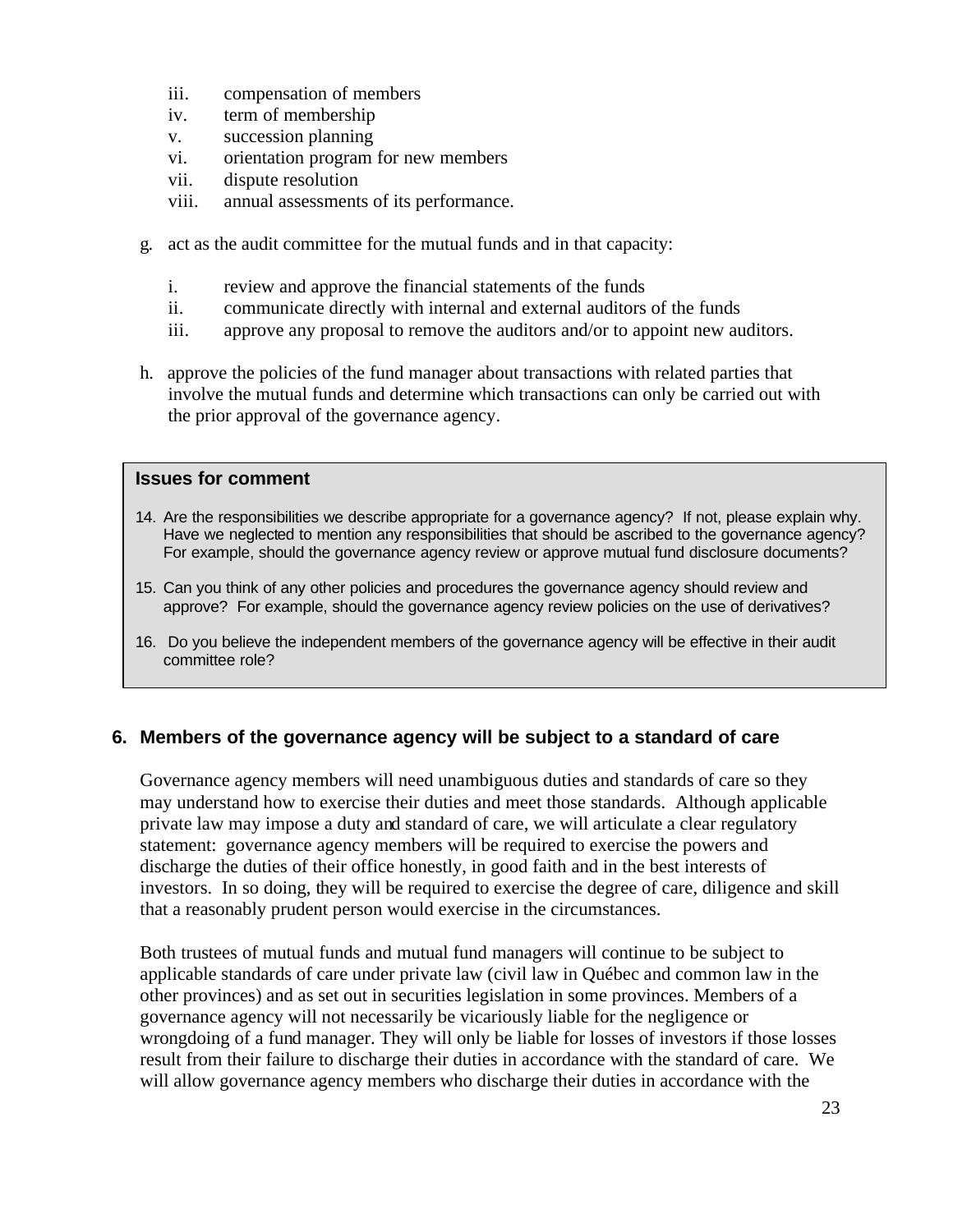standard of care and who nonetheless incur personal losses as a result of a lawsuit, to seek indemnification from the relevant mutual funds. Section 4.4 of National Instrument 81-102 provides such an avenue of recourse for fund managers in similar circumstances.

#### **Standards of care for governance agency members**

The Stevens legal research paper suggests that governance agency members will likely owe a fiduciary duty to investors to act honestly and in good faith with a view to the best interests of investors. When governance agency members are performing their duties, they must exercise the care, diligence and skill that a reasonably prudent person would exercise in comparable circumstances.

Civil law does not have a concept of "fiduciary duty" as such, but it does have a set of rules and principles that are generally analogous to the common law doctrines governing fiduciary duties. These would, in general, likely apply to the governance agency members. In particular, members of the governance agency would be classified as administrators of the property of another. As such they would likely be obliged, like fiduciaries at common law, to act with prudence and diligence, honestly and faithfully in the best interests of their beneficiaries.

Directors of mutual fund corporations will be subject to the standard of care for directors under corporate law.

#### **Issues for comment**

- 17. The Fund Governance Committee of The Investment Funds Institute of Canada (IFIC) recommends that we limit the liability of a governance agency member for breaches of the standard of care to \$1 million. In part because members of boards of directors of corporate mutual funds will not have this limitation on their liability we do not propose to regulate any limits on liability. Also, we are not convinced such a limitation is in the public interest. What are your views?
- 18. Will a regulatory statement on the standard of care for governance agency members allow potential members to assess their personal exposure in so acting? Will potential qualified members be deterred from sitting on governance agencies?
- 19. If you have experience with a governance agency for your mutual funds, how have you analysed their liability under common law or otherwise? Have you obtained insurance coverage for the members of your governance agency?

#### **7. Appointment of the governance agency members**

The first members of the governance agency may be appointed by the mutual fund manager or elected by investors, at the option of the fund manager. Thereafter, individuals chosen by the governance agency members will fill any vacancies on the governance agency. The fund manager and the governance agency members responsible for appointments will consider the qualifications of prospective members to so act, including their status as independent members if applicable. Governance agency members should understand the nature of the time commitment required to act as a member of a governance agency and be prepared to devote sufficient time.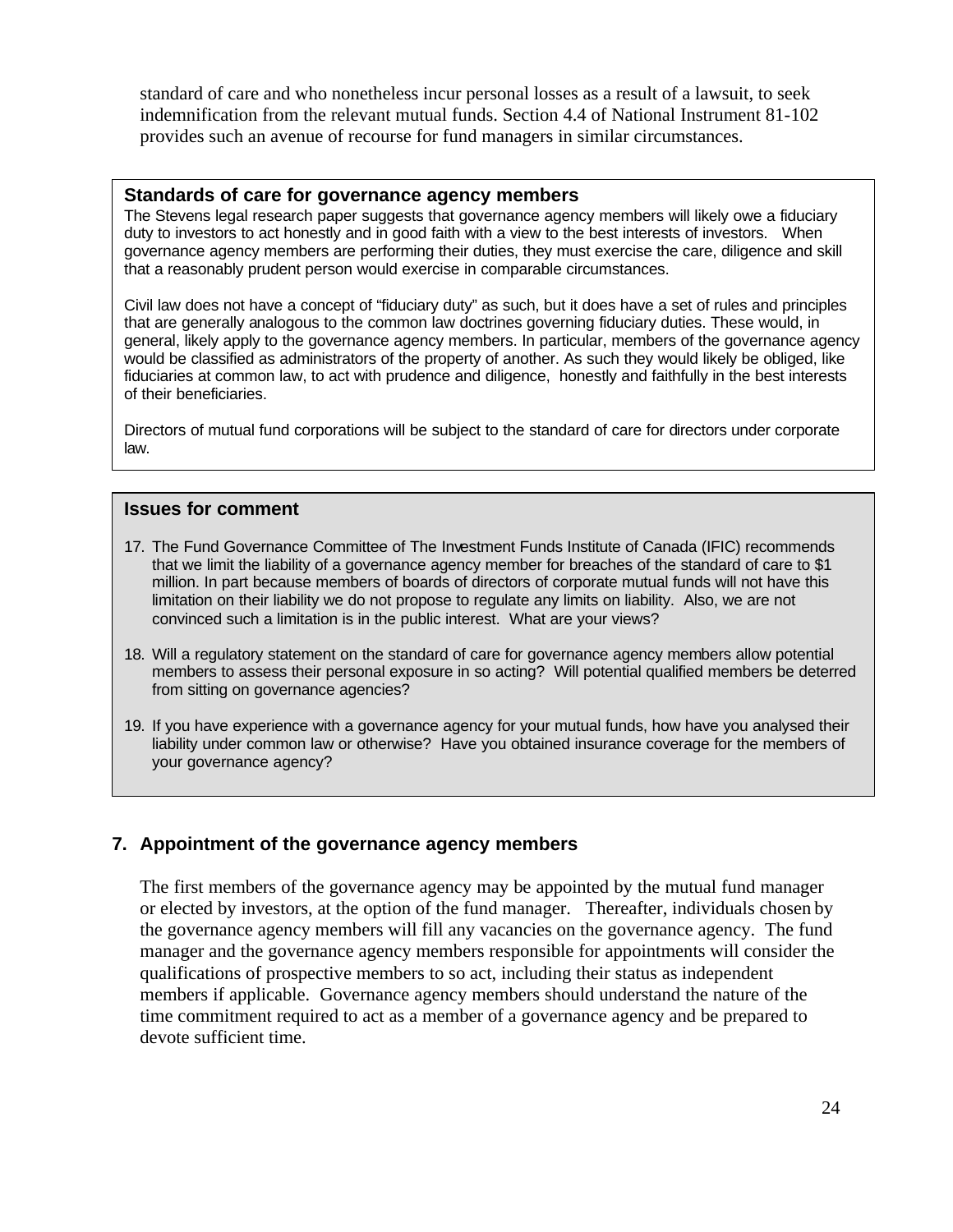If a governance agency member resigns, he or she will tell the fund manager and the other members of the governance agency the reasons for the resignation.

Fund managers will send investors notices telling them about all new appointments and resignations. These notices will be sent within a reasonable time after the appointment or resignation and must be filed publicly with us on our electronic filing database, SEDAR. These notices can be combined with and delivered at the same time as other investor communications. Notices will tell investors about the qualifications and experience of new members and will explain whether or not these members are independent of the fund manager. If a member is not an independent member, the fund manager will explain why the member is not independent. If a governance agency member resigns, the notice will say why the member resigned.

The names, experience and relationships of the governance agency members will be outlined in each mutual fund's point of sale disclosure documents.

#### **Investors need to be connected to their governance agency**

In essence, our proposals for improved governance of mutual funds are investor protection initiatives. A perfect governance system would allow the investors to nominate and elect the members of the governance agency. However, annual meetings, or even one-time meetings to appoint the first members, for the over 2,500 mutual funds in Canada are simply not feasible. In addition to the logistical and cost considerations of meetings, we question how a governance agency that oversees all mutual funds in a fund family (in some cases, over 100 mutual funds are in a fund family) can ever be elected by the investors in each of those mutual funds.

Two issues are raised by the initial appointment of governance agency members by fund managers:

- will it create an insurmountable bias in favour of the fund manager and
- how real will the governance agency's accountability to investors be, if investors have no part in their appointment?

We must be satisfied with the resolution of these issues.

#### **Issues for comment**

- 20. Are there alternatives to the appointment-election conundrum we outline? Is there another practical way for members to be appointed to fund governance agencies?
- 21. What do you think about the issues associated with fund managers appointing governance agency members? Are these real or theoretical? If you act on a governance agency and were appointed by the fund manager, please share your experience with us.
- 22. Should investors who do not like the elected/appointed governance agency members be allowed to exit without penalty? Do we need to give any guidelines for qualifications of prospective members of a governance agency?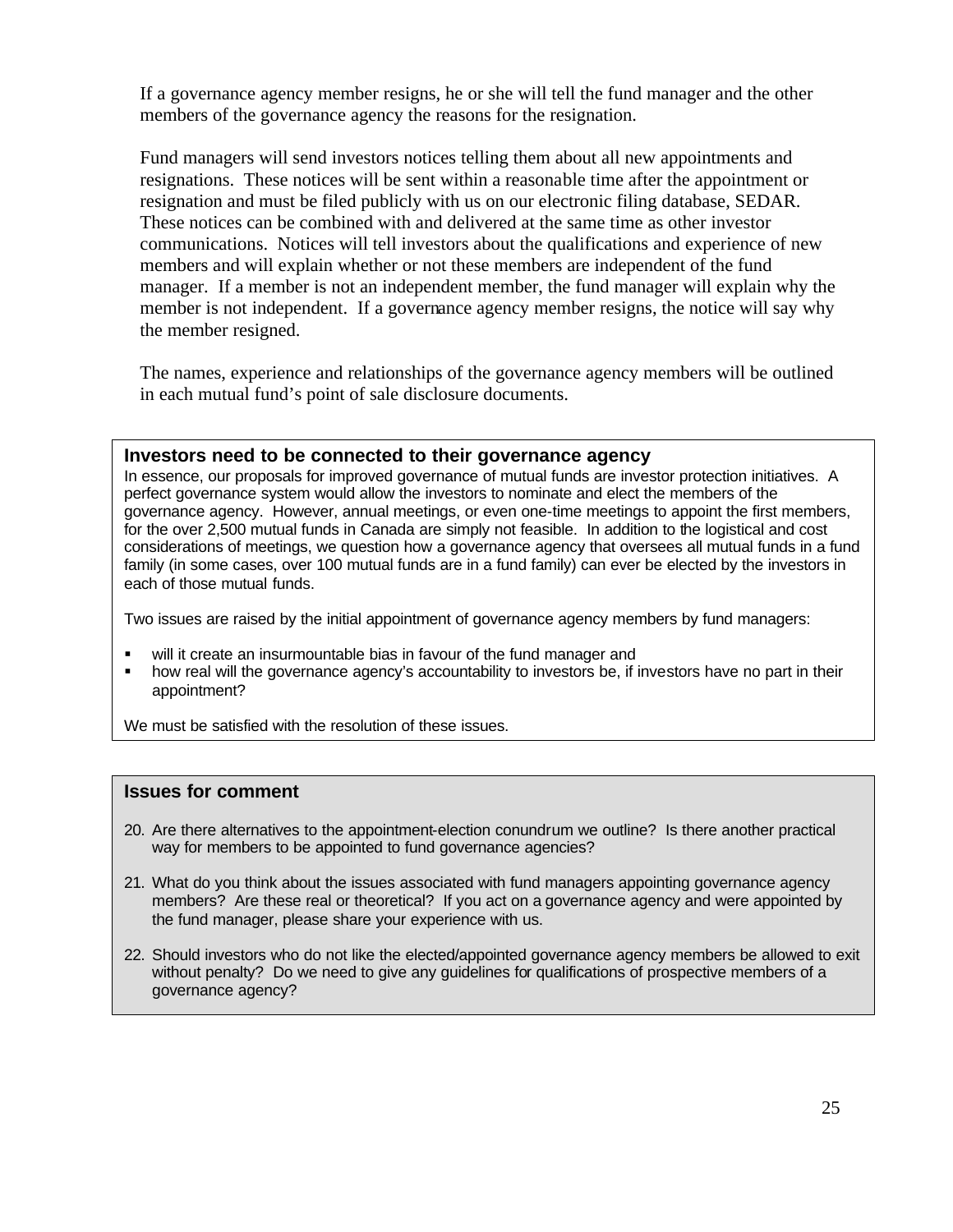#### **8. Compensation of the governance agency members**

The governance agency will set their own compensation, which can be paid out of fund assets. However the fund manager will have the ability to call an investor meeting to ask that investors consider any compensation that the manager believes is unreasonable. The compensation paid to governance agency members will be disclosed in each mutual fund's point of sale disclosure documents. Investors will be given advance notice of any proposed increases in the amount of compensation to be paid—including advance notice of the compensation the first governance agency members propose.

As part of its overall cost allocation policy, the fund manager will establish procedures for fairly allocating the governance agency costs amongst the applicable mutual funds. This procedure will be approved and monitored by the governance agency.

#### **Issues for comment**

23. Some people are concerned about the lack of checks and balances on the governance agency setting its own compensation. We do not currently propose to place any limits on the amount or kind of compensation that may be paid to governance agency members. Should we set limits to give guidance to the industry? Should the mutual fund manager be involved in the process of setting the governance agency's compensation or not? Would the independence of governance agency members be compromised if the mutual fund manager set and paid their compensation directly? What do you think about our proposal that the fund manager be given veto power via the ability to call a special meeting to have investors consider any compensation that the fund manager believes is unreasonable?

#### **9. Dispute resolution**

If a governance agency's disagreement with the mutual fund manager cannot be resolved using the dispute resolution procedures set out in the governance agency's charter, the governance agency will have the option to put the issue before investors at special meetings called for that purpose. If the governance agency chooses not to put the issue to an investor meeting, it must tell investors about any unresolved dispute and how it proposes to deal with it. This investor communication would be mailed to investors and filed publicly with us on our electronic filing database, SEDAR.

If the fund manager, working diligently, cannot resolve a dispute with the governance agency within a reasonable period of time, the fund manager would file an amendment to the mutual funds' prospectus documents and issue a press release describing the dispute.

The governance agency will not have the power to terminate the fund manager's appointment as manager, without authorization from the investors. However, investors of a mutual fund would have this option at a special meeting called by the governance agency for the purpose of considering whether or not to terminate the fund manager.

A fund manager may decide that the governance agency or individual members are not performing duties or carrying out responsibilities in accordance with the standard of care.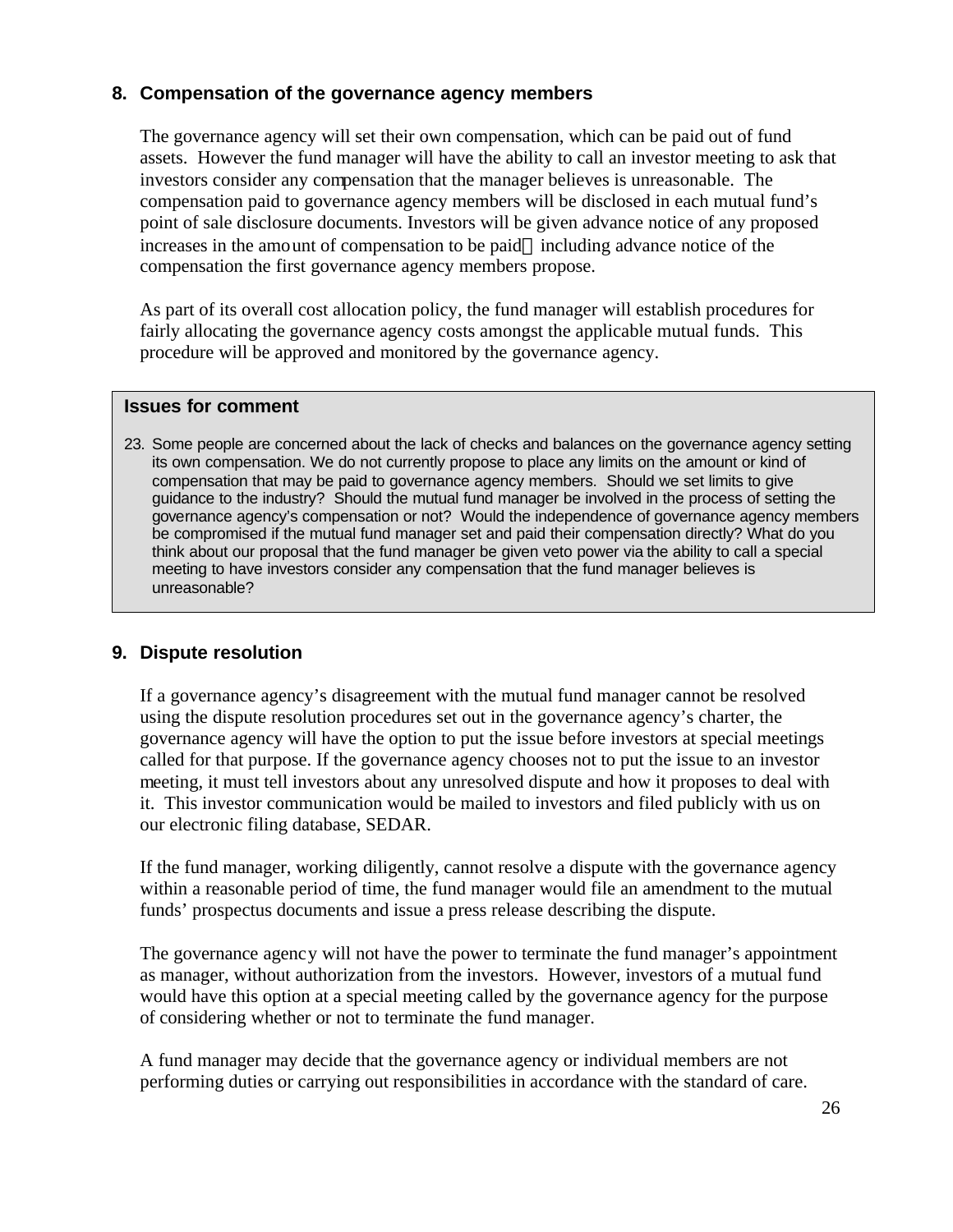Fund managers will have the option of calling investor meetings to have them terminate the appointment of governance agency members and elect new members. Governance agency members can also decide to terminate the appointment of non-performing colleagues on the governance agency by means of an investor meeting.

#### **Two controversial issues:**

#### **The power to terminate the manager**

A board of directors of a corporation has the power to remove and replace the chief executive officer of the corporation. People analogize fund governance to corporate governance and say that the governance agency will only have real powers or teeth if it can dismiss the fund manager. We think that this unilateral power in the hands of governance agencies is not practical for mutual funds. Investors invest in a specific mutual fund when they are comfortable with the fund manager. Dismissing the fund manager would not only subvert investor wishes, but would leave mutual funds virtually orphaned. Who would take over the management of the mutual fund? We believe governance agencies need to be able to initiate investor meetings—particularly where the governance agency has a significant problem with the fund manager—and be able to suggest a change in manager to investors. Giving investors the ultimate power to change the fund manager or decide a dispute is a more realistic approach.

#### **What to do about "loose cannons" on the governance agency?**

If fund governance agency members are to be appointed, but not otherwise re-nominated and re-elected by investors on an annual basis, we must consider the possibility of a governance agency or individual members of a governance agency not performing. A governance agency should assess its own performance and the contribution of individual members on an annual basis. A fund manager can equally develop performance standards, in consultation with the governance agency. When a fund manager has reasonable grounds for asserting that the governance agency or an individual member is not carrying out responsibilities properly, in the event the matter cannot be resolved, the fund manager will have the option of asking investors to replace the member(s) of the governance agency. Investors in every fund overseen by the governance agency should be asked to make that decision.

#### **Issues for comment**

- 24. Will the governance agency have sufficient powers in the event of a dispute with a fund manager? Will it be able to discharge its functions properly? If not, can you suggest alternatives for effective dispute resolution? If you do not agree with our discussion on the powers to terminate the fund manager, please explain why you disagree.
- 25. What do you think about our suggested approach for dealing with non-performing fund governance agencies or individual members? Do investors or fund managers need any additional powers or information?

#### **10. Reporting to investors**

Investors will receive:

- i. point of sale disclosure of:
	- (a) the name and background of each governance agency member
	- (b) the compensation paid to governance agency members
	- (c) the responsibilities of the governance agency.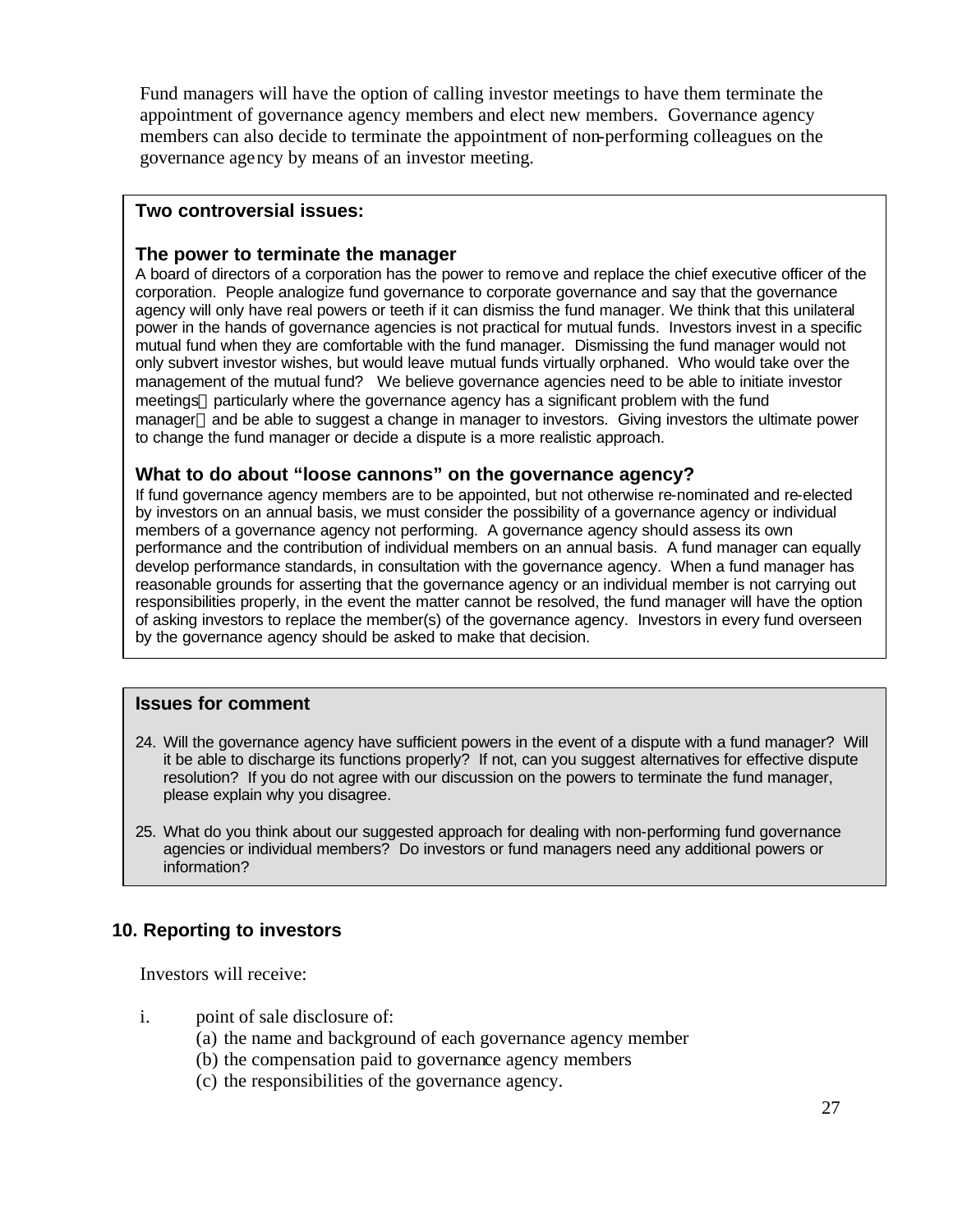- ii. annual reports from the governance agency including information on:
	- (a) the activities of the governance agency
	- (b) any changes in its membership and compensation
	- (c) its assessments of its performance
	- (d) any unresolved disputes between the governance agency and the mutual fund manager.

We will expect fund governance agencies to consider industry standards when providing other information to investors. We will encourage fund governance agencies to ensure that their standards of disclosure are at least equal to the standards followed by corporations. The annual reports of the governance agency may be combined with other investor communications, such as the annual reports of the mutual funds in a fund family.

#### **Issues for comment**

26. What information do you think investors should receive about the governance agency in addition to, or in substitution for, the information we outline?

### **1.3 How will the CSA implement governance agency requirements?**

- 1. We propose to change our regulation to require fund families to create fund governance agencies. We will use available and appropriate regulatory tools to achieve this result—ruleor regulation-making or recommending changes to provincial legislation. Some of our proposals can be implemented through policy statements that interpret our rules or legislation.
- 2. We expect to build-in ample transition periods for the implementation of any fund governance requirements. That is, we will not expect fund governance agencies to be created overnight once our regulatory changes take effect. Our regulation will allow governance agencies to develop over time.
- 3. We will encourage industry participants to develop education programs for new members of fund governance agencies. We expect the learning curve for new members, particularly in the early phase of implementation of our proposals, will be steep.

#### **Issues for comment**

- 27. How much time do you think we should allow mutual fund managers to develop their governance agencies?
- 28. What kind of training programs do you think will be necessary for fund governance agency members?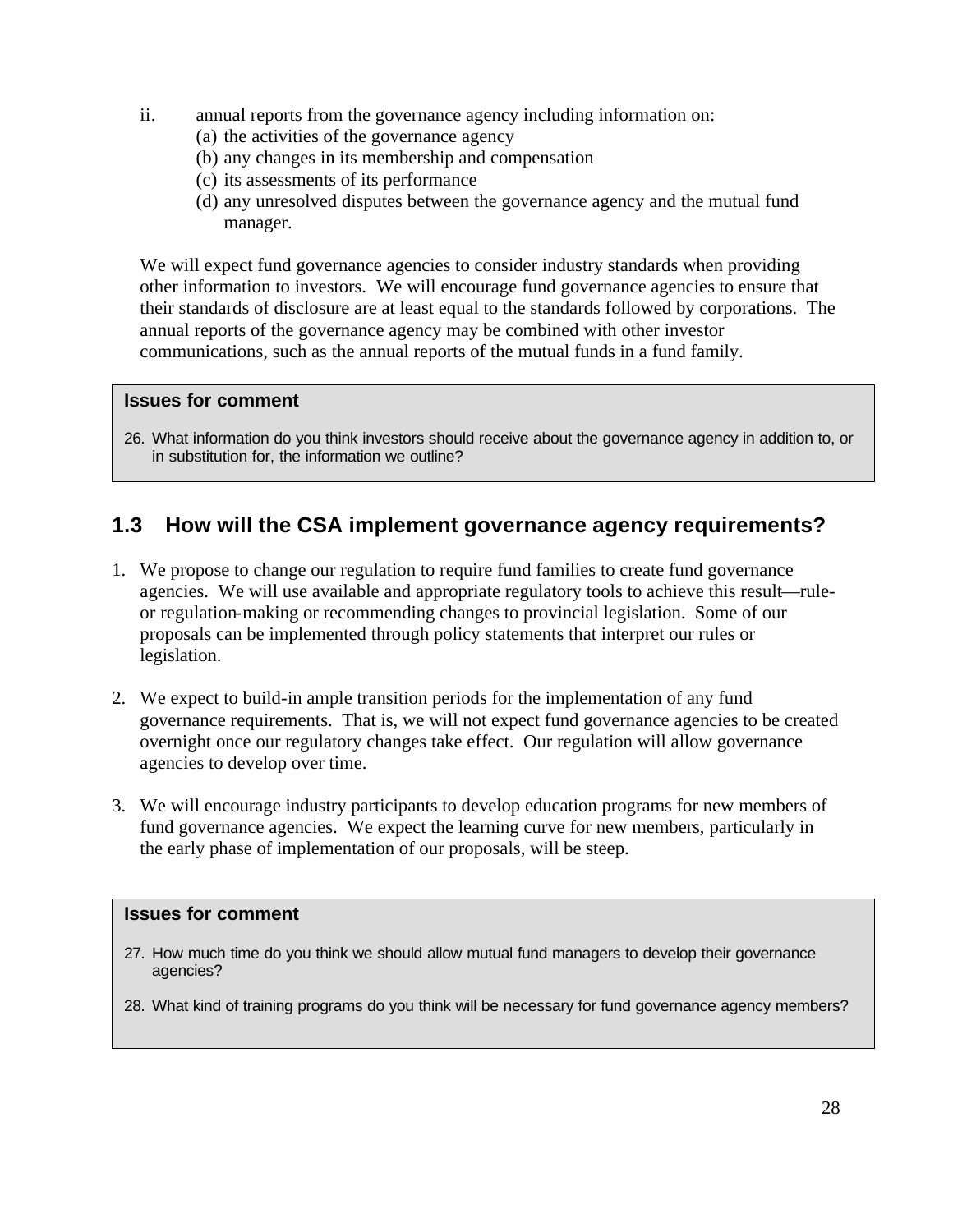## **II. Registration of mutual fund managers**

This part of the concept proposal deals with what is really the first pillar of our proposed regulatory framework: new minimum standards for mutual fund managers established through a registration regime tailored to the business of managing mutual funds.

## **2.1 The mechanics of registration**

We will require every mutual fund manager to be registered with a principal regulator, or regulators, before they may act as a mutual fund manager. We will create a new registration category for mutual fund managers, separate from the adviser and dealer categories. Mutual fund managers will not have to also register as an adviser or a dealer, if they are carrying out those functions.

Our new registration regime will outline basic conditions of registration for all mutual fund managers and will also establish additional conditions for those fund managers who act as portfolio managers and investment counsel (that is, those who are presently registered as advisors) or who trade in mutual fund securities (that is, those who are presently registered as dealers). These additional conditions of registration will be modelled on existing requirements for advisers and dealers.

#### **Issues for comment**

29. What are your views on registration of mutual fund managers? People have told us that they are concerned our proposals will introduce an additional bureaucratic registration system. If you share these concerns, please feel free to share them with us. However, please understand that our aim is to ensure that the mechanics of registration are as streamlined as possible. We are most interested in your views on our proposals about the conditions of registration of fund managers.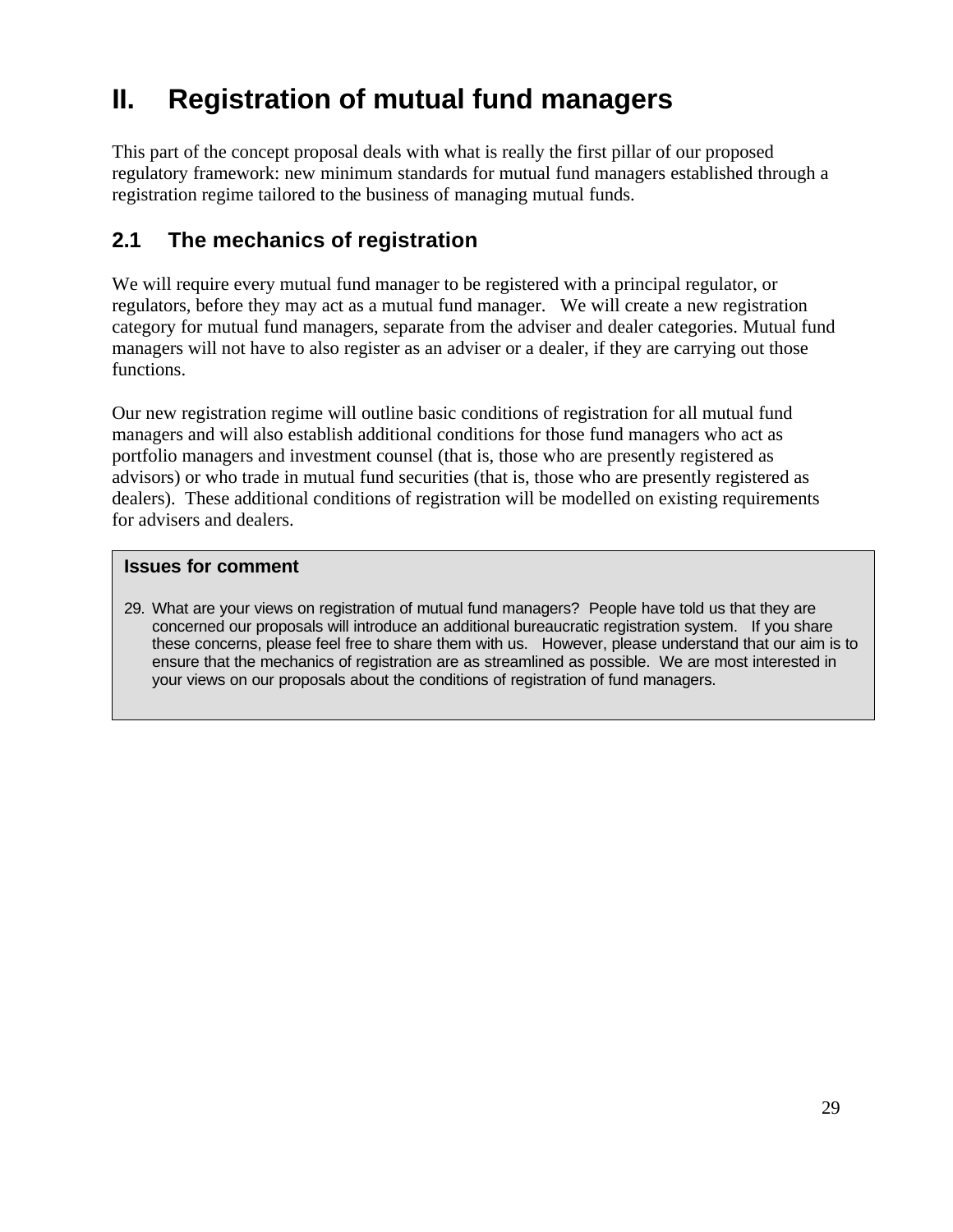#### **How does this pillar of our proposed framework fit with fund governance?**

The first two pillars of our proposed regulatory framework are connected but separate. Registration will establish the conditions that must be met before a registrant will be permitted to manage mutual funds, while fund governance will ensure that that fund manager manages mutual funds in ways that are in the best interests of investors.

Manager registration will achieve two main objectives. It will:

- ß give regulators oversight over companies acting as mutual fund managers; and
- ß ensure consistent national minimum standards for mutual fund managers in Canada—mutual fund investors will have the same protections regardless of where their fund managers are located.

Registration will enable us to regulate who comes into the industry and to screen out insolvent companies, those that do not have the required level of capital, and those that do not have adequate compliance measures. It represents a proactive approach to the regulation of mutual funds and their managers.

#### **Can fund governance be a reasonable substitute for manager registration?**

A mutual fund governance regime will address the way mutual fund managers manage their funds; it will not concern itself with how a fund manager is organized, its staffing or its level of capital. Governance agencies will not be expected to pass judgement on these issues, except to the extent that they will be approving and monitoring important policies of fund managers. We expect fund governance agencies to focus on what is material to investors about the operation and management of their funds. It is unrealistic to expect governance agencies to both carry out their fund governance duties and focus on the internal operations of fund managers.

### **2.2 The conditions of registration**

To be registered as a mutual fund manager, the manager must meet conditions of registration established by us. Conditions of registration will include the following requirements.

#### **1. Senior management positions**

- a. Each mutual fund manager will fill the following senior management positions:
	- i. chief executive officer
	- ii. chief financial officer
	- iii. senior administrative officer and
	- iv. senior compliance officer.
- b. The mutual fund manager's board of directors will consist of at least three persons. We will not require any independence for the members of this board.

#### **2. Criminal record checks for senior officers**

Police and disciplinary checks will be conducted on senior officers and directors of the fund manager by the principal regulator. We will clearly articulate which criminal records are bars to registration.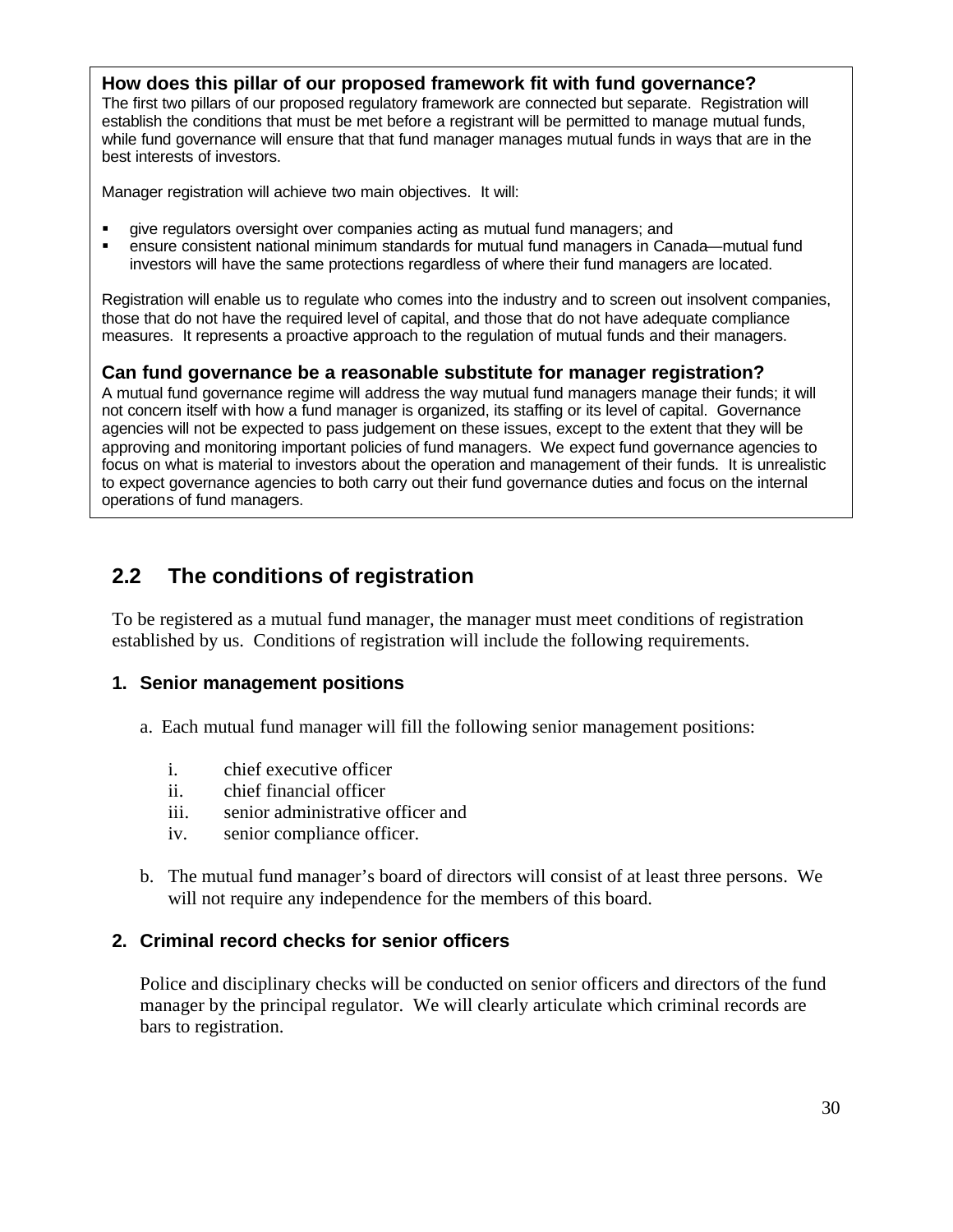#### **3. Minimum proficiency**

- a. Each of the senior officers and directors of the fund manager will have at least three years of direct experience working in, or providing service to, the investme nt fund/securities industry. The chief financial officer will have suitable financial and accounting training, as well as the expertise to enable such officer to fulfil the functions of such office.
- b. Senior officers will successfully complete:
	- i. the Partners', Directors' and Senior Officers' Qualifying Examination (Canadian Securities Institute) or
	- ii. the Officers', Partners' and Directors' Course (IFIC) or
	- iii. an acceptable equivalent to the above.

#### **Why do we need a minimum proficiency requirement?**

We agree with the Investment Funds Steering Group's conclusion that "management must be sufficiently knowledgeable and experienced so as to make sound day-to-day operating and investment decisions which are in the best interests of the investors" (*The Stromberg Report: An Industry Perspective*, November 1996, at 30)

#### **Issues for comment**

30. The Fund Governance Committee of IFIC recommends that the fund governance agency be responsible for considering the qualifications and proficiency of management. If the governance agency does not believe the fund manager has the right people to undertake the task of managing the funds, it should require changes. If the fund governance agency has this power, the Committee submits that we do not need to impose regulatory standards.

We do not agree with the assertion that the fund governance agency should take on this role. Our registration system for advisers and dealers sets out standards for their officers and directors and we think similar requirements should apply to fund managers. We think the governance agency should be responsible for overseeing the management of mutual funds, not for assessing the adequacy of senior management and the directors of the fund manager. Do you have any thoughts on this matter?

#### **4. Filing of the fund manager's financial statements with the regulator**

Mutual fund managers will file their annual audited financial statements with the principal regulator.

#### **5. Minimum capital**

Mutual fund managers will meet minimum capital requirements. Capital requirements will be phased in over a three-year period after implementation of this requirement.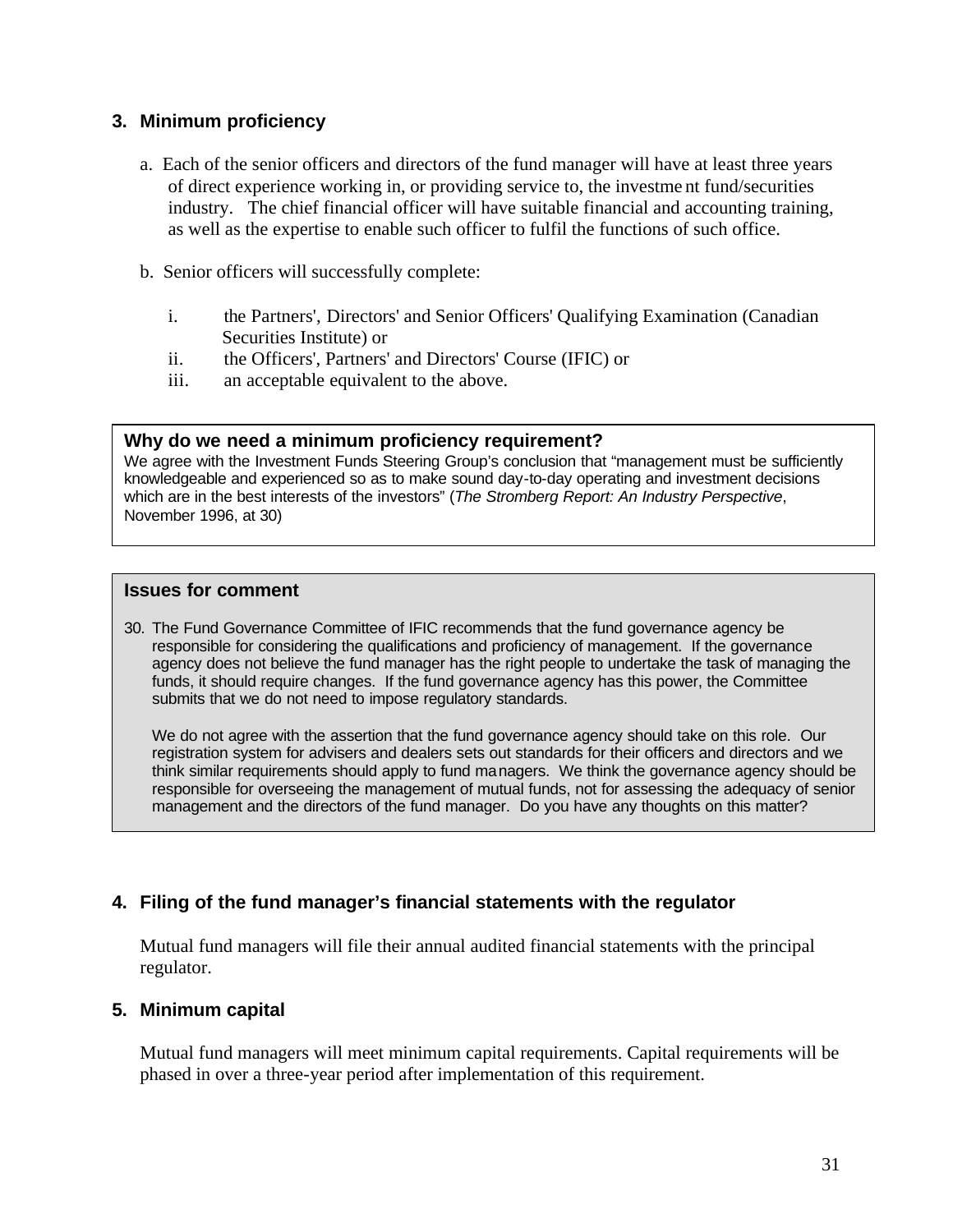#### **The capital issue:**

#### **Why do fund managers need to meet minimum capital levels?**

Commentators give the following reasons that fund managers should have minimum levels of capital:

- a. Capital will require mutual fund managers to maintain adequate financial resources to meet their business commitments, including providing quality staff, equipment, systems and services to support the assets of fund investors
- b. Capital will ensure that mutual fund managers have the ability to satisfy any major legal claims, such as accountability for prospectus disclosure, which may be made.
- c. Capital will offer some protection against the risk that the mutual fund manager will collapse and not meet its liabilities.

#### **How should we calculate minimum capital requirements?**

We have not yet selected a means of calculating minimum capital amounts. The following recommendations have been made to us:

#### **Stromberg Report Recommendation**

Capital should be set at \$1,000,000 and should increase as fund assets increase according to the following scale:

- ß Less than \$100 million \$1,000,000
- ß \$100 million \$200 million -1.00% up to \$2,000,000
- $\bullet$  \$200 million \$1 billion 0.25% up to \$4,000,000
- ß \$1 billion \$5 billion 0.10% up to \$8,000,000
- $\bullet$  \$5 billion and over 0.05% over \$8,000,000

#### **Steering Group Report Recommendation**

A formula for minimum capital requirements should consist of the following tests:

- a. A level of working capital calculated in accordance with generally accepted accounting principles; and
- b. A level of net worth calculated under generally accepted accounting principles, based on net assets under management. This would consist of a set minimum amount (for example \$1 million), plus an additional amount that varies depending on the net assets under management:
	- ß for net assets under management of \$100 million to \$500 million an additional 50 basis points of such net assets
	- ß for that portion of net assets in excess of \$500 million to \$2 billion an additional 35 basis points of such net assets;
	- for that portion of net assets in excess of \$2 billion to \$5 billion an additional 25 basis points of such net assets;
	- for that portion of net assets in excess of \$5 billion an additional 10 basis points of such net assets

#### **Stephen Erlichman's recommendation**

Review other recommendations, including the Australian Law Reform Commission's recommendation that capital should be set at 5 percent of the value of the assets of all mutual funds managed by the manager, subject to a minimum of \$100,000 and a maximum of \$5,000,000.

#### **Issues for comment**

31. Do you believe a minimum capital requirement is justified? What do you think about the three options that have been recommended to us? Can you suggest an alternative option?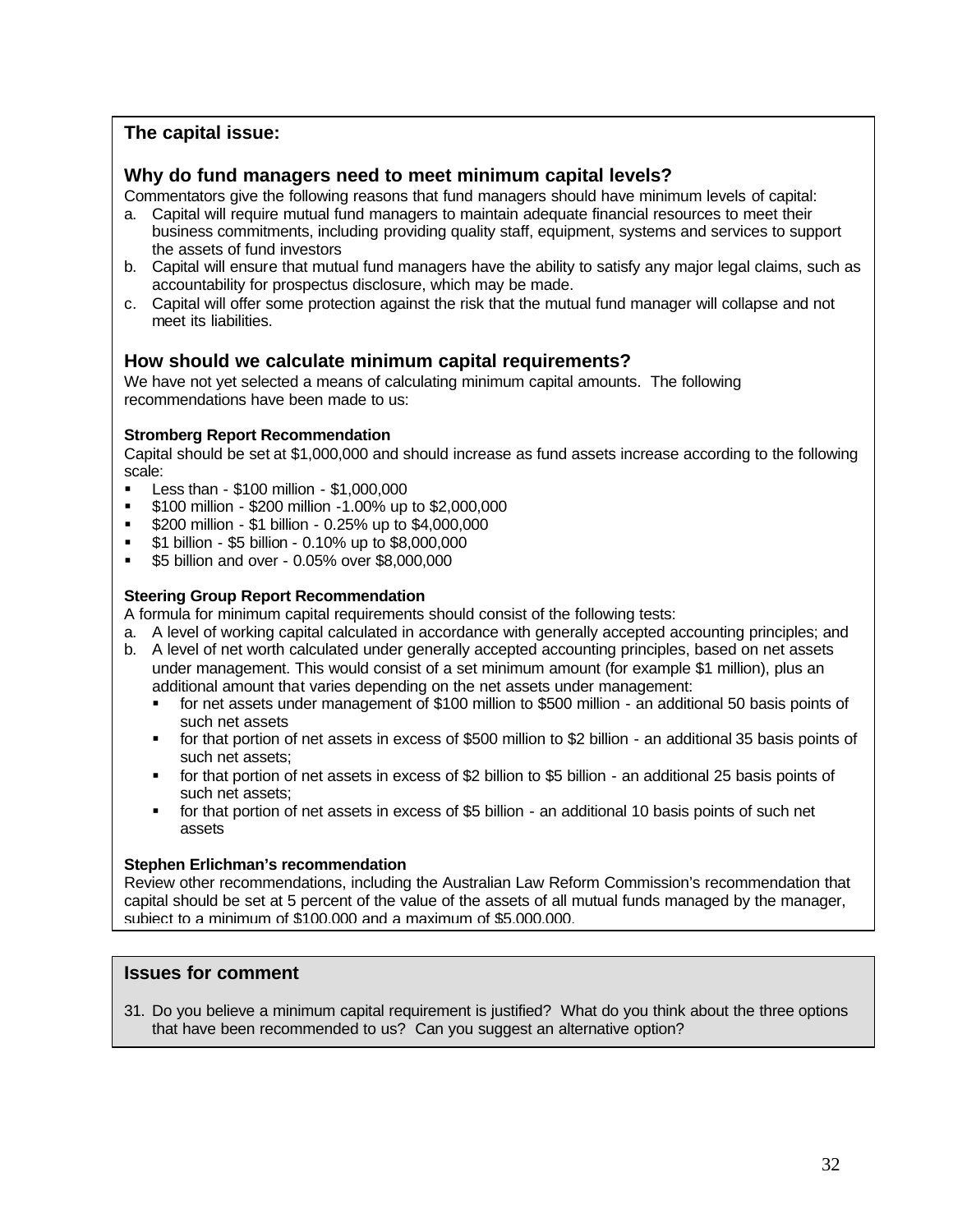#### **6. Minimum insurance**

- a. Minimum bonding and insurance requirements will be established for mutual fund managers.
- b. The insurable risks will include:
	- i. errors and omissions
	- ii. fidelity coverage
	- iii. directors' and officers' liability
	- iv. property and casualty
	- v. business interruption
	- vi. "on premises"
	- vii. "in transit"
	- viii. forgery or alterations
	- ix. securities.
- c. The board of directors of a mutual fund manager will certify that full consideration has been given to the amount of bonding or insurance necessary to cover the insurable risks in the manager's business.

#### **Issues for comment**

32. Is our list of insurable risks complete? We will need to determine the appropriate minimum levels of coverage for the insurable risks. Can you offer us any guidance on this matter?

#### **7. Implementation of internal controls, systems and procedures**

- a. Each mutual fund manager will establish appropriate internal control procedures and a system for reporting on them. Internal control procedures for the following functions will be articulated by fund managers:
	- i. transfer agency
	- ii. fund accounting
	- iii. trust accounting
	- iv. detecting and reporting any money laundering activities
	- v. disaster recovery, contingency planning and business continuity
- b. External auditors will perform periodic reviews of the adequacy of the mutual fund manager's internal control procedures. This report will be filed with the principal regulator.
- c. Managers will be required to report annually on their compliance with internal controls. This report will be filed with the principal regulator.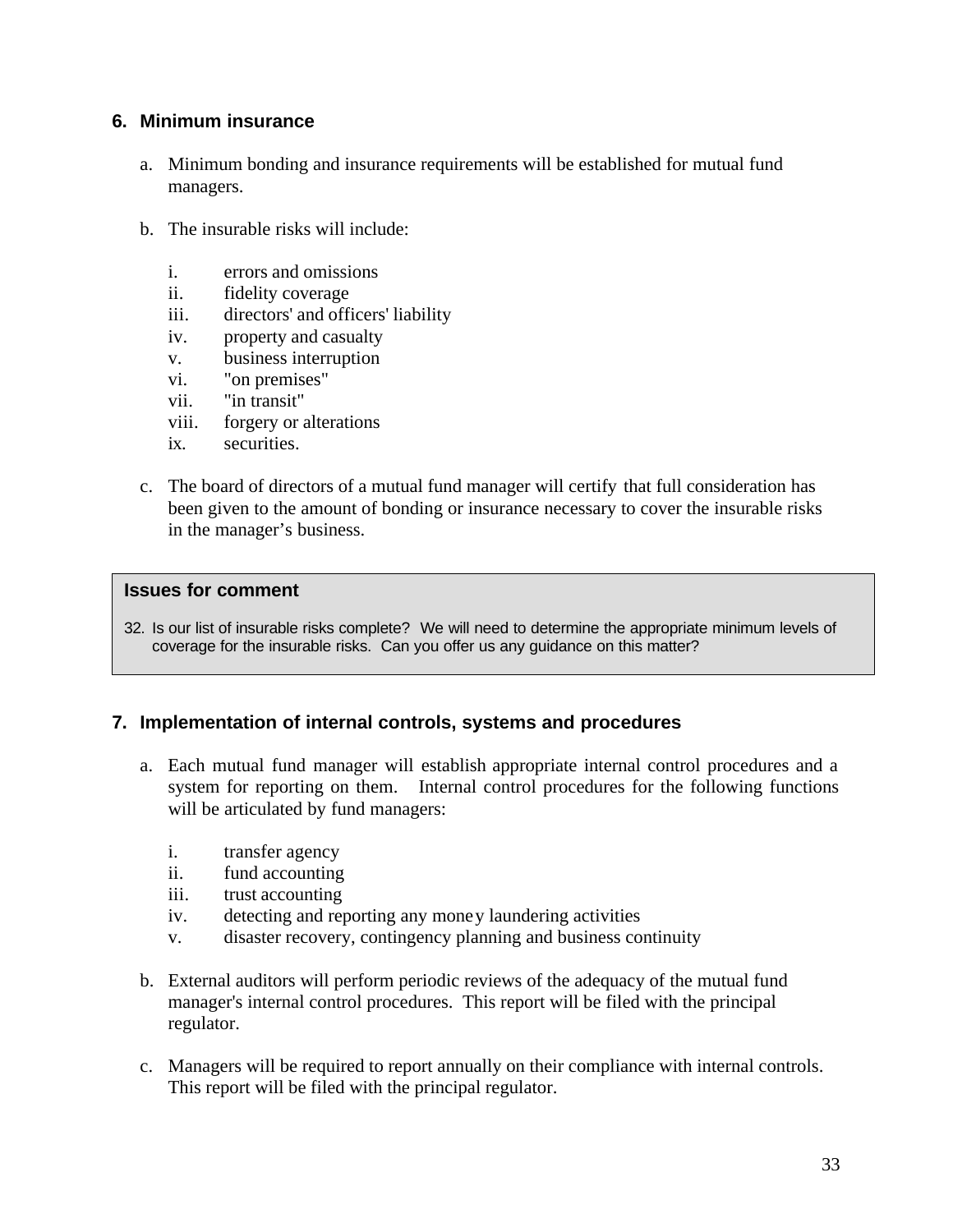d. We will encourage industry participants to develop best practices on the appropriate internal control procedures for fund managers.

#### **Issues for comment**

33. Is our list of essential internal controls complete? Do you think our proposal for an auditor review of internal controls is necessary? Why or why not? Do fund managers today routinely ask their auditors to conduct this review?

#### **8. Controls to monitor external service providers and delegated functions**

A fund manager will be required to have adequate resources, systems and procedures and personnel in place to monitor the services provided by third parties. For example, if third parties are retained to provide investment advisory services, the fund manager will be required to have staff with sufficient knowledge, expertise and experience in portfolio management who will be responsible for oversight and assessment of the adequacy of the services provided by third party portfolio managers.

#### **Why do mutual fund managers need to monitor their service providers?**

Although there are numerous benefits to the delegation of functions by a mutual fund manager to a thirdparty service provider, this should not reduce the protections available to investors, or be used by the mutual fund manager as a way of avoiding the minimum standards imposed by our regulation.

The practice of outsourcing essential services for mutual funds raises a number of potential issues for the manager because:

- $\blacksquare$  It is not assured of priority service
- ß It loses control over the adequacy of the systems and controls, the provision of the services, and the timing and accuracy of the processing
- It does not have any control over the substantial cash flow
- It does not have control over the quality of service.

It is part of the manager's responsibility to ensure that a service provider has adequate resources to properly perform advisory and distribution functions. Monitoring of services providers is also prudent in light of the fact that fund managers are legally accountable for the actions of their service providers.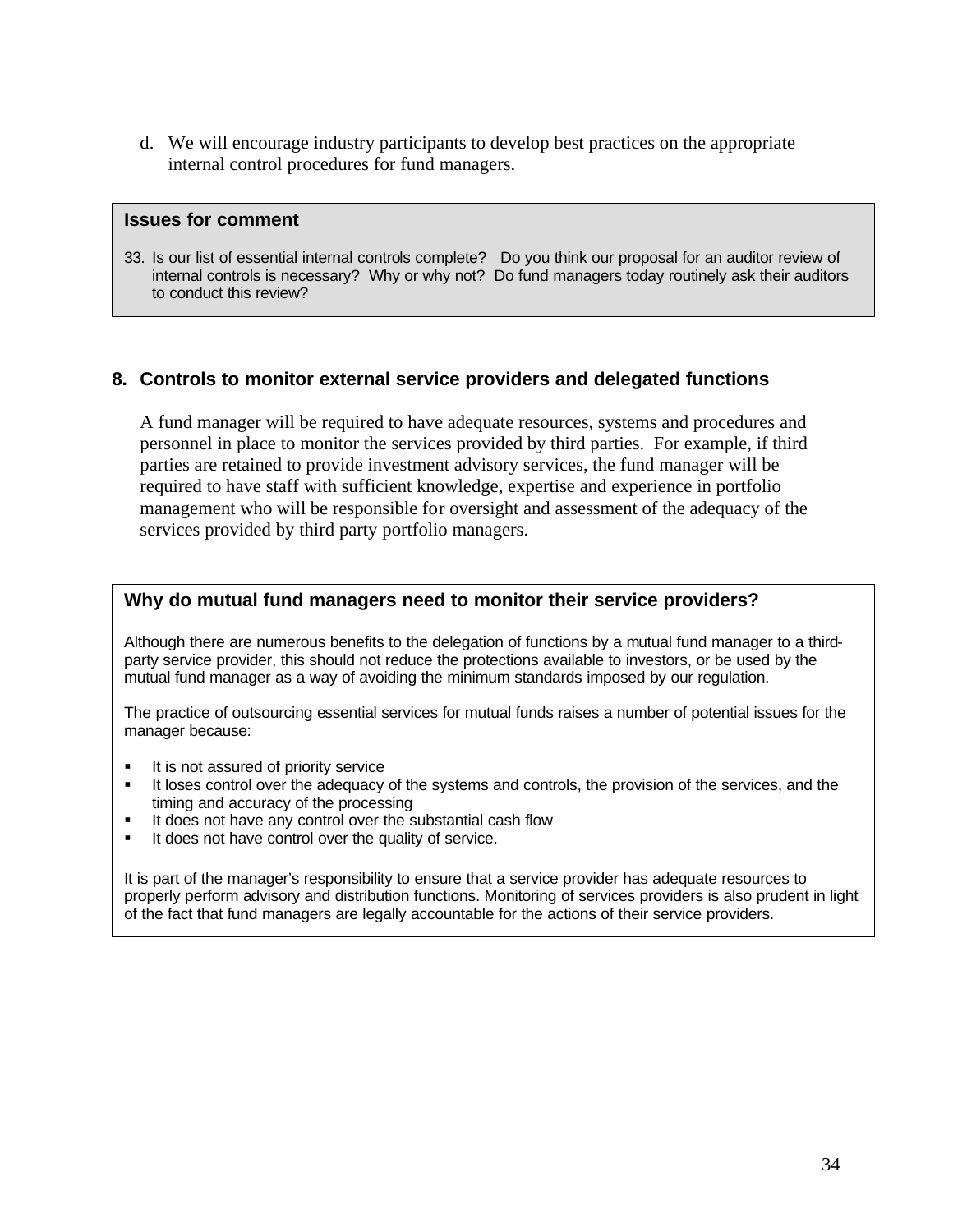#### **Issues for comment**

- 34. It has been suggested to us that the CICA provisions respecting Section 5900 Reports may be of assistance in discharging regulatory obligations of the fund manager to satisfy itself, and demonstrate on an ongoing basis, that a third party service provider is competent to fulfil the functions in question. Independent external auditors would perform this audit and the report would be filed with the manager and regulators. Do you believe a Section 5900 Report would be useful in this context? Why or why not?
- 35. Can you think of any other minimum standard that should apply to fund managers as a condition of registration?

## **III. Product regulation**

This part of our concept proposal briefly outlines our plans to re-evaluate the existing regulation of conflicts of interest and the structure of mutual funds to eliminate redundancies created by the addition of improved fund governance and registration of fund managers.

### **3.1 Regulatory restrictions to be re-evaluated**

- a. We will consider whether the following regulatory restrictions may be simplified:
	- i. The prohibitions and restrictions on related party transactions, including prohibitions and restrictions against:
		- (a) investing in a security for 60 days if a related dealer underwrote the offering
		- (b) dealings between "responsible" persons
		- (c) investing in mortgages if the transaction is not at arm's length
		- (d) inter-fund trading
		- (e) principal trading and fund acquisitions of securities of a related party.
- b. We will consider whether the following regulatory restrictions may be simplified:
	- i. The investment restrictions and practices, including:
		- (a) concentration restrictions
		- (b) restrictions concerning illiquid assets
		- (c) restrictions on investments in other mutual funds or specified types of securities
- c. We will re-examine each of the Parts currently contained in National Instrument 81- 102 Mutual Funds to determine whether the detailed rules can be either eliminated or replaced with more general principles or guidelines. Other applicable legislation may also be re-examined.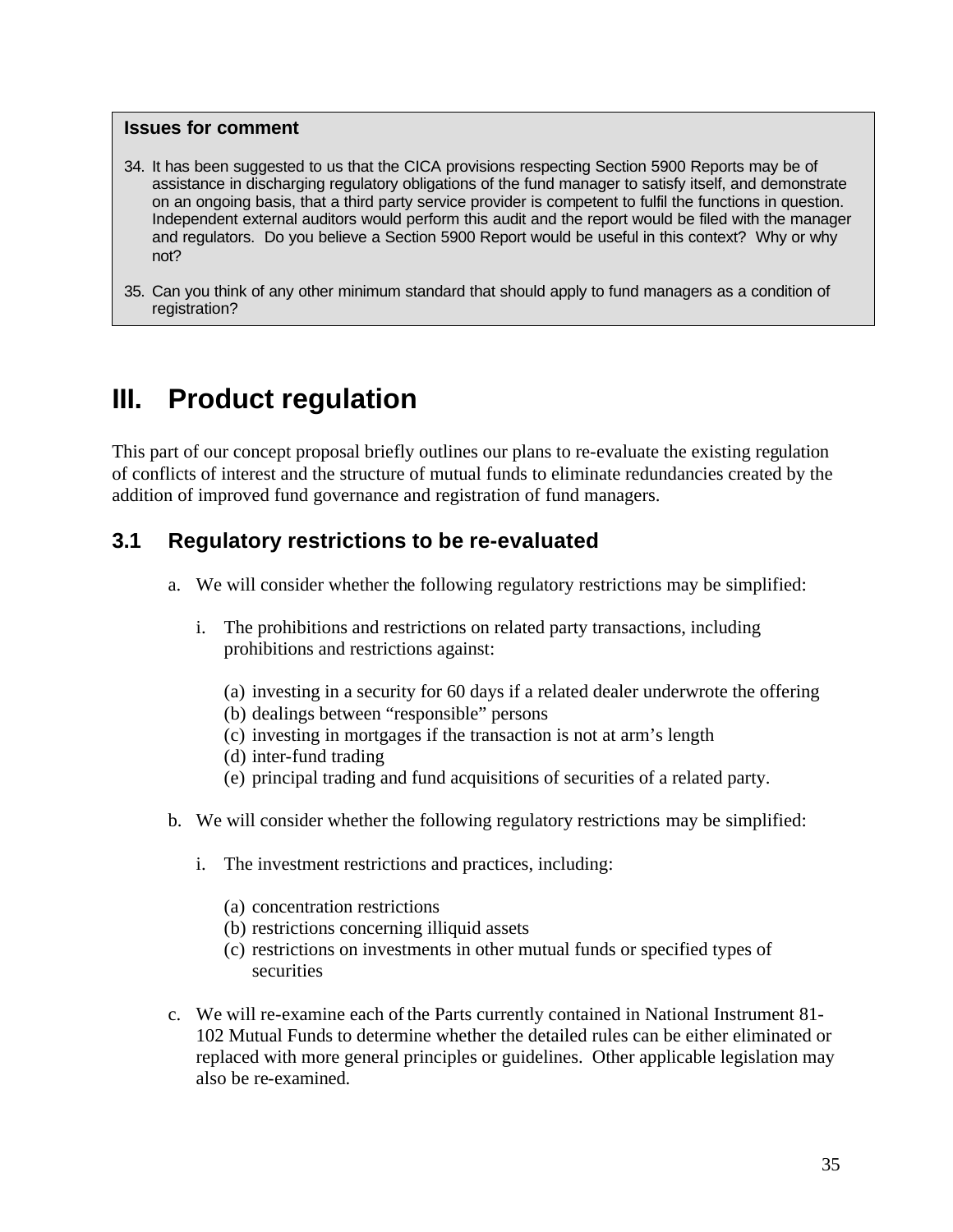d. We will require each mutual fund manager to develop policies articulating how the general principles and guidelines, referred to above, are to be applied. The governance agency or agencies for each mutual fund family will be responsible for ensuring the manager complies with its policies.

#### **Issues for comment**

- 36. Please provide us with your views on how we can best achieve our objectives of re-evaluating product regulation. What changes are most important to you and why are they important? What aspects of product regulation do you think cannot be changed?
- 37. Is it realistic to expect that the governance agency will ensure the manager complies with its policies on such matters as related-party transactions? Can this approach replace the current conflicts of interest rules?

## **IV. Investor rights**

The fourth pillar of our proposed regulatory framework for regulating mutual funds and their managers rests on the importance of disclosure and investor rights. We explained earlier in this concept proposal that we do not propose to change our disclosure regime, through our proposals outlined in this concept proposal.<sup>13</sup> This part of our concept proposal describes what investor rights we propose to change as part of our renewed framework.

#### **What rights should investors have?**

Our regulation of mutual funds gives investors the right to know about, and in certain cases, vote on changes a fund manager may wish to make to its mutual funds. We continue to think that advance notice and, in certain cases, the ability to vote are important investor rights. However, many commentators have suggested that we could rely on a fund governance agency for decision making on behalf of investors in certain circumstances. If we improve mutual fund governance in the ways we are thinking about, we agree that this change may be an option, particularly for changes in auditors of mutual funds. Segregated fund regulation does not require investor meetings to be called for changes in auditor while current mutual fund regulation does. Fund managers have told us they want this flexibility.

Consolidation in the mutual fund industry has given rise to a number of fund manager changes. While changes in manager require fund investor approval, changes in control of manager do not under the current regime. We need to consider this inconsistency as a follow-on to our proposal to register fund managers.

Segregated fund insurance regulation provides for minority rights while mutual fund regulation does not (although segregated fund holders do not have voting rights in the event of fundamental changes). We want to re-examine this issue as we move forward with our project to harmonize the regulation of mutual funds and segregated funds as members of the Joint Forum of Financial Market Regulators.

 13 Provincial regulators are presently considering changes designed to modernize the continuous disclosure regime for mutual funds.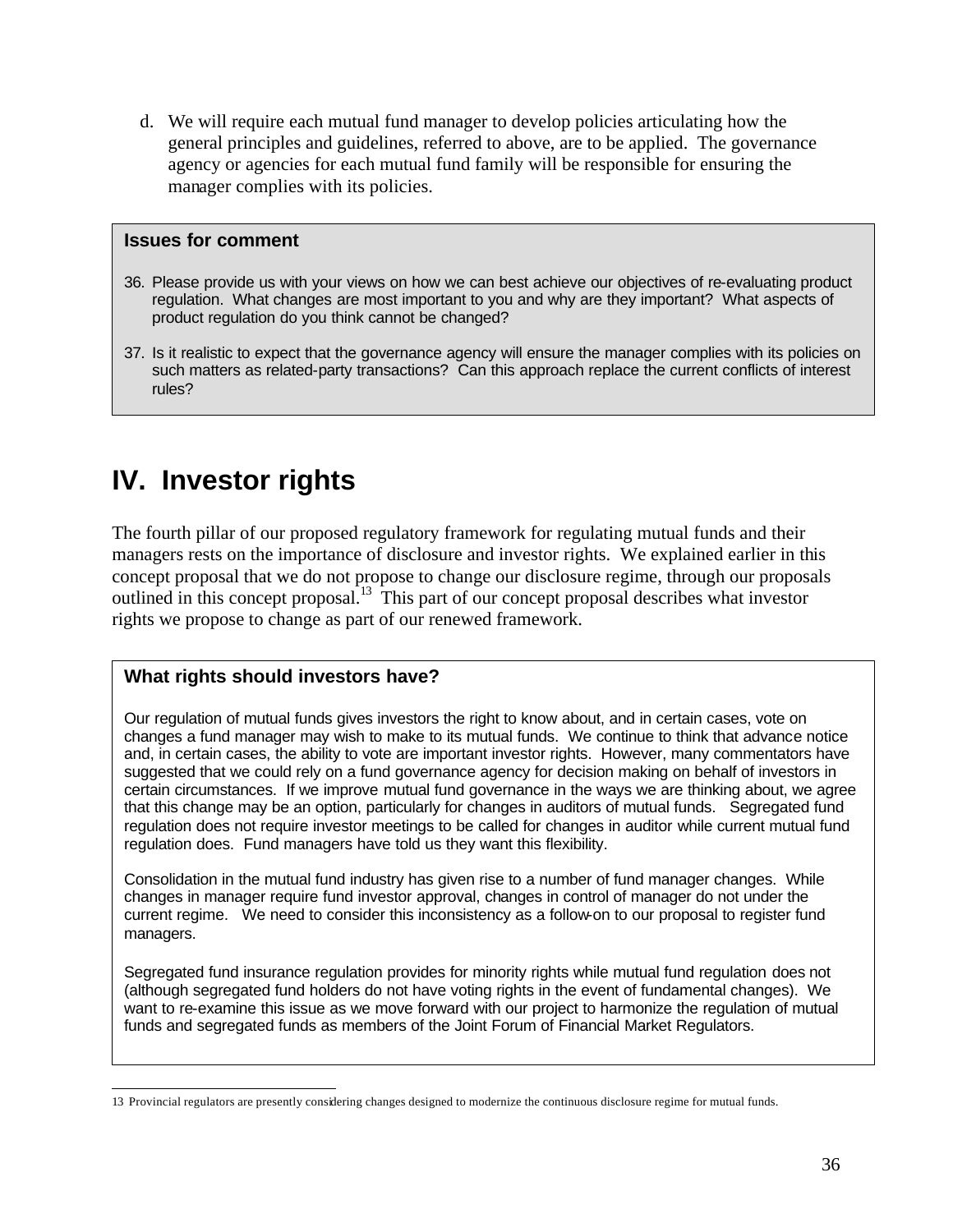### **4.1 Investor rights**

- a. We will re-examine whether investor meetings need to be called when fundamental changes, including changes in manager resulting from indirect changes in control, to mutual funds are proposed. For example, today changes in auditors of a mutual fund need to be approved by investors. We are considering whether governance agencies could be asked to make decisions on fundamental changes as a substitute for, or in addition to any necessary investor approvals. Fund governance agency members may be as qualified as fund investors to make these decisions. Having governance agencies approve fundamental changes rather than investors at special meetings will serve to reduce costs to mutual funds and fund managers and indirectly to investors.
- b. Through our work with our insurance colleagues on the Joint Forum of Financial Market Regulators, we know insurance regulators have considered what rights to give investors in segregated funds where fundamental changes to their investment are proposed. We will monitor the implementation of their changes and consider whether minority rights should be provided to mutual fund investors who do not agree with a particular fundamental change to their mutual fund. Although we canvassed this issue while finalizing National Instrument 81-102, we believe this area merits reconsideration once we examine the final provisions of corresponding insurance regulation.
- c. We also will review investor rights as we develop specific rules for governance agencies. We may need to define additional investor rights in order to achieve our objectives for fund governance.

#### **Issues for comment**

38. What are your views on the specific areas that we are re-considering? Are there other changes we should consider in the area of investor rights in light of our proposed renewed framework? Do we need to consider defining additional rights for investors?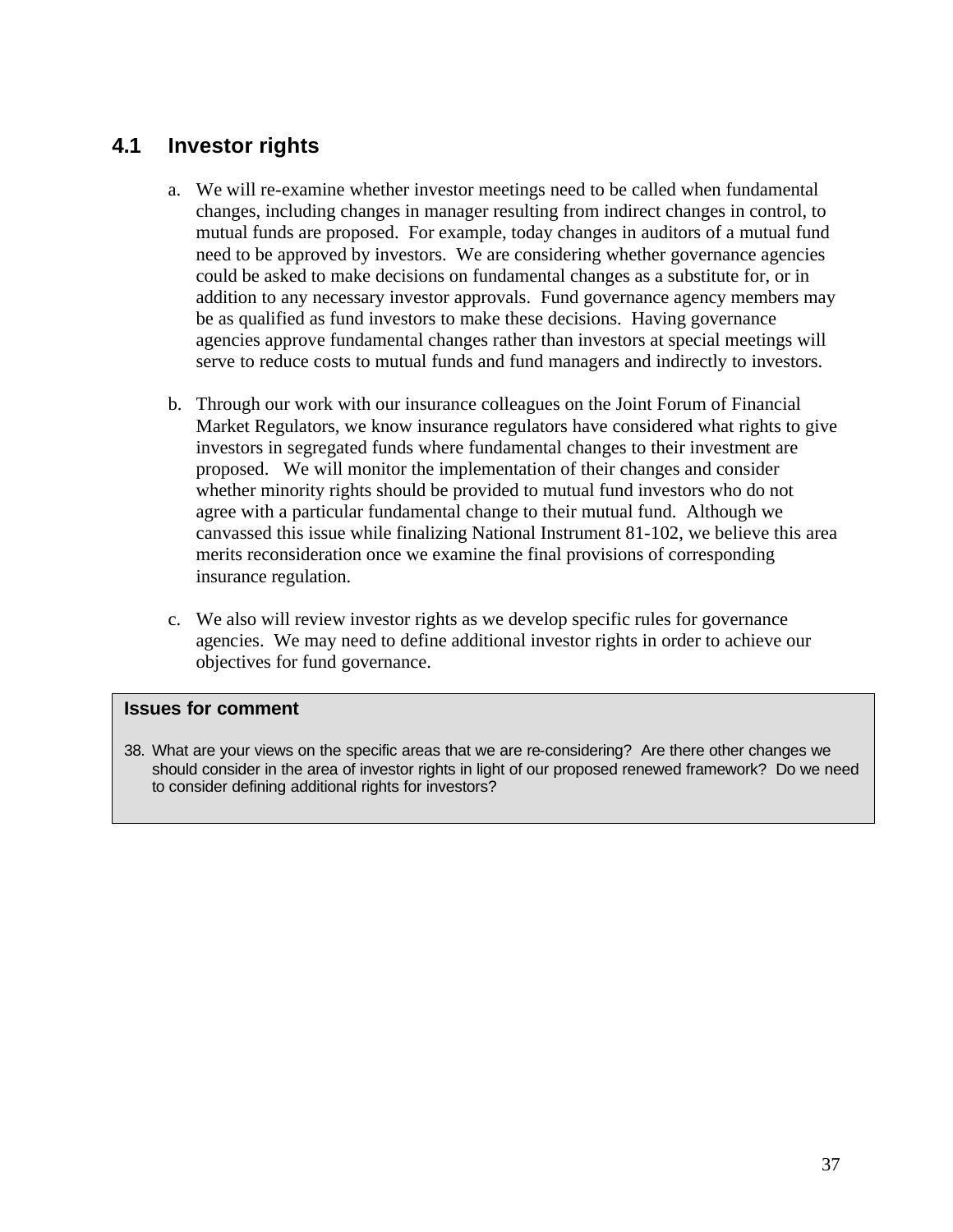## **C. The benefits of our renewed framework versus its costs**

Our proposed renewed framework for regulating mutual funds represents a significant shift in our approach to mutual funds. We know that all regulatory actions have their costs, however it is important to us that the benefits of our proposed changes outweigh the potential costs. We owe a commitment to the industry and consumers to proceed with regulatory reform only where the benefits clearly outstrip the costs.

While developing this concept proposal, we were careful to consider the potential business and regulatory costs of our proposals. In order to gain a better understanding of the costs associated with our proposals, we surveyed fund managers about the costs of their various governance agencies. The OSC's chief economist also conducted independent research.

The OSC's chief economist has estimated, on a preliminary basis, the costs of creating and operating a governance agency of the nature we propose. He estimates that, at most, these costs will represent no more than 0.016 percent of total industry assets under management. Our preliminary view is that our proposals for improved fund governance should not place an undue burden on mutual fund managers or mutual funds.

We believe the costs of our proposals will be more than offset by the benefits. These will include important qualitative benefits that are hard, if not impossible, to assign a dollar figure to—such as those we describe in Part A of this concept proposal. The staff research paper contains a detailed analysis of the potential costs of our proposals as well as a proposed framework for quantifying certain of their direct benefits.

#### **We have an obligation to analyse the costs versus the benefits For example, section 2.1 of the** *Securities Act* **(Ontario):**

"Business and regulatory costs and other restrictions on the business and investment activities of market participants should be proportionate to the significance of the regulatory objectives sought to be realized".

#### **Issues for comment**

39. Upon reading the staff research paper, what are your views on the costs of our proposals versus the benefits? Should we take into account other costs? Other benefits?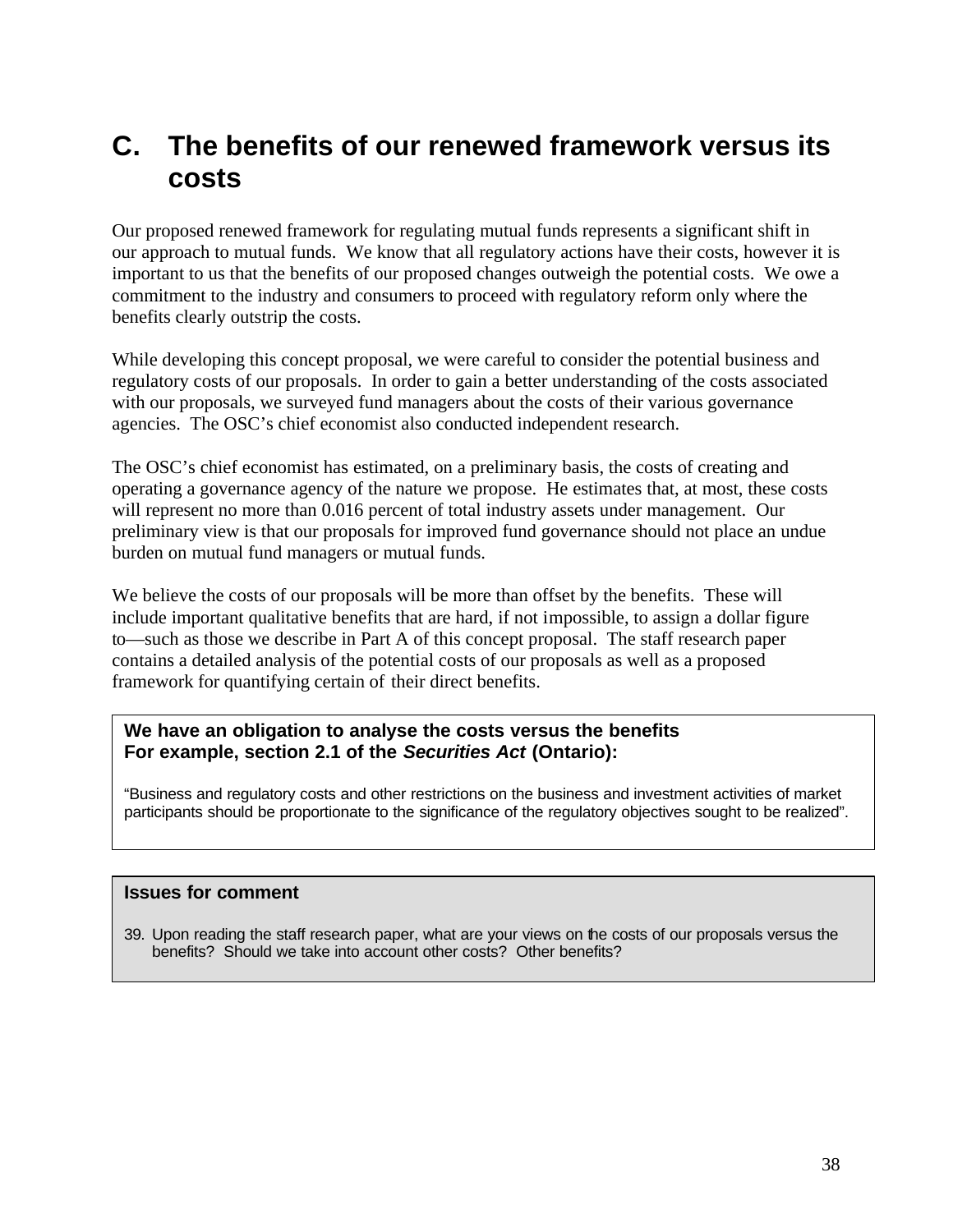## **D. What happens next?**

#### **1. We will accept comments on our proposals until June 7, 2002**

As we explained earlier, we will accept your comments until June 7. If you have any questions about our proposals, you may contact the following staff members for clarification:

Rebecca Cowdery Manager, Investment Funds Regulatory Reform Ontario Securities Commission Tel: 416-593-8129 Fax: 416-593-8218 E-mail: rcowdery@osc.gov.on.ca

YuMee Chung Legal Counsel, Investment Funds Regulatory Reform Ontario Securities Commission Tel: 416-593-8076 Fax: 416- 593-8218 E-mail: ychung@osc.gov.on.ca

Pierre Martin Legal Counsel, Service de la réglementation Commission des valeurs mobilières du Québec Tel: (514) 940-2199 ex. 4557 Fax: (514) 873-7455 E-mail: pierre.martin@cvmq.com

Bob Bouchard Director, Capital Markets and Chief Administrative Officer Manitoba Securities Commission Tel: (204) 945-2555 Fax: (204) 945-0330 E-mail: bbouchard@gov.mb.ca

Patricia Gariepy Legal Counsel Alberta Securities Commission Tel: (403) 297-5222 Fax: (403) 297-6156 E-mail: patricia.gariepy@seccom.ab.ca

Christopher J. Birchall Senior Securities Analyst, Corporate Finance British Columbia Securities Commission